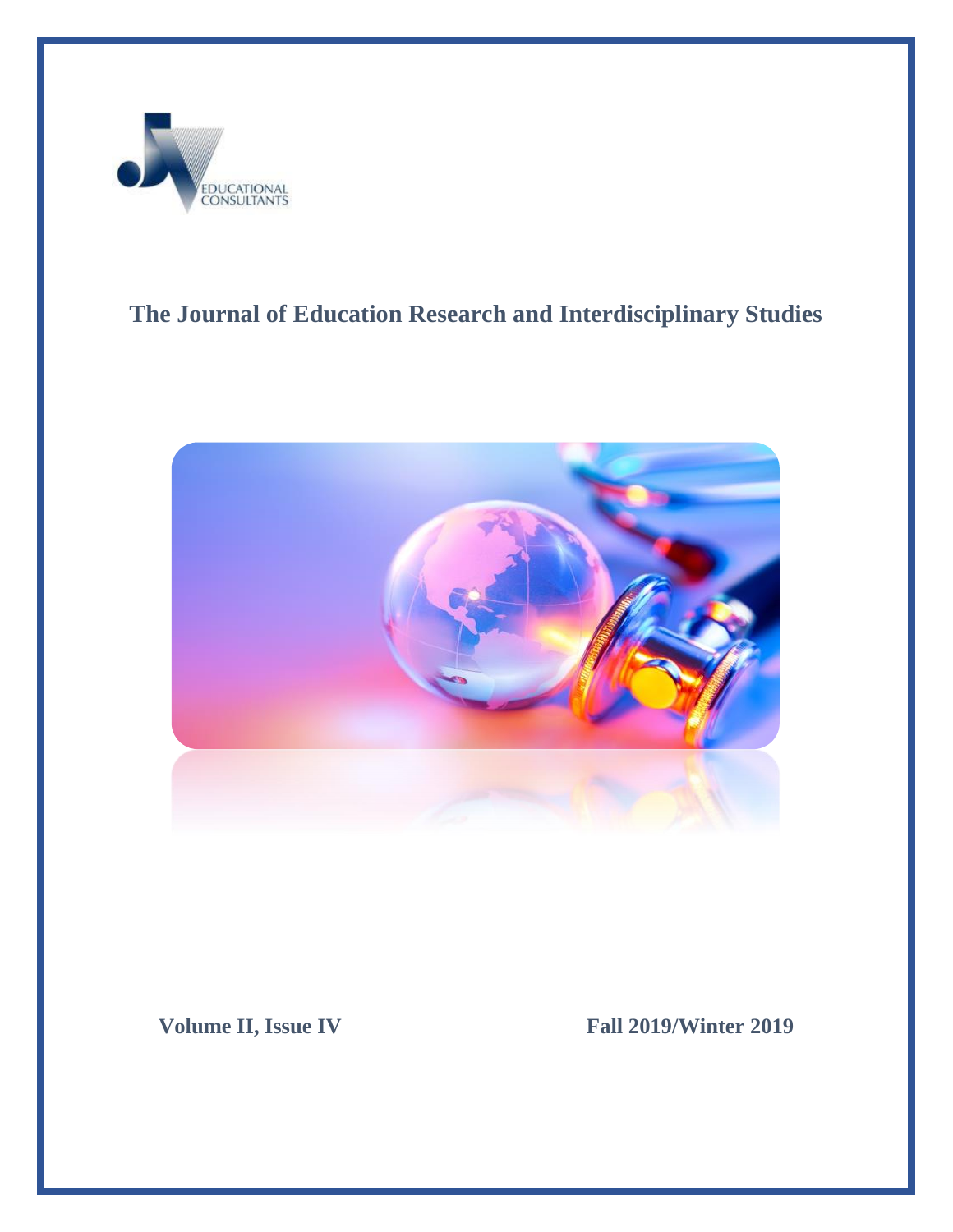

#### **Editorial Board of Editors**

Executive Director: Jà Hon Vance, JV Educational Consultants Senior Executive Director: Kathleen A. Styles, JV Educational Consultants Senior Associate Editor: Janice Davis, Howard University Senior Associate Editor: Alexander Hines, University of Minnesota Senior Associate Editor: Said Sewell, Morehouse College Senior Associate Editor: F. Carl Walton, Savannah State University

#### **The Executive Research Board**

SamuelT.Beasley, Western Michigan University Renaldo C. Blocker, Mayo Clinic Center for Science Health Care Delivery Roy, L. Caston, Hinds Community College—Jackson Campus Frederick D. Chapell, Jr., Anne Arundel Community College Alvin Daughtrey, JV Educational Consultants Thomas R. Easley, North Carolina State University Sherrell Hobbs, Ypsilanti Community Schools Chief Edward C. Jackson, Annapolis Police Department Jonathan Locust, Jr., Winona State University Edrel Stoneham, Victoria College

#### **Associate Research Editors**

Rinnel Atherton Young Harris College Jothany Blackwood, San Antonio College Nanette Gray, California Department of Education Edwin T. Johnson, Morgan State University Emmitt Y. Riley, DePauw University Jasmin L. Spain, Pitt Community College Courtney Thomas, South Carolina State University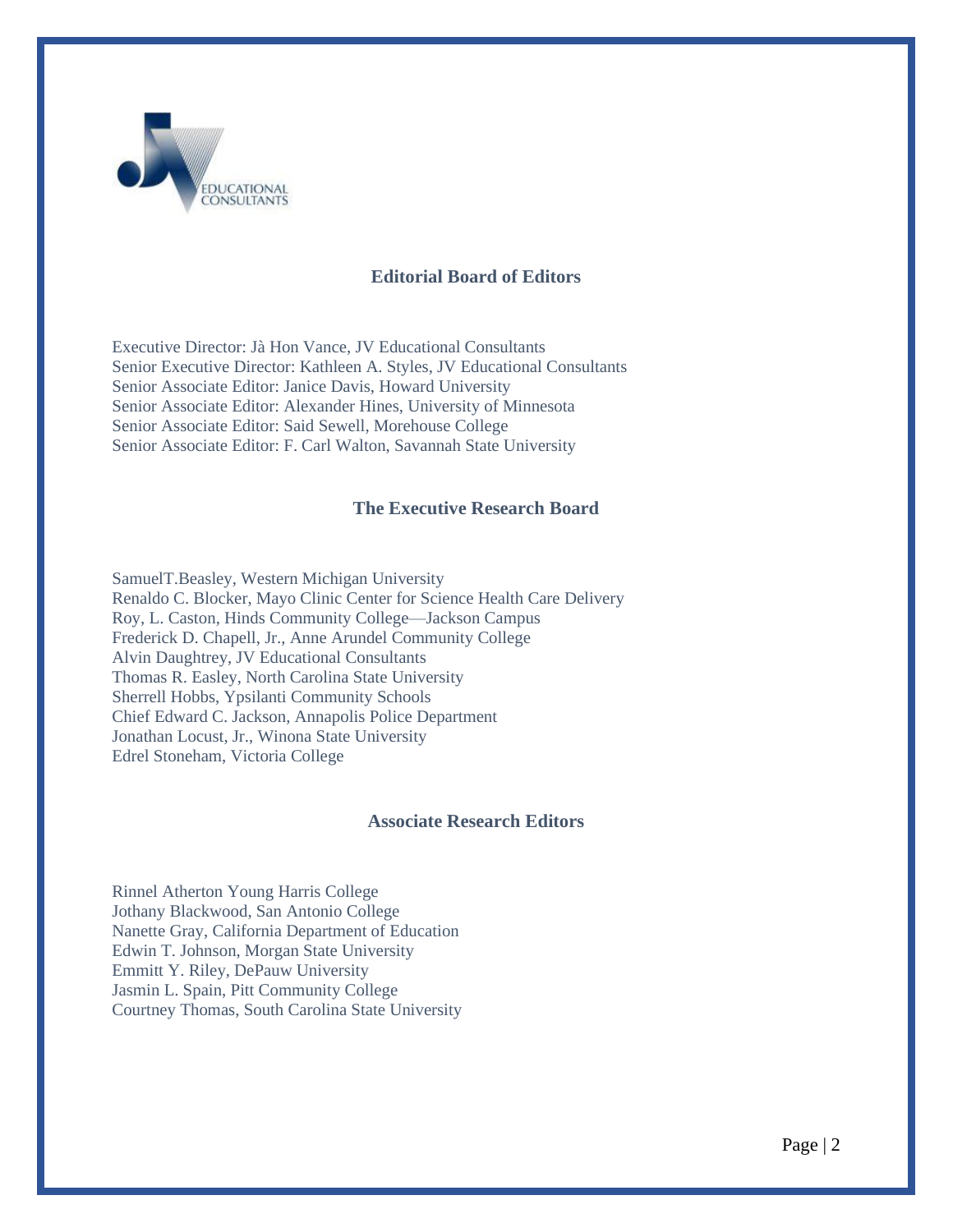

# **The Journal of Education Research and Interdisciplinary Studies**



**\_\_\_\_\_\_\_\_\_\_\_\_\_\_\_\_\_\_\_\_\_\_\_\_\_\_\_\_\_\_\_\_\_\_\_\_\_\_\_\_\_\_\_\_\_\_\_\_\_\_\_\_\_\_\_\_\_\_\_\_\_\_\_\_\_\_\_\_\_\_\_\_\_\_\_\_\_\_**

### **Volume II, Issue IV** Fall/Winter2019

#### **FEATURES ▼**

| 06 | <b>Reflections on Educational Transformation</b><br><b>By Dr. Sherrell Hobbs</b>                                                                                    |
|----|---------------------------------------------------------------------------------------------------------------------------------------------------------------------|
| 09 | Latino First-generation Students: A Review of Cultural Background as it<br><b>Relates to Academic Success and College Persistence</b><br>By Dr. Annie M. P. Jackson |
| 36 | <b>African-Center Pedagogy: Exploring Black Male Identity and Achievement</b><br><b>Through African-Centered Lens</b>                                               |

The Journal of Education Research and Interdisciplinary Studies (ISSN 2379-1470) is published four time throughout the year by JV Educational Consultants, LLC., 6689 Orchard Lake Road, Suite 154, West Bloomfield, Michigan 48322.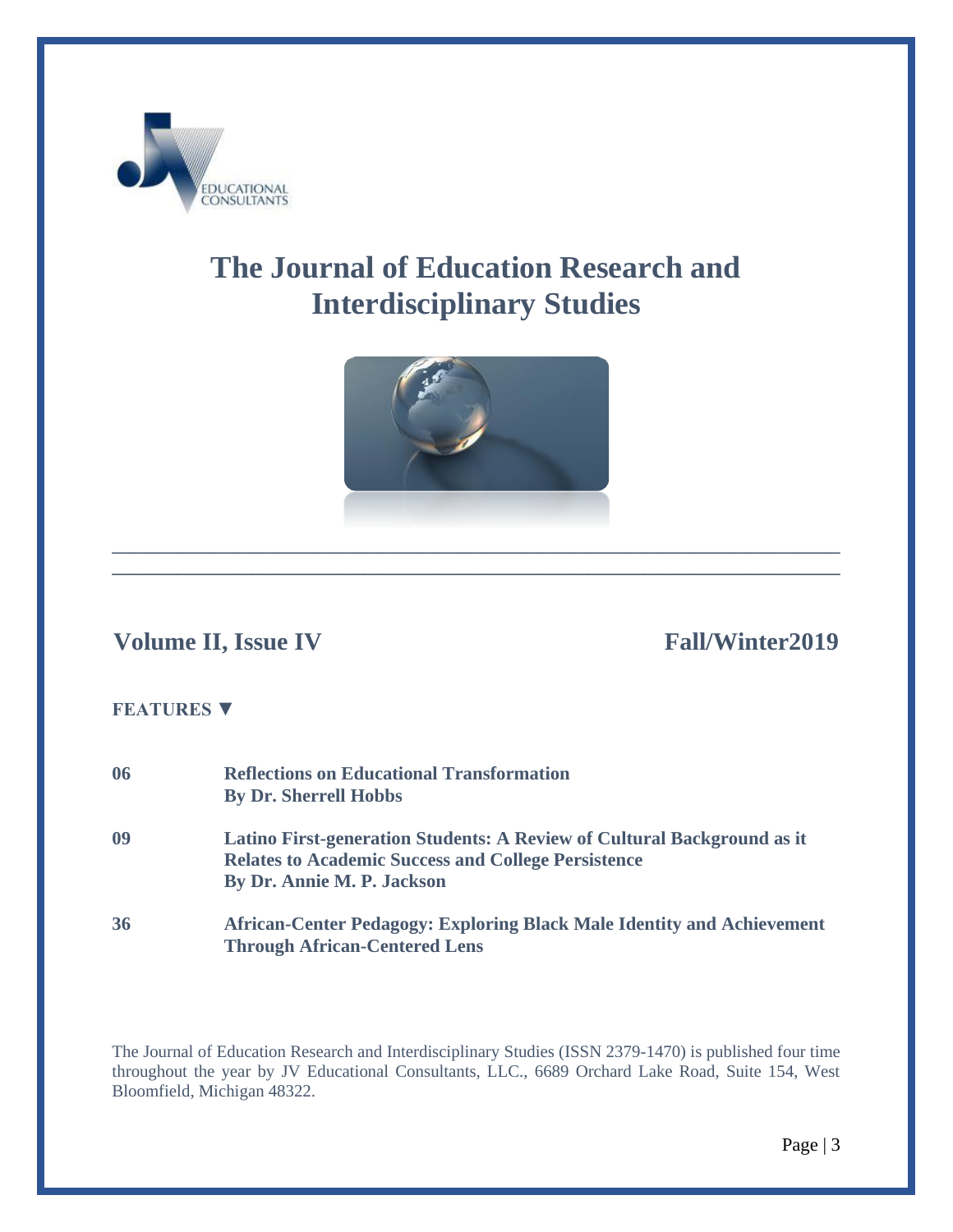

### **~From the Office of the Executive Director and Founder~**

Welcome to the Fall2019/Winter 2020 Edition of the Journal of Educational Research and Interdisciplinary Studies. It is an honor and privilege to share the Journal of Educational Research and Interdisciplinary Studies [JERIS] with you. The aim is to provide quality educational research and refined educational practices that will afford you as the reader to be empowered as a leader/practitioner as well as serve as an active transformational change agent within your higher educational institution.

Thus, the [JERIS] is published four times throughout the year allowing current educational researchers to conduct thorough research in a number of academic areas. In doing so, JERIS is committed to publishing information that will assist higher educational institutions with the needed tools to improve the overall quality of instruction, leadership, teaching and learning, retention (administration, faculty and students), student engagement—while providing additional scholarly resources that will aid in supporting diversity and multicultural education. Lastly—I asking you to support [JERIS] by sharing it with your esteem colleagues and encourage them to read it and to submit a scholarly research article for publication.

Educationally yours,

*Jà Hon Vance*

Jà Hon Vance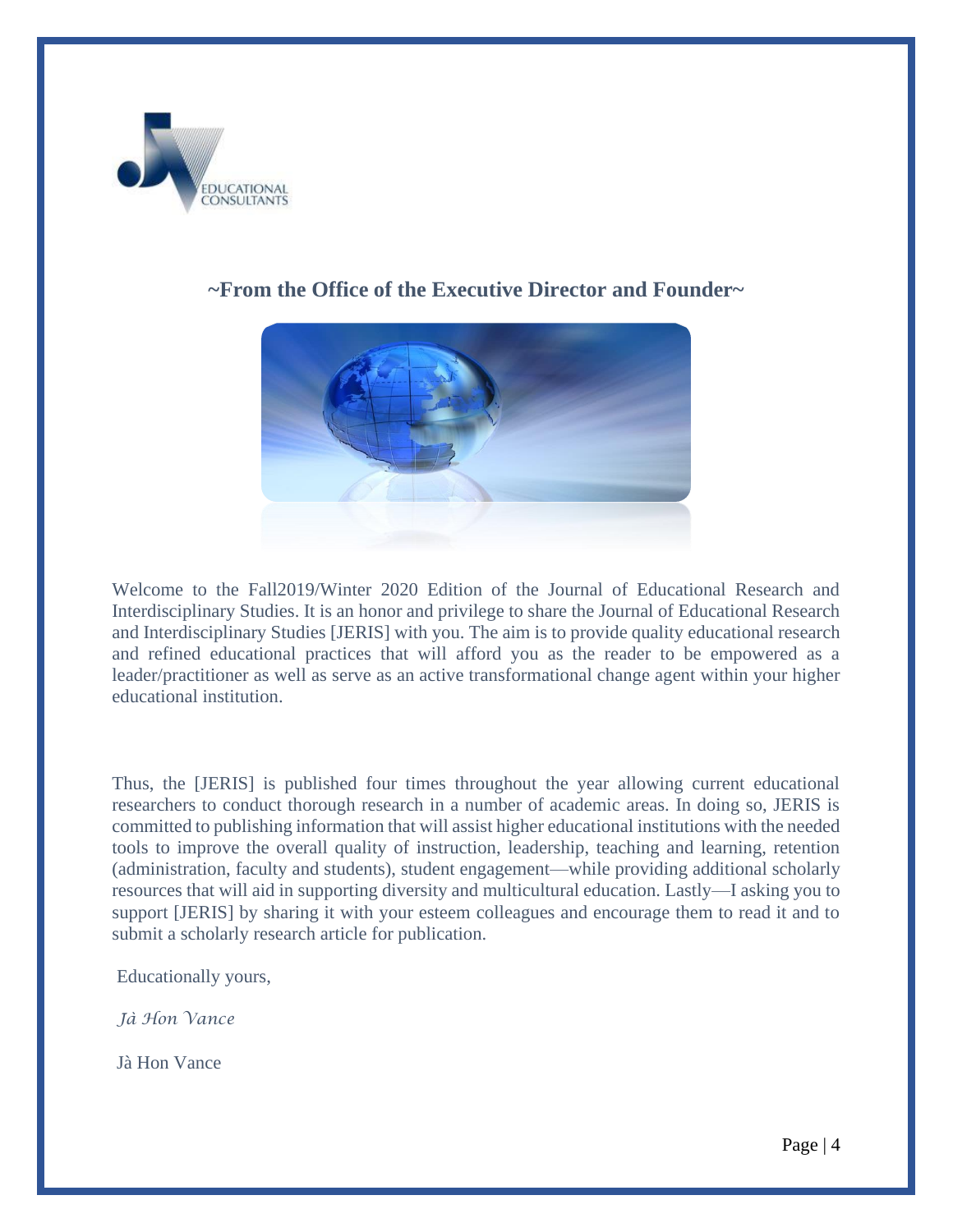



## **CALL FOR PAPERS for the Late Spring 2020 Issue**

#### Manuscript Submissions:

Authors should follow the guidelines in the Publication Manual of the American Psychological Association (current ed.) when preparing manuscripts. Authors—do not submit manuscripts to JERIS that are under review at another journal, or which has been published in totality or in part through another scholarly venue. All manuscripts must include an abstract of approximately 150 words (maximum of 1200 characters, including spaces) that succinctly summarizes the key points. Authors should avoid using abbreviations, symbols, and footnotes. Hence, if authors desire to reproduce figures, tables, charts, art, images, and/or lengthy quotes from other sources —then the authors are responsible for attaining permission and for all fees associated required by the copyright holder. Manuscripts cannot exceed 25 pages, including references, tables, and figures. All submitted manuscripts will be blind reviewed so that the author(s) cannot be identified. In addition to email addresses, web site address, and fax numbers if available, authors should include physical addresses and telephone numbers as well. Authors should also list two to five key words to identify the contents of their paper. Submit manuscripts in Microsoft Word format, via the manuscript submission e-mail at Info@jveducational.org. The submission date for the Spring 2020 Issue is December 17, 2019.

#### Copyright Control:

Authors [retain] copyright control of articles published in the journal. Reprints cannot be granted for articles in new issues. Except in these cases, those who wish to reprint articles, large excerpts, figures, graphs, tables, or images should contact authors directly. When referencing any published articles or work from this online journal, JERIS is to be credited as the publication venue. We suggest including the URL link to JERIS/JVEducational.org. Authors are free to disseminate and post their articles for all past issues, the only exception is for articles in each current issue.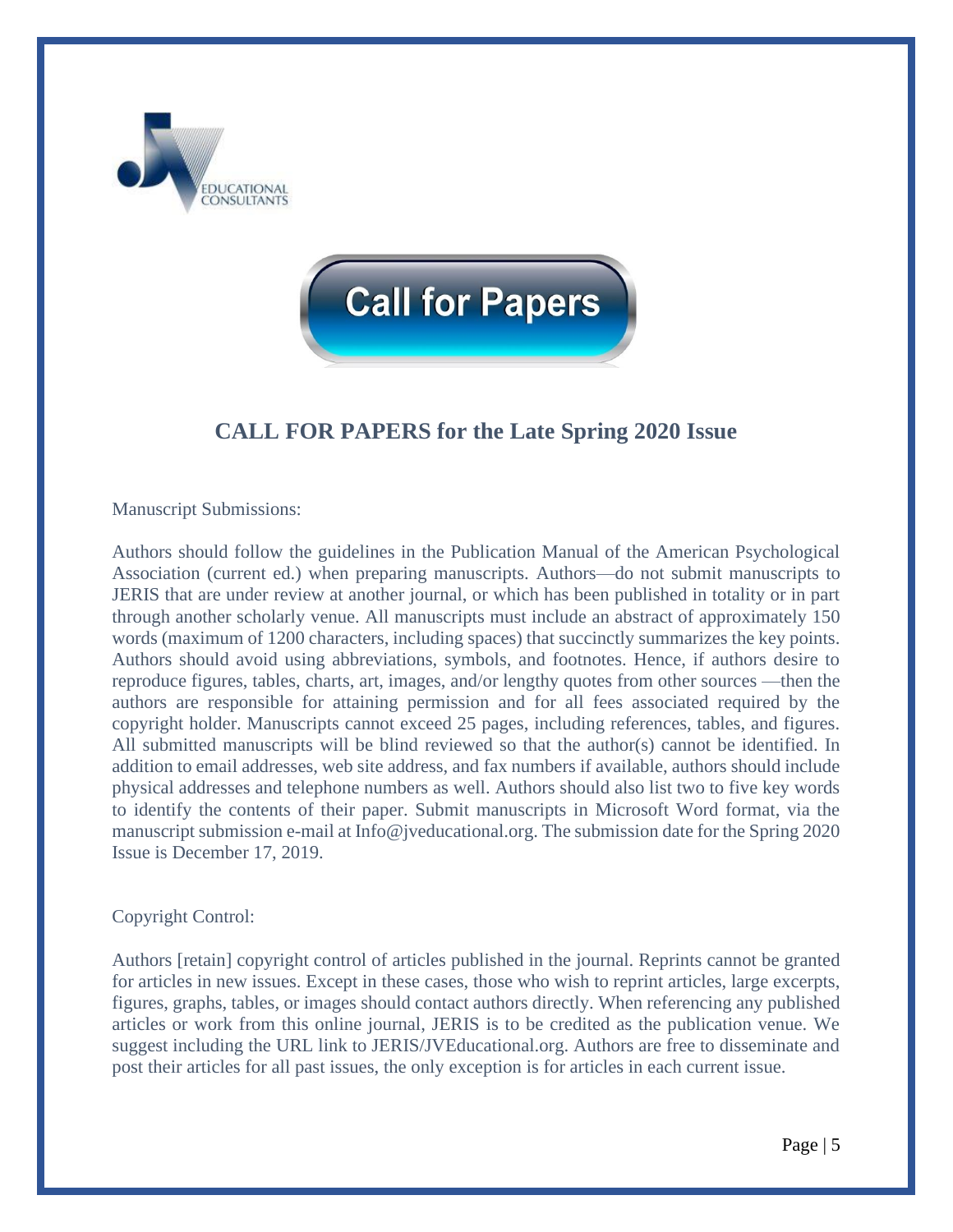### **Reflections on Educational Transformation**



\_\_\_\_\_\_\_\_\_\_\_\_\_\_\_\_\_\_\_\_\_\_\_\_\_\_\_\_\_\_\_\_\_\_\_\_\_\_\_\_\_\_\_\_\_\_\_\_\_\_\_\_\_\_\_\_\_\_\_\_\_\_\_\_\_\_\_\_\_\_\_\_\_\_\_\_\_\_

#### Author: Dr. Sherrell Hobbs

Educational transformation is an age-old term that many educators have become weary of today. When schools are failing, politicians come to the rescue to demand an immediate fix. If it were that easy, then students all across our nation would have a rate of proficiency that would of course reflect the hard work that their teachers labor every day to provide their students with. Adding to that, then the skills necessary to make the grade would also be evident in student performance outcomes. Instead, just the opposite seems to more often occur, thus frustrating everyone into a notion of calling for "educational transformation." When the evidence of educational transformation does not occur, then it is critical for us to think about lessons from the past as we advance into a new paradigm that will get the results necessary to prove that students can and do learn. Many educators will state that they have tried everything to support student achievement, but the question, however, remains--How do students really learn best?

As an educator, who does well, and is worth their salt, we have to first break down and define what the word "transformation" means in relationship to best educational practices. The prefix of transformation is "trans." Trans means, across, beyond, through and surpassing, or transcending. In educational practices, to go beyond, means to exceed the reference point. Adding the root word "form" to trans, adds to the contextual expectation, as it now means, to visually shape or configure something. Now, translating this process into how we are educating students, the process means to surpass the traditional expectations for how students have been educated in the past to now ensure that the student of today, would now have been extended the opportunity to learn through an innovative means that has the ability to present a high yield return on the investment of shifting to advanced strategies that promote the notion of high quality instruction as it relates to student learning and meeting achievement gains and goals.

What hinders this process from happening as it should—is the expectation that the curriculum must be changed. If this were true and all that is required, then dating back to when basic means of a curriculum only existed in a one room school house, the question is, if students learned in a one room school house, and a great majority would emerge to become notable leaders of the world, "what then, is hindering so many students from learning and excelling now?" The answer has to be more than transformation.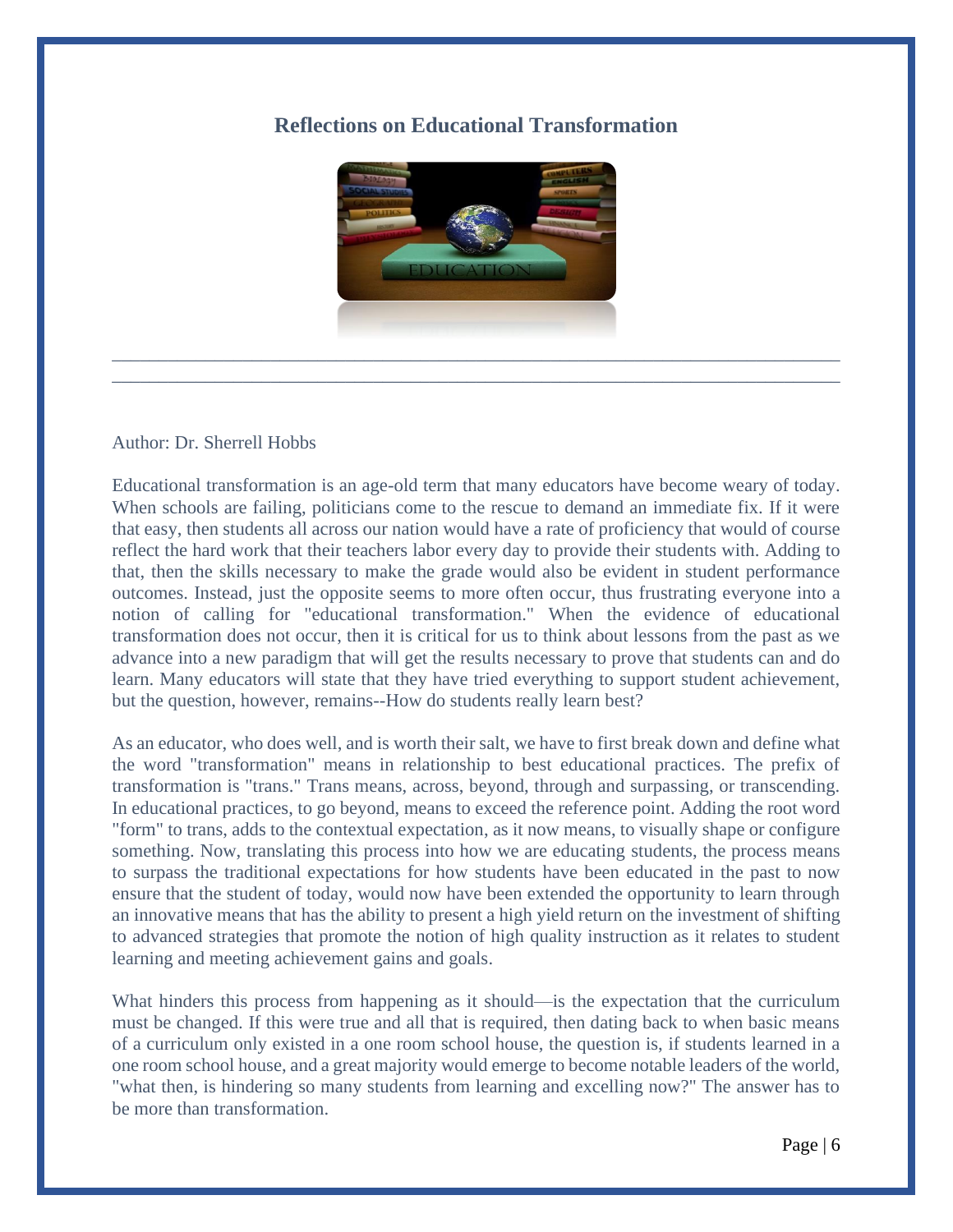Educators believe that they are the experts in the educational arena, and as such, they must be allowed to put creativity and engagement back into the classroom. This is not done because it sounds good, but because it is good for students to experience a sense of belonging. Plus, as a part of the learning process, for students to produce the results that are expected on standardized tests, they must have their needs met first. Translated, we must return back to Maslow's hierarchy of human need--belonging. Students must feel like they belong in the classroom, not from a seat, desk and materials provision, but from an engagement process, where their voice is activated. When students really believe that they belong in the classroom, where their voice is heard and they are empowered through the educational process, and that the classroom cannot, and will not function well without their active participation, then and only then, will they produce results beyond everyone's expectations. If you do not believe that this is true, compare suburban education to urban education. In suburban education, you will find a student centered and focused classroom of intense learners that out perform urban students. Whereas in many low performing environments, the student is secondary and the teacher is primary as the proverbial talking head and the controller both in and of the classroom. The student melds into the desk and is only an object, just as all of the other objects in the classroom and they are not an active participant, thus they are inorganic.

In conclusion, it is not adding more resources to the classroom. It is not hanging more artifacts on the walls. It is not purchasing a new curriculum, and finally, it is not increasing the cost of educating the student. What is it? Human capital—an organic student where the teacher is building capacity in each student—releases them into a paradigm of student led learning, in turn, this ultimately yields true educational transformation.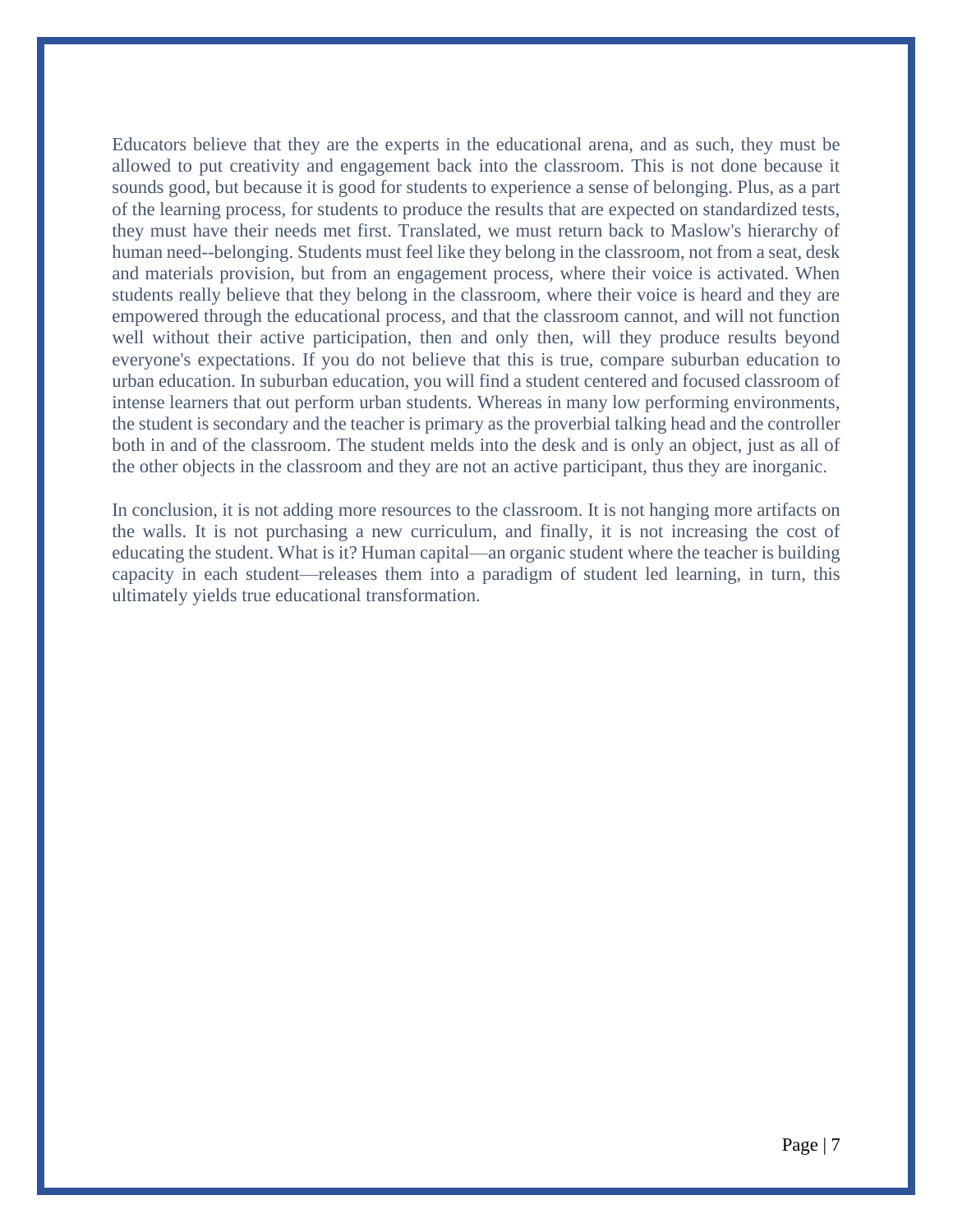

# **SAVE THE DATE!**

# **2020 JV Educational Executive Leadership Institute**



**Theme:**

# **"A Comprehensive Blueprint Designed to Prepare and Transform Individuals to Become Strategic Leaders in Education Globally"**

**July 16-18, 2020**

For more information, please e-mail [info@jveducational.org](mailto:info@jveducational.org) or phone (248) 890-2894 regarding the JV Educational Executive Leadership Institute.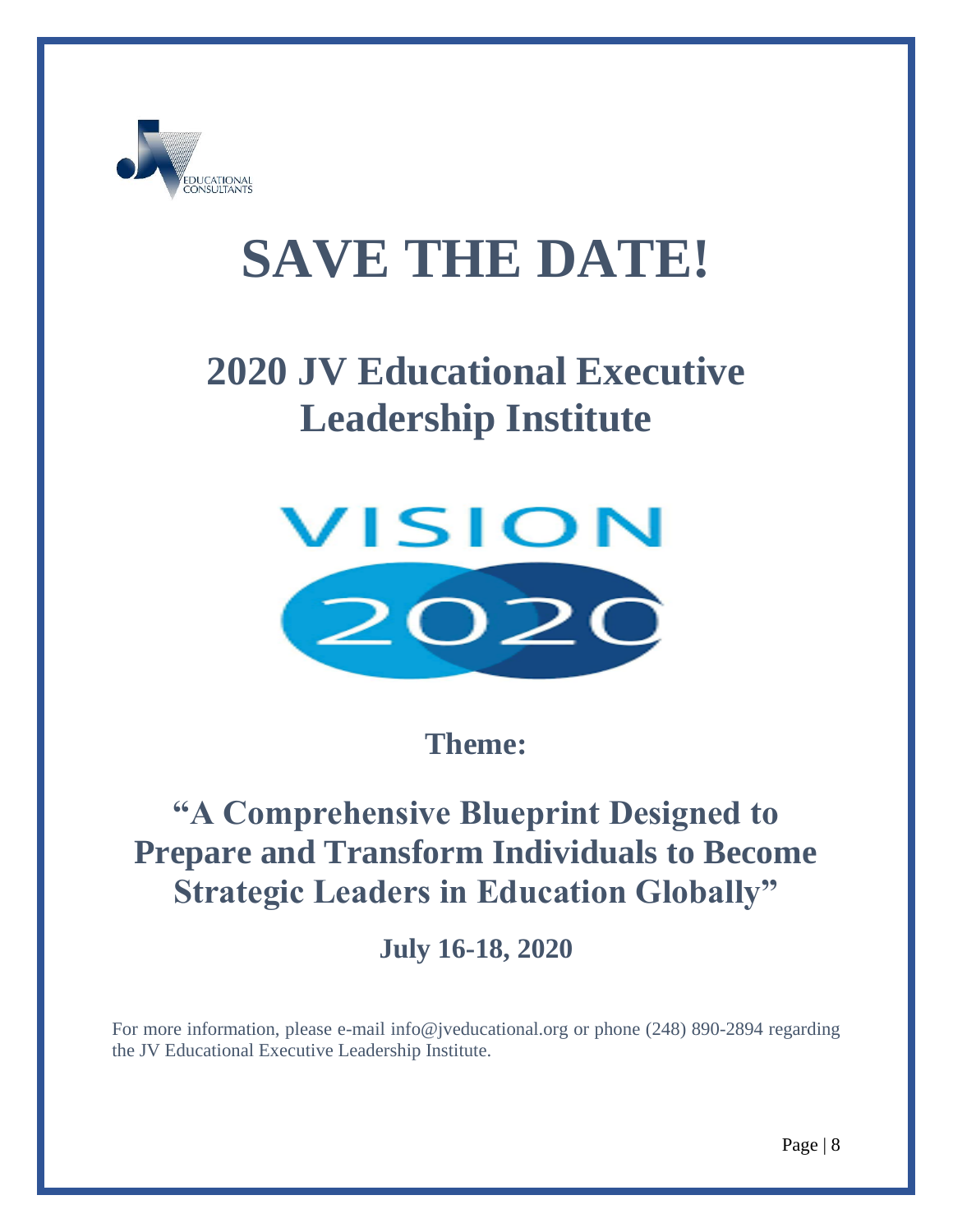#### **Literature Review**

#### **Latino First-generation Students: A Review of Cultural Background as it Relates to Academic Success and College Persistence**

\_\_\_\_\_\_\_\_\_\_\_\_\_\_\_\_\_\_\_\_\_\_\_\_\_\_\_\_\_\_\_\_\_\_\_\_\_\_\_\_\_\_\_\_\_\_\_\_\_\_\_\_\_\_\_\_\_\_\_\_\_\_\_\_\_\_\_\_\_\_\_\_\_\_\_\_\_\_ \_\_\_\_\_\_\_\_\_\_\_\_\_\_\_\_\_\_\_\_\_\_\_\_\_\_\_\_\_\_\_\_\_\_\_\_\_\_\_\_\_\_\_\_\_\_\_\_\_\_\_\_\_\_\_\_\_\_\_\_\_\_\_\_\_\_\_\_\_\_\_\_\_\_\_\_\_\_

Author: Dr. Annie M. P. Jackson

The purpose of this qualitative study was to explore the academic and cultural background of Latino first-generation college students and persistence towards college graduation.Latino students are one of the largest growing populations; however, college access and success rates are low (Pyne & Means, 2013). There are two million Latino students, ages 18 to 20 enrolling in college, which is a large number compared to other minority groups (Fry & Lopez, 2012). As the Latino population continues to become the largest minority population, they are considered to be at-risk and underprepared for college, (Boden, 2011). Latino first-generation college students cannot rely on family members to assist with educational support, are less likely to be accepted to a 4-year college, are expected to work part-time, attend a 2-year college, and may not graduate from college (Gloria & Castellanos, 2012). The educational attainment of Latinos has not kept up with the pace of the growing population. With this in mind, it was necessary to examine issues that support or deter academic competence and expectations of Latino students. In addition, addressing the persistent struggles and degree attainment of students may be instrumental in increasing college readiness. Educators working with Latino students may be challenged with understanding these issues.

Institution personnel may obtain knowledge from this study concerning obstacles Latino firstgeneration students encounter their first-year of college. The information presented may provide helpful guidelines on processing and developing academic support programs for Latino firstgeneration college students. Postsecondary institutions must develop strategies for retaining and motivating first-generation students to persist in pursuing a college degree (Petty, 2014).

The literature review assisted with obtaining knowledge and a deeper understanding of the cultural and academic challenges Latino first-generation students encounter during their first year of college. The review of literature included peer-reviewed articles related to the following topics, cultural and academic background, college preparation, college transition, parental and family support, and institutional support. The subtopics were directly related to the topics discussed.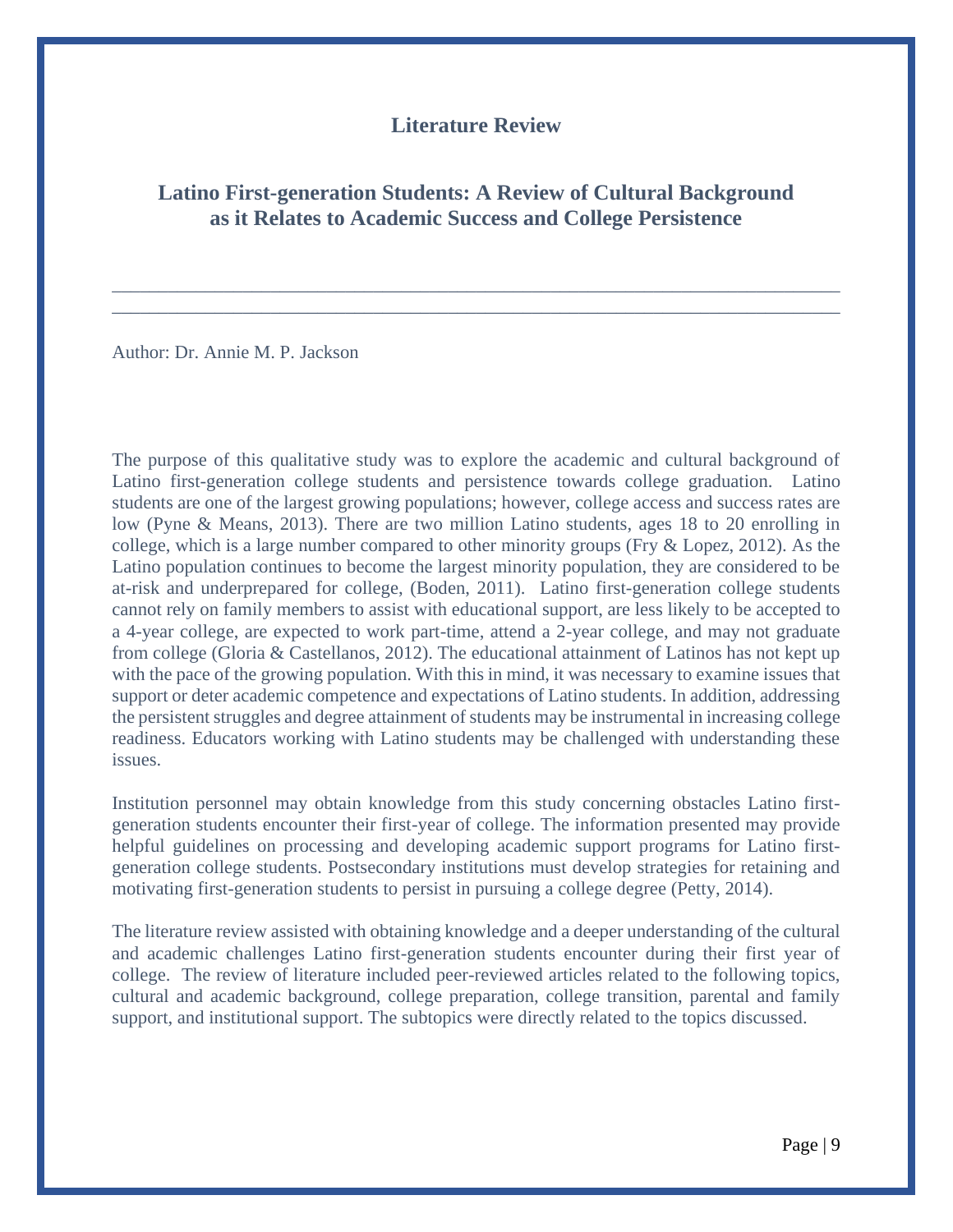#### **Documentation**

A literature review was conducted utilizing peer-reviewed articles, which discussed the academic persistence and cultural background of Latino first-generation college students. Several databases from the Northcentral library, including EBSCOHost, ERIC, and Roadrunner search was used for research purposes. Google Scholars resources were also used. The following keywords were utilized in the research: *first-generation college student, Latino college students, parental support, high school environment and completion, college transition, academic preparation, cultural background, challenges, race and ethnicity, family relationships and support, institutional support, college readiness, access, and persistence, cultural values and stressors.*

#### **Theoretical/Conceptual Framework**

This qualitative research study was guided by Tinto (2006) theory of academic and social integration, Greenfield (2009) social change and human development concept, and Lin (2001) social capital theory. Tinto's (2006) theory of academic and social integration was developed from his experience with 4-year institutions; however, a similar model can be used in a community college setting. According to Tinto (1994), 2-year colleges are aware of the need to increase the completion rates; however, all colleges should explore student involvement and attainment in order to adjust their learning environment. Latino first-generation college students may benefit from the strategies used in this theory. Tinto (2006) recommend that the education movements pursue methods of restructuring the education system and examine how students are being educated.

The goal of Greenfield (2009) social change and human development theory was to explain how sociodemographic condition changes relate to cultural values and developmental patterns, which is transformed across generations. The theory focused on collectivistic values that include education, family, and social life (Greenfield, 2009). Latinos value collectivistic principles because of their close family relationships. This theory may be used to understand why Latino firstgeneration students remain in college and why others leave. According to Greenfield (2009), the shift in developmental pathways is due to changes in the sociodemographic locations, cultural values, and developmental patterns of students.

According to Lin (2001), social capital is defined as an investment in social relations that result in marketplace returns. Social relationships developed in the community, with college personnel, political figures, and educational movements can increase networking strategies for Latino firstgeneration college students. The structure of the network is important in improving college access. It is important to use social connections and social relations to achieve goals (Lin, 2001). Colleges and universities can utilize the social capital theory in developing a network with Latino firstgeneration students. Understanding the cultural experiences of students may assist with implementing networking strategies.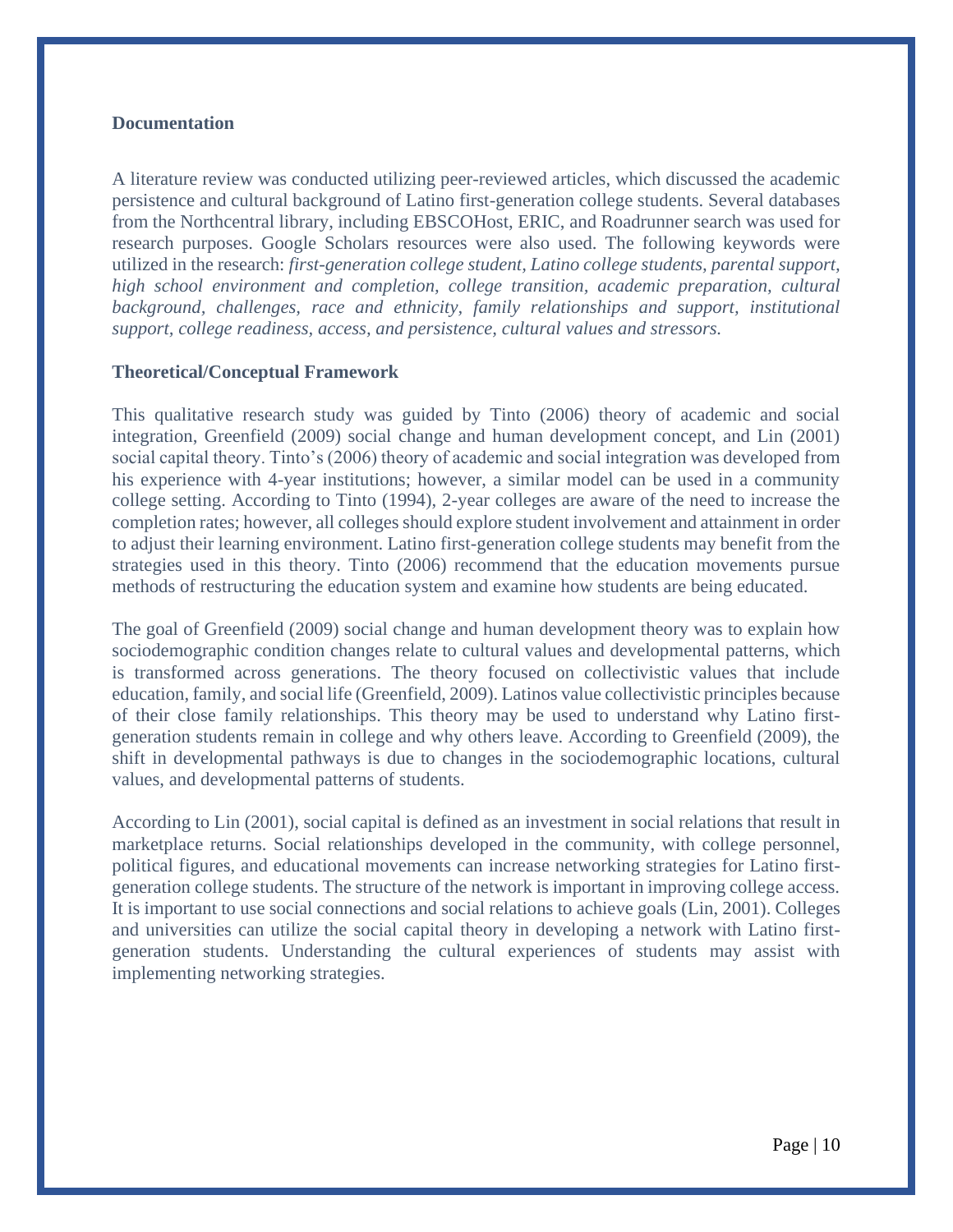#### **Cultural Influences**

The influences from cultural backgrounds may affect the success or failure rates of Latino firstgeneration college students. There are 19 countries in Latin America representing many diverse groups and cultures (Moreno & Gaytan, 2013). Culture is more important to individuals than social influences from others (Gloria & Castellanos, 2012). Latino students exposed to diverse cultures may experience issues in their social life and adjustments to college. First-generation students who are unexposed to collegiate experiences tend to develop cultural shifts as they began postsecondary education and may become confused about the home and collegiate cultures. Students unable to survive the cultural shifts may become frustrated and drop out of college. Negative encounters and barriers that lead to Latino students disengaging from their educational process may cause increased dropout rates (Moreno & Gaytan, 2013). Nevertheless, according to Krogstad (2016), recently there has been a spike in college enrollment and a decrease in high school dropout rates.

Gloria and Castellanos (2012) examined educational experiences and coping strategies of Latino first-generation students on college campuses and determined that family is a critical factor in influencing students' college success. Latino families and college success are related to the following (a) family roles are fundamental and complex (b) emotional, physical, and social support (c) connection with family, and (d) the overall academic success and coping skills (Gloria  $\&$ Castellanos, 2012). Family connections are important to the Latino home environment structure. Latino first-generation college students feel obligated to assist with finances and are committed to supporting the family. Family obligations are related to challenges with student's enrollment and persistence in college (Vega, 2016). Challenges with separating family and college obligations may influence the dropout rates (Storlie, Mostade, & Duenyas, 2016). According to Blackwell and Pinder (2014), involving parents in college activities could provide the exposure needed for Latino first-generation students to survive in college.

According to Coffman (2011), the influence of human race and social class has an impact on students' college experiences. In addition, college personnel, family, friends, and teachers have significant influences on the success of first-generation students. The focus is directed to the areas of race, educational aspirations, choices, social class, academic preparation, social network, upward social mobility, and meaningful efforts. Cultural and social capital can affect the cogitative and psychosocial development of students. Academic acculturative stress is a challenge for firstgeneration students because of the cultural capital of academic skills and decreased education knowledge from parents (Jenkins et al., 2013).

The cultural capital theory emphasized that college-educated parents transmit skills, attitudes, and interests to children about the importance of engaging in college activities (Padgett et al., 2012). Cogitative and psychosocial outcomes were not beneficial to first-generation students. Good practices in cogitative and psychosocial results may change in magnitude and direction for firstgeneration and non-first-generation students.

Padgett et al. (2012) examined the projected nature of parental educational across an extensive range of outcomes. Students whose parents have experienced some higher educational background, even if they did not graduate, are more likely to score higher cogitative and psychosocial results when compared to non-first-generation students (Padgett et al., 2012). The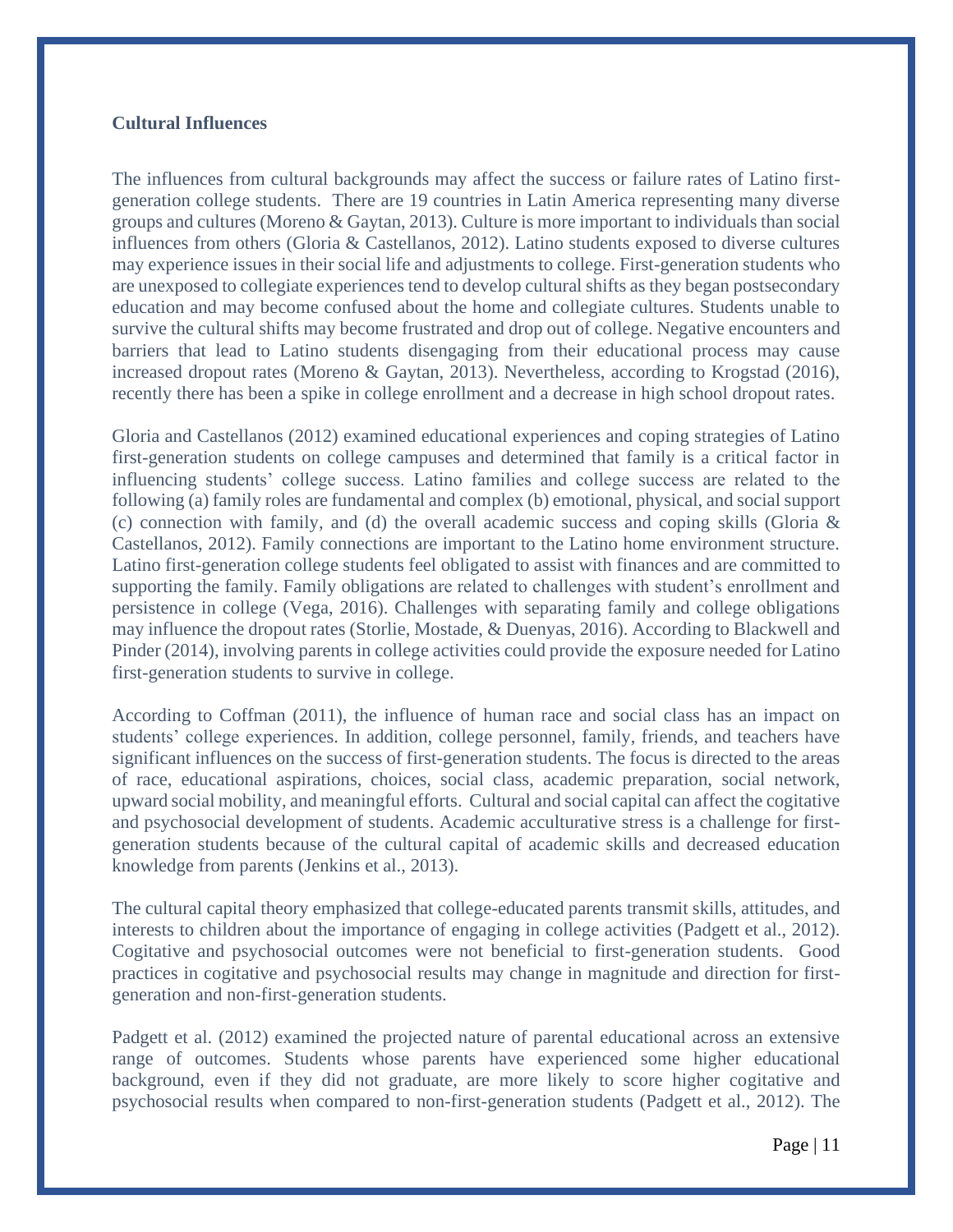effects of vetted practices have a different impact on first-year outcomes for students whose parents have various levels of education (Padgett et al., 2012).

First-generation students struggle to separate college expectations from household requirements. As first-generation students earn the opportunity to attend college, they may experience guilt because they have surpassed the achievement of other family members. According to Covarrubias and Fryberg (2015), first-generation and minority students reported higher levels of guilt than continuing-generation and white students did. Families that experience fewer struggles will lead to a reduced amount of family achievement guilt (Covarrubias & Fryberg, 2015). Family support and establishing connections with students in the same situation were both external influences; however, goal-oriented behavior was an internal motive based on the cognitive needs of the individual (Blackwell & Pinder, 2014). Consequently, Corona, Rodriguez, McDonald, Velazquez, Rodriguez, and Fuentes (2017) believe that family and peer support can assist Latino firstgeneration with remaining academically motivated. First-generation and ethnic students report an increase in guilt when compared to continuing-generation and white students. In addition, firstgeneration students struggle more than continuing-generation students do. In the help condition group, first-generation students reported less guilt than first-generation students in the controlled group. Continuing-generation students did not report guilt in either condition.

Programs on college campuses must decrease marginalization because of race, strengthen preparation, and support networks for students. During the program development stages, it will be important to consider the desire of students to exceed their parents' economic status and locate successful jobs. According to Moreno and Gaytan (2013), developing a cultural understanding of Latino students can provide a critical foundation for developing and implementing programs that are sensitive to students' needs. A lack of cultural understanding may lead to misrepresentation of students. In addition, understanding college experiences and success rates of first-generation students will assist college personnel in developing successful strategies for improving programs offered to Latino students.

#### **Academic Background and College Preparation**

Despite the spike in the enrollment rates of Latino first-generation students enrolled in 4-year colleges, the dropout rates tend to be higher than any other ethnic group in the United States (Fry & Taylor, 2012; Santiego & Galdeano, 2014). The increase in dropout rates may be related to students' high school academic performance. First-generation students who are from low-income households represent 51% of public school students (Southern Education Foundations, 2015). Equally stated by Tucker (2014), first-generation students are from low-income families. Latinos from low-income households may struggle with obstacles that affect their educational experiences, in high school, thereby, causing issues with their success in college

**High school academic background.** The academic background of Latino first-generation students in high school may weigh in on students' performance in college. D'Amico and Dika (2013) suggested that information about previous performance is most significant in predicting student success. Latino students make up 1 in 4 public schools in the nation; however, students still perform behind most ethnic groups (Fry & Lopez, 2012). Academic performance may be related to student's demographic locations and K-12 experiences. High schools located in poor neighborhoods do not prepare students for college and are unable or unwilling to meet Latino first-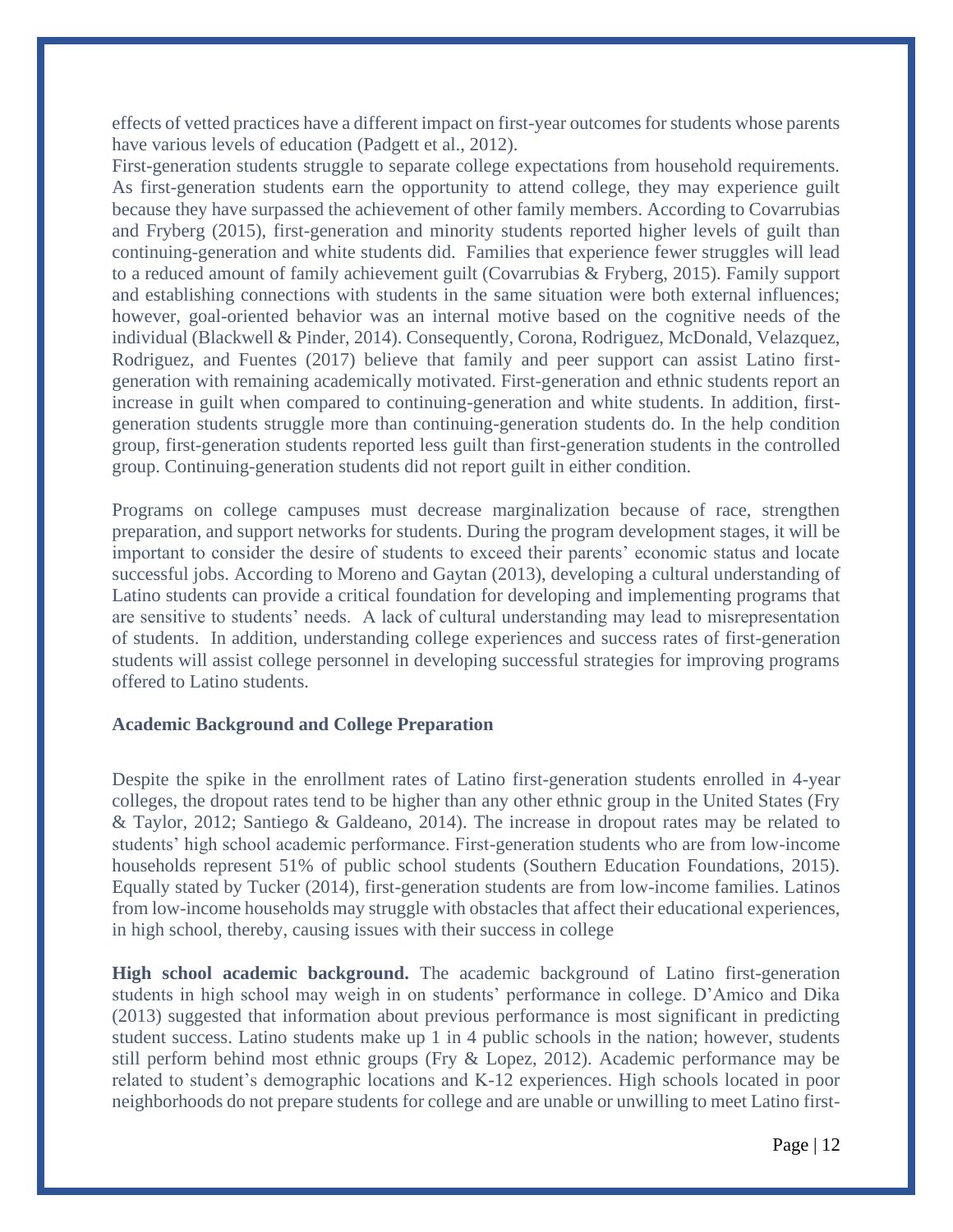generation students' needs (Irizarry, 2012). Nearly 62% of Latino children live in or near poverty, are linguistically isolated, and have no postsecondary education, which affects their success in high school and college (Wildsmith, Alvira-Hammond, & Guzman, 2016). In a previous study by Addy and Wight (2012), it was noted that Latino student living in low-income homes tend to attend schools that are hyper-segregated and under-resourced. According to Orfield and Ee (2014), poverty and language barriers segregate Latinos from other student groups. Many Latino high school students are not academically prepared for college (Kim & Nuñez, 2013). According to Gonzalez (2012), Latino students lack academic preparation. Therefore; consequently, high school graduation rates continue to be stagnant (Murillo & Schall, 2016). On the contrary, from a study conducted in 2014, the high school dropout rate for Hispanics has declined and college enrollment has increased; however, the dropout rates remain higher than other ethnic groups (Krogstad, 2016).

Several authors have provided information to support reasons why students may not persist towards college (Cupito, Stein, & Gonzalez, 2015; Kim & Nuñez, 2013; Martinez & Deil-Amen, 2015; Pong & Landale, 2012; Rodriguez, Rhodes, & Aguirre, 2015; Vega, 2016). Latinos perspectives on education may not be considered when examining their decision to attend and persist in college. The cultural attitudes towards college and employment play an important role in what is more significant and may lead students away from college enrollment (Rodriguez et al., 2015). Vega (2016) suggests that Latino first-generation students are from low socioeconomic backgrounds and do not have the social capital to support their educational efforts, which decreased academic success and college persistence. Therefore, Latino students from socioeconomic backgrounds underperform in school, and their path toward college graduation is lessened (Pong & Landale, 2012). Additionally, according to Martinez and Deil-Amen (2015), first-generation students from high socioeconomic schools share similar complications in academic performance when compared to students from low socioeconomic schools during their first year in college. The socioeconomic status of Latinos may be related to the income disparity received due to a lack of educational experience and living environment. According to Rodriguez et al. (2015), the income disparity and low college completion have not kept up with the growing Latino population. The decision to attend college or not may be dependent on the socioeconomic status of the family. Ultimately, financing college will affect where high school students will enroll in college (Kim & Nuñez, 2013). Conversely, parents with children who are likely to enroll in a 4-year college will finance the student regardless of their family income (Kim & Nuñez, 2013).

According to Cupito, Stein, and Gonzalez (2015), family cultural values play a vital role in the academic outcome of Latino students. Because the family opinions are valued, and the level of respect is high, most Latino children will honor the parents' wishes. However, if students value adults in schools as they do with their parents, they are more likely to have a positive experience in school (Cupito et al., 2015).

**Learning environment**. The academic background and preparation for college skills that Latino first-generation students receive in high school may help shape their success in college. When the learning environment is engaging and supportive, students are motivated to work harder and meet challenges more effectively (Hidden Curriculum, 2014). As information is discovered about previous academic performances of Latino first-generation students, the opportunity to predict students' success in college may be possible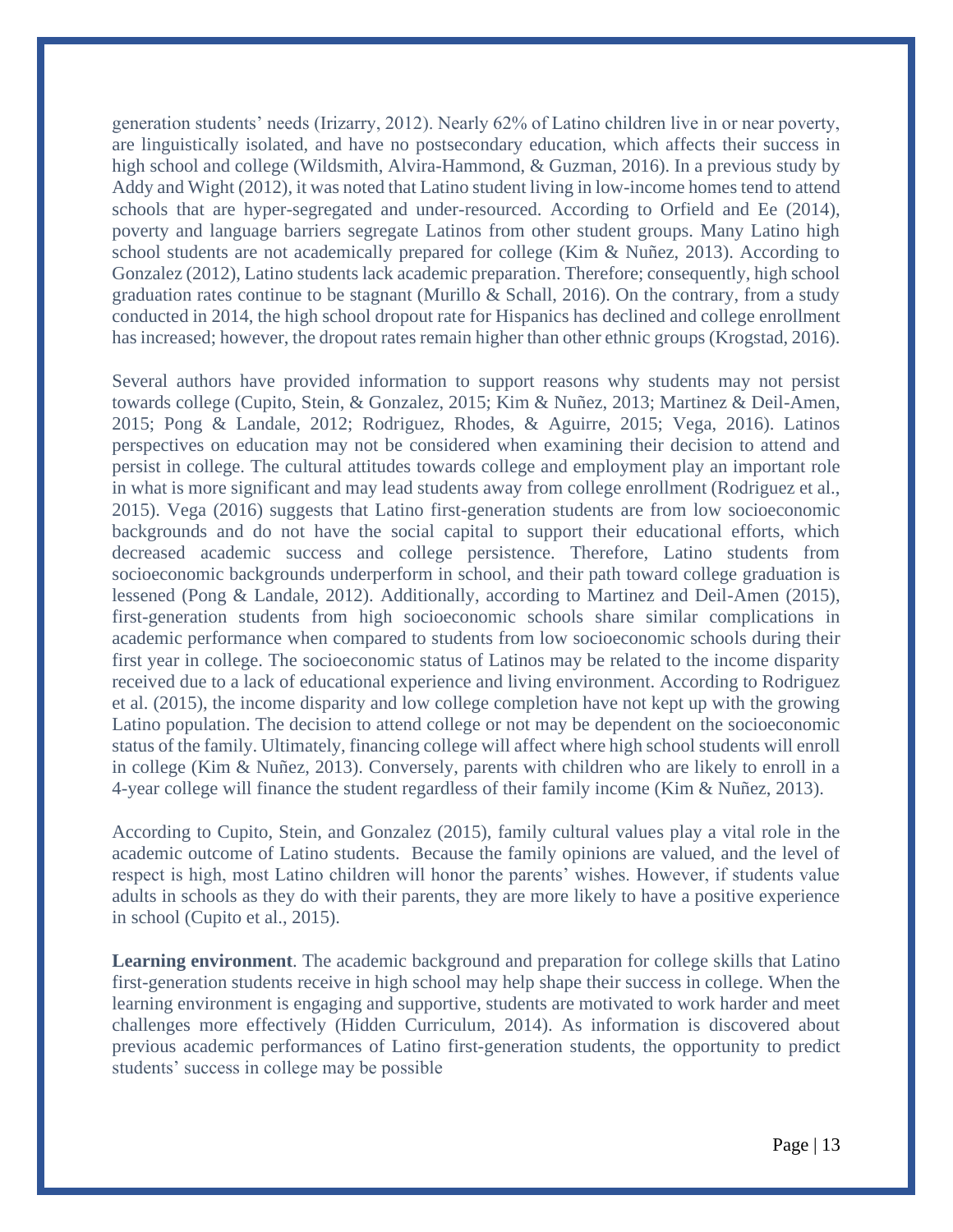Learning environment issues in high schools may alter the college preparation track of Latino firstgeneration students. High schools that are still struggling with relating to or offering courses to represent Latinos culture may not serve students well (Gandara & Mordechay, 2017). Latino students stress concerns about course offerings and the disconnection to their experiences and interest, which subsequently made them feel unprepared for college (Murillo & Schall, 2016). Courses that offer culturally relevant practices, including the ethnic studies curriculum and student support programs may help Latino students academically (Garcia & Okhidoi, 2015). High school teachers and administration should support students from different ethnic backgrounds and encourage them to consider and prepare for college. By providing Latino first-generation students with the opportunity to take college readiness courses will assist with preparing for college. A lack of academic preparation may alter Latino students' interest in attending college. Previous research suggests communicating to students the need for success and the academic requirements needed to prepare for college and careers. The following were suggested (a) set rigorous expectations, (b) provide a list of graduation requirements, (c) encourage students to take advanced classes, (d) ensure that the required classes are offered within the time frame needed, (e) explain and discuss the expectations and skills needed for future success, (f) provide students with a progress report to determine if they are on track (g) provide information on real life-learning outside of the classroom, (h) provide services (tutoring) for students, and (i) make sure that students understand the benefits of academic preparation (Achieve, 2014). These guidelines may ensure that students are prepared and ready for their next steps, which is college. How Latino first-generation students assess their readiness and persistence toward college may be worthy of further investigation.

According to the National Center for Education Statistics (2013), fewer than 8% of teachers in high schools are bilingual and able to communicate with students and parents. There is a shortage of teachers in the country, specifically bilingual teachers available to assist Latino students (Sutcher, Darling-Hammond, & Carver-Thomas, 2016). Consequently, Latino students that can communicate with teachers by speaking the same language as their parents will feel comfortable in the classroom environment (Gandara et al., 2013). In most Latinos home, the spoken language is Spanish; therefore, parents are not able to communicate in English (Murillo & Schall, 2016). An increase in Latino teachers available to young Latinos, the likelihood that they will enroll in college will increase (NCES, 2013). Moreno and Gaytan (2013) believed that it is critical that educators, current, and future, is knowledgeable enough to work with students regardless of their ethnic background. A higher student to teacher ratio will have negative effects on student's preparation for college (Kim & Nuñez, 2013). According to Irizarry (2012), increasing the presence of Latino educators may improve the educational experiences and outcomes of students; thereby, increasing the future pool of Latino teachers. Smaller classroom sizes will provide the opportunity to focus on the needs of Latino first-generation college students.

Latinos tend to receive lower grade-point averages (GPA), have lower scores on standardized tests, and the enrollment in advanced courses is low (U.S. Department of Education, 2014). Firstgeneration students do not have access or resources to connect to college prep courses; therefore, they do not prepare for the SAT examination or enroll in advance placement courses. Scholastic Achievement Test (SAT) and American College Test (ACT) tests are required for most prominent universities (Rodriguez, Rhodes, & Aguirre, 2015). Family responsibilities and obligations, poor study skills, and weak English and mathematics skills are detrimental to students' success in college (Stebleton & Soria, 2014). First-generation college students with high verbal and math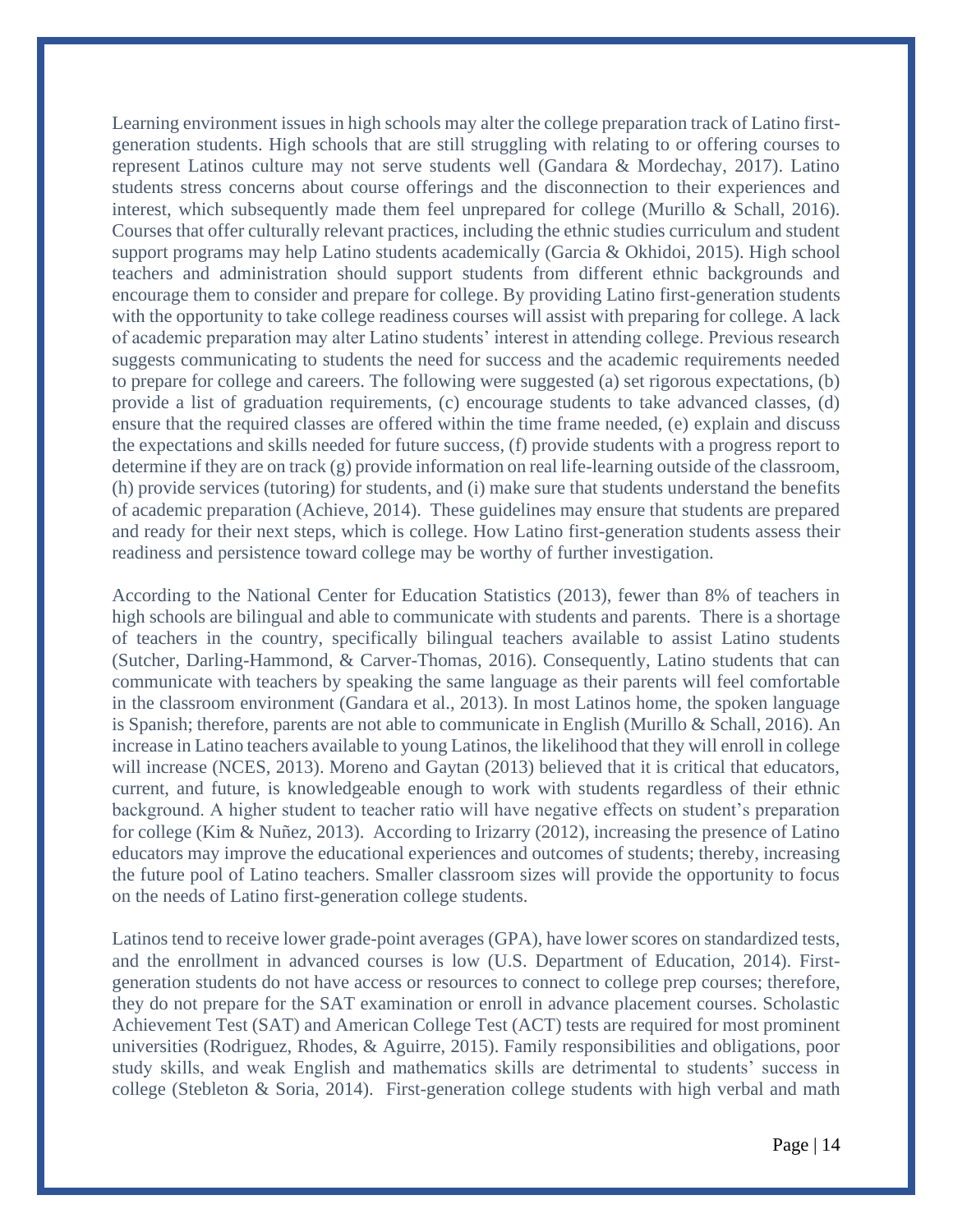self-concept scores will possibly have higher academic achievement, while little confidence in ones' academic abilities is related to lower academic performance (DeFreitas & Rinn, 2013). Latino students have lower reading and math scores when compared to other students (Gonzalez, 2012). The quality of the high school curriculum matters. Consequently, first-generation students are less likely to be prepared for college when compared to non-Latino (DeFreitas & Rinn, 2013). According to Rodriguez et al. (2015), Latino students who took rigorous remedial courses were academically prepared for college. Furthermore, high-achieving students are more likely to be successful in college (IES, 2012).

Latino students may not receive encouragement from high school administrators. The influence of teachers can be important to students' success in high school. Those students who drop out of high school may do so because of low expectations from school administrators and a commitment to supporting students in their post-secondary education paths (Martinez & Deil-Amen, 2015). According to Rodriguez et al. (2015), some students were misled to believe that they will not graduate from high school or that obtaining a GED would be better for them. Directions from high school personnel about college preparation courses as well as information concerning college enrollment processes are important to Latino first-generation students. Counselors and teachers are highly influential in Latino student's decision to transition to college (Pino, Martinex-Ramos, & Smith, 2012). Uneducated parents may not provide support students need to prepare for college; therefore, without the support of guidance counselors in high school, Latino students may suffer in college. Latinos enrollment in college would increase if access to guidance were possible (Rodriguez et al., 2015).

High school Latino students face a multitude of obstacles related to English language and learning disabilities. According to Trainor, Murray, & Hye-June (2016), English language barriers may be associated with student's learning disabilities. Latino students with English language difficulties and learning disabilities have been disproportionately placed in special education (Trainor et al., 2016). Latino students are labeled as special education students and do not perform well academically (Becerra, 2012). English learner and students with disabilities encounter similar barriers in high school as well as outside of high school. A lack of cultural understanding is the reason for the performance gap the nation is experiencing (Becerra, 2012). According to Kena et al. (2014), approximately 7% of the U.S. students drop out of high school before receiving a diploma and the dropout rate for immigrants is 16% higher. There is a lack of information available related to high school completion, and successful postsecondary education of Latino students with English language deficiency (Trainor et al., 2016). Latino students interested in attending postsecondary institutions should be informed of the linguistic requirements before enrolling in higher education institutions. Parents should advocate for students transitioning from high school to college. However, according to Trainor et al. (2016), little is known about the parental support disabled children receive in their endeavor to attend college.

**Family obligations.** Latino first-generation students receive support from family members who value education. Family support and obligations are important to the success of students' educational goals. Family obligations are related to a sense of duty to support, respect, and provide support for family members when needed (Milan & Wortel, 2015). Working family members may rely on older siblings to care for younger siblings while they are working. Teenage children are expected to contribute financially to the household, thereby, must work while attending college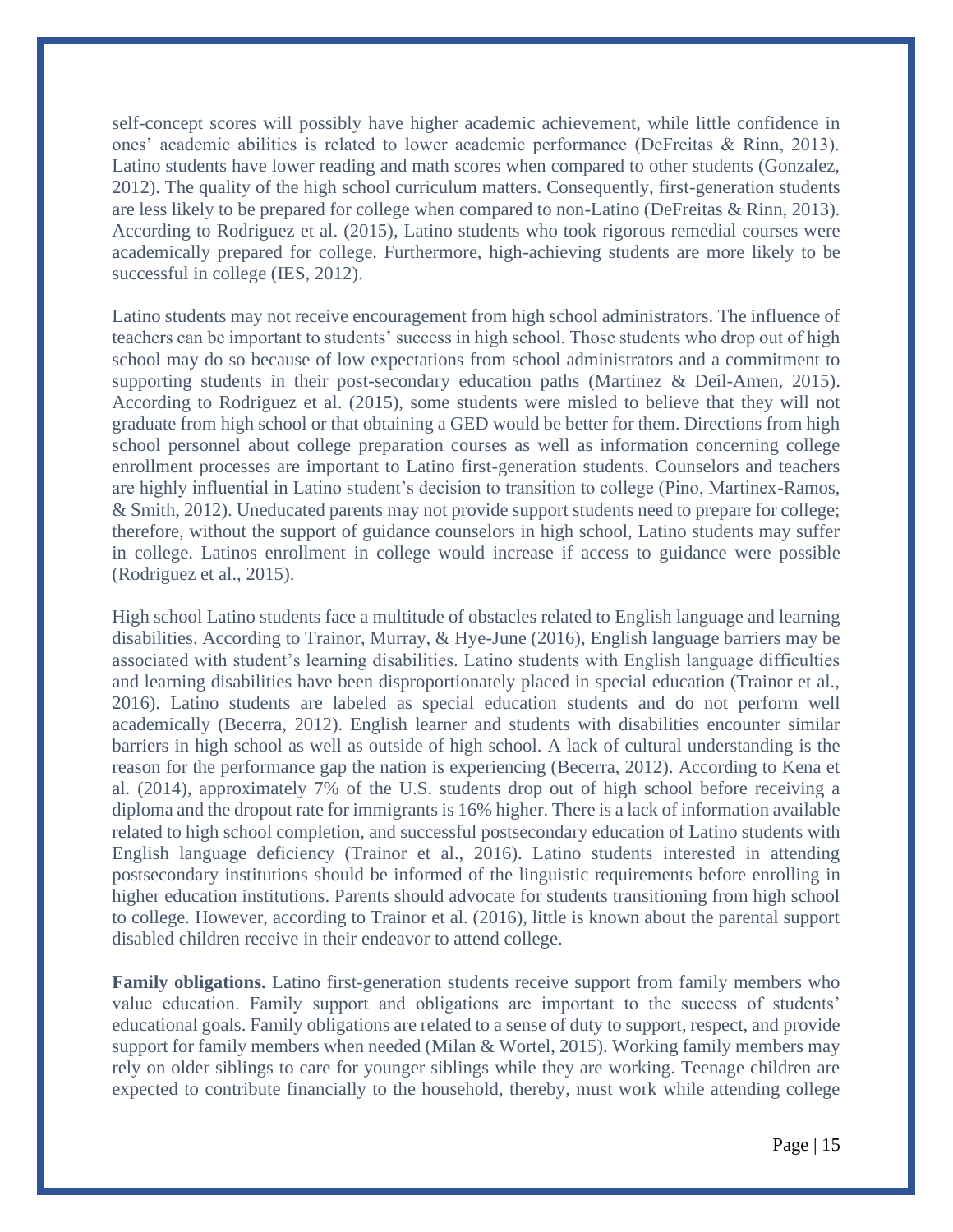(Rodriguez et al., 2015). Because of the family value and obligation concept, Latino firstgeneration students may fall behind in schoolwork; therefore, their grades will suffer. According to Cupito et al. (2015), family obligation and cultural values have an extreme effect on how well Latino students perform in high school. High levels of family obligations may have negative effects on choices between academics and family responsibilities. Latino students may neglect completing homework because of family obligation requirements. According to Telzer, Fuligni, Lieberman, and Galvan (2013), family obligations have been linked to positive family functioning; however, a strong sense of family obligation may create stress for children, Milan and Wortel, (2015) and become a double-edged sword in terms of influence on achievement (Witkow, Huynh, & Fuligni, 2015). Most importantly, this experience may contribute to students dropping out of high school that reduces their persistence to attend college.

Some Latino first-generation students may live in single-parent homes, where the mother or father is absent. Separation of the family may be related to death, spousal separation or divorce, or the parent did not migrate to the United States. Issues with the home structure may interfere with students learning and coping skills needed to focus in school. Families may choose to migrate to the United States because of economic opportunities, relief from political persecution, or violence (Wright & Levitt, 2014). However, according to Gonzalez (2012), immigrant status does not explain the educational choices of Latinos. Upon entering the United States, Latino may encounter adjustment issues. In a school system where there is little understanding of Latinos cultural background, this issue can become problematic for students who do not receive support from schoolteachers or administrators.

#### **College Transition**

Although Latino first-generation students are enrolling in college in record numbers, there continue to be a gap in bachelor's degree obtainment when compared to other ethnic groups (Pew Research Center, 2016). Only 15% of Latinos ages 25-29 have a bachelor's degree or higher when compared to 22% African American, 41% whites, and 63% Asians (Pew Research Center, 2016). In 2011, an increasing number of bachelor's degrees were granted to Latinos; however, they still trail behind the number of 4-year degrees conferred (Fry & Lopez, 2013). According to Gandara and Mordechay (2017), only 17% of Latinos have completed a bachelor's degree in 2015. Latinos are enrolling in 2-year colleges at a higher rate than 4-year colleges (Gonzalez, 2012). Because many Latino students lack academic preparation, they are inclined to attend community colleges (Gonzalez, 2012). Community colleges educate more than half of the nation's undergraduates, which consist of low-income, first-generation students, students of color and immigrants (Moschetti & Hudley, 2015). Notably, only 20% of Latinos have earned an Associate Degree or higher compared to 36% of other ethnic groups (Santiago & Galdeano, 2014).

Approximately 70% of students enrolled in colleges are first-generation college students (Murillo & Schall, 2016). Latino first-generation college students may decide to enroll in college to honor the family or for financial reasons; however, they arrive on campus with an array of issues. Students are searching for belonging and possess doubts and ambivalence that suggest that they are neither welcome nor ready for a college education or that they are imposters in this world (Payne & Means, 2013). A sense of belonging can be critical to the mental health of firstgeneration college students (Wheeler, 2016). Latino first-generation students may have difficulties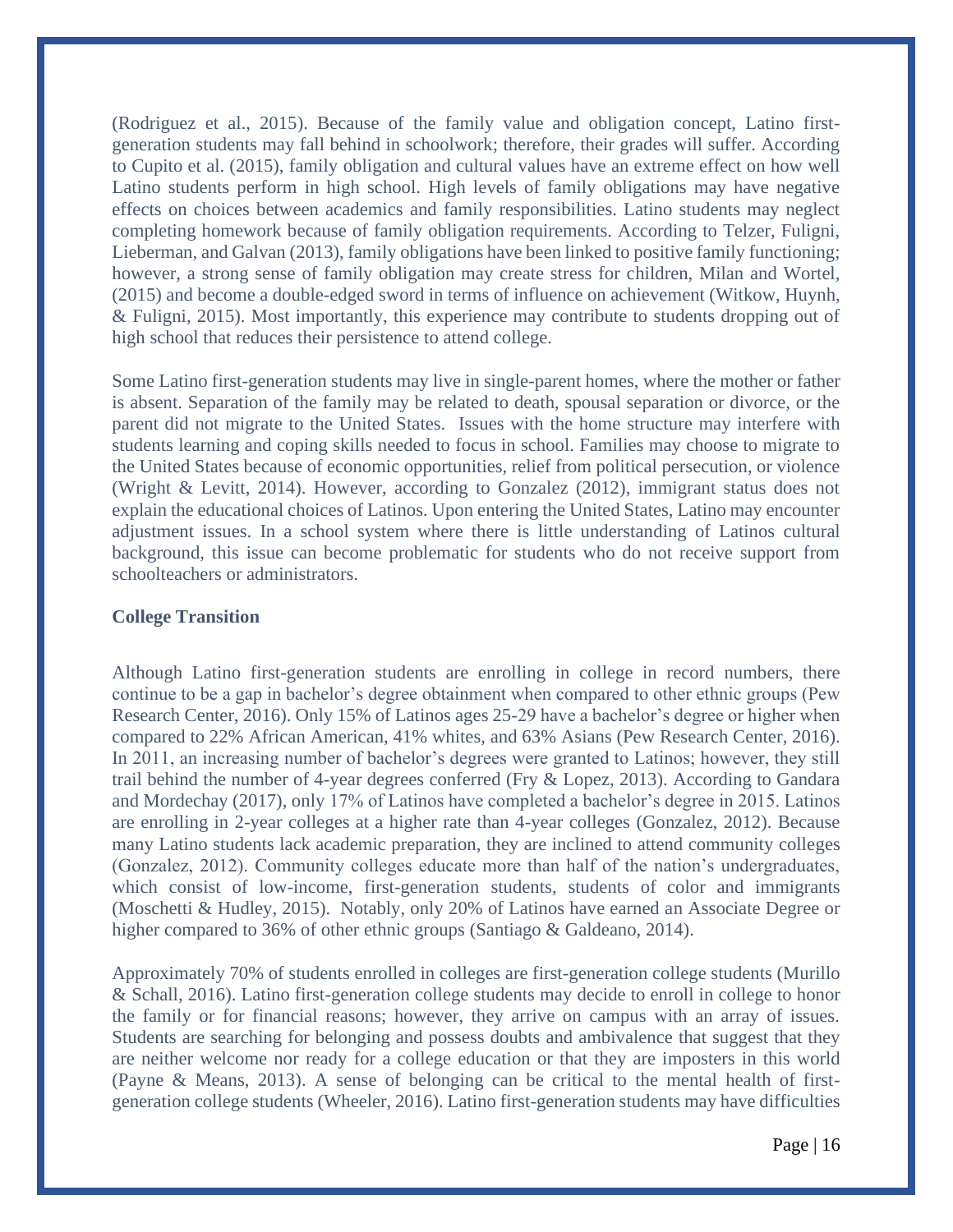with separation anxiety if they are attending college away from home. The anxiety may be a result of students losing their safety net and protective benefits the family provides. The transition process can cause stress for first-generation students because they may be fearful of the results but understand the need for a college education.

During the transition period from high school to college, Latino first-generation students may experience changes in educational motivation, a concern for educators (Prospero, Russell, & Vohra-Gupta, 2012). A lack of motivation can become an academic issue. Motivation can develop from external, internal or both areas (Trevino & DeFreitas, 2014). Postsecondary institutions must develop successful strategies to motivate first-generation college students to persist toward graduation (Petty, 2014).

Several motivation theories may be used as a theoretical approach to understanding why some Latinos persist while others do not. Motivating students may help with persistence. Maslow's Hierarchy of Needs theory is designed as a pyramid and states that the lower levels must be satisfied before continuing to the higher levels (Petty, 2014). There five levels included in Maslow's theory (a) Physiological needs consist of basic needs required for daily survival, such air, food, water, and shelter, (b) Safety needs are related to feeling protected against danger and harm, (c) Social needs consist of feeling loved and the ability to fit in, (d) Esteem needs include having the ability to feel confident and self-respected, and (e) Self-actualization needs consist of the realization of one's potentials (Petty, 2014). McClelland's Need for Achievement theory focuses on increased levels of self-esteem (Petty, 2014). McClelland believed that humans fall into two categories (a) individuals who encounter challenges and have developed the mindset to overcome those challenges to become successful, and (b) individuals who are not concerned with challenges nor do they try to overcome challenges (Petty, 2014). Both, the Maslow's Hierarchy of Needs and McClelland's Need for Achievement theories focus on human needs.

The status of the college environment will be important to students as they transition to college. During the transition stage, the student's environment will change as well as the people they meet; therefore, it will be helpful to assist students with adjusting to college. Faculty, staff, and peers can assist students with connecting to the campus environment, which will increase their academic success (Baker, 2013). The social support from others may be beneficial to the academic and personal success of Latino students. According to Tinto's theory, social support from the environment is important (Baker, 2013).

**Obstacles encountered**. Challenges Latino first-generation students experience during the postsecondary education can interfere with their persistence toward a degree and eventually graduation. Stebleton and Soria (2012) stated that first-generation students experience a higher level of obstacles when compared to non-first-generation students. Latino students may find the transition from high school to college a difficult task. Obstacles Latino first-generation students encounter during this time may influence their decision to leave college may be related to the following areas (a) exposure to diverse cultures, (b) language barriers, (c) course remediation, (d) discrimination, and (e) financial challenge. First, the exposure of diverse cultures may influence the social life of Latino first-generation college students. Diverse students speak different languages, are from various countries of origin and socioeconomic status. As students become aware of the diverse population and interact with other ethnic groups, cross-cultural conflicts may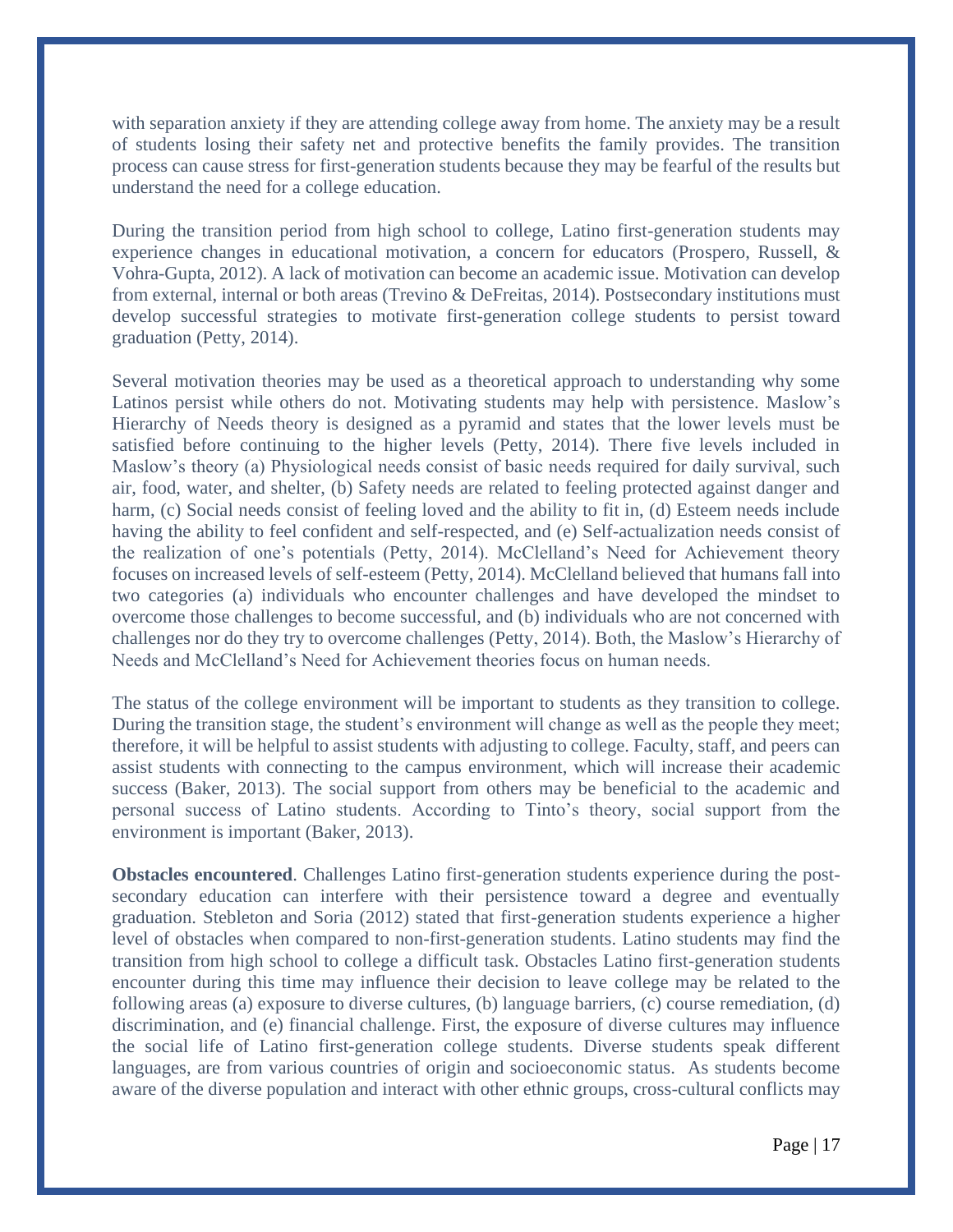exist. Cross-cultural conflict arises when different cultural values collide (Burges-Cienfuegos, Vasquez-Salgado, Ruedas-Garcia, & Greenfield, 2015). Students may feel that they are living in two cultures. Consequently, Moreno and Gaytan (2013) stated that Latinos living in two cultures struggle to succeed in college. In a similar matter, Latino first-generation college students feel caught in between two cultures and find it difficult to reconcile both expectations (Longwell-Grice, Adsitt, Mullins, & Serrata, 2016). Exposure to various cultural values could have a negative or positive impact on student's success in college. Understanding the culture and values of Latino students is essential in the expanding career development and serving the needs of students on the college campus (Fry & Lopez, 2012). As students enter college with excitement and enthusiasm for learning, they may develop a sense of mistrust and disassociate from their peers. Isolation from their peers may cause students to leave college before graduating.

Second, language barriers may be an obstacle for Latino students transitioning to college. In a country where English is the primary language, this may be an adjustment for Latino students who do not understand this language. Students who have difficulties with the English language develop issues with academic success (Wright & Levitt, 2014). Because of the language barriers, communication with faculty and staff may become a hardship for Latino first-generation college students. Latinos that are unable to speak English and communicate effectively with college personnel may be stereotyped and misidentified as disabled (Moreno & Gaytan, 2013). A lack of proper assessment and cultural understanding contributes to bias by educators, which has negative effects on the Latinos success in college (Moreno & Gaytan, 2013). Institutional personnel may consider providing a language translator to assist Latino families with understanding English, which may provide relief for family members who are frustrated because they cannot effectively communicate.

Third, many students enrolling in college may need remedial courses. According to Rodriguez et al. (2015), Latinos need higher levels of remedial courses than other ethnic groups. Remediation is described as any course taken on a college campus that is lower than a college-level course (National Conference of State Legislatures, 2017). Remedial courses consist of reading, writing, and math of which placement tests are used to determine course assignments. Latino (41%) and low-income students are more likely to take developmental courses when compared to White or wealthy students (Bautsch, 2013). Remedial course requirements may prolong Latino student's college stay and become financially challenging for students and their families.

Fourth, as Latino first-generation students arrive on college campuses, they try to make adjustments to fit in with their peers; however, the cultural shock experiences can become overwhelming. Based on these experiences, Latino students may perceive this treatment to be discrimination. Discrimination from peers may affect students' persistence and motivation to succeed (Witkow et al., 2015). Discrimination actions may lead to social and academic issues and eventually persistence concerns (ASHE Higher Education Report, 2013). According to the ASHE Higher Education Report (2013), Latino students suffer from a stigma because it may be assumed that they are admitted to college because of affirmative action racial preference and not because of academic qualifications. It may be important to examine the campus climate for changes in how students, especially students from various ethnic backgrounds, adjust. An unwelcoming campus climate with a multitude of social challenges can result in issues with Latino student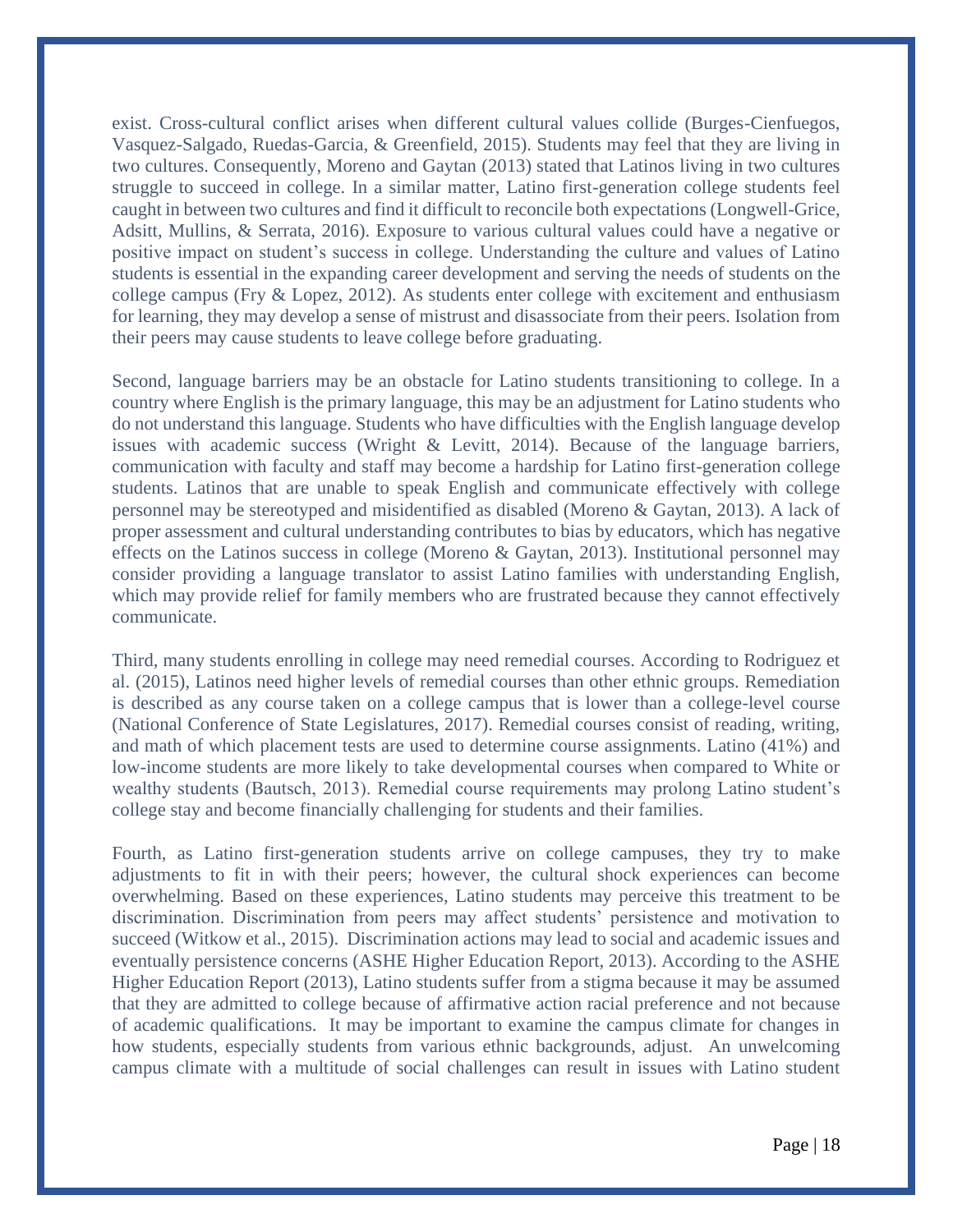success (ASHE Higher Education Report, 2013). Students must overcome their feelings of intimidation in order to survive the college environment.

Lastly, financial challenges may occur for families inexperienced with processes and options available to pay for college. As the prices to attend college continue to escalate, Latino families struggle to find the means to support children's excitement about college. Financial burdens on families can be associated with Latino first-generation students finding employment to fill the financial gap to help support the family, whereby, causing students to have a lack of determination (Witkow et al., 2015). Family circumstances may play a role in students' decisions to remain in college or to drop out. Latino students are more concerned with the financial impact on family resources instead of focusing on long-term payoff of college (Nuñez & Kim, 2012). Poverty is a risk factor that may hinder Latino first-generation students' academic success in college (Moreno & Gaytan, 2013). According to Moreno and Gaytan (2013), 27% of Latino children live in poverty in the United States. Because of the Latino poverty status, many students shy away from applying for scholarships, instead they work to make ends meet (Gandara & Mordechay, 2017). Because of Latino family socioeconomic disadvantages, the cost of college may be unaffordable.

Latino first-generation college students receive emotional support and encouragement from family members; however, advice and mentoring support with college homework are lacking (Tucker, 2014). According to Tate et al. (2015), underrepresented first-generation college students are ill prepared for accomplishing higher levels of education, which may create a problem of inequality when pursuing educational goals. On the other hand, Longwell-Grice, Adsitt, Mullins, and Serrata (2016) stated that students are ill equipped for college because of the lack of knowledge about the expectations of college.

**Access**. Latino first-generation student's access to college may be influenced by their social capital status, as well as their individual characteristics. The type and size of a college may bear emphasis on how Latino students select their choice of colleges and universities (Martinez & Deil-Amen, 2015). Assess to educational resources are limited for Latino students and has become an educational hardship (Moreno & Gaytan, 2013). Associating Latino first-generation college students with a specific class or group may affect the type of resources that are available (Kim  $\&$ Nuñez, 2013). However, a lack of access to resources and information can become barriers for Latino students (Carolan-Silva & Reyes, 2013). Access to resources may depend on the initiatives pursued by students and family member but will likely rely on the parent's educational background (Martinez & Deil-Amen, 2015). Because Latino parents are unfamiliar with the United States educational system, they miss opportunities to receive resources available for students (Witkow, Huynh, & Fuligni, 2015). Similarly, according to Carolan-Silva and Reyes (2013), Latino firstgeneration college students face challenges as they attempt to navigate a path that is unfamiliar to them and their parents. Oddly enough, Latino first-generation college students may be able to utilize their social capital status to obtain resources and information concerning college access.

The individual characteristics of Latino first-generation college students my hinder or support the level in which access is available. Latino students not willing to make an effort to connect with college personnel or have difficulties obtaining information from families and peers who do not have college experience may encounter barriers (Carolan-Silva & Reyes, 2013). According to Carolan-Silva and Reyes (2013), social capital networking can be the support needed to overcome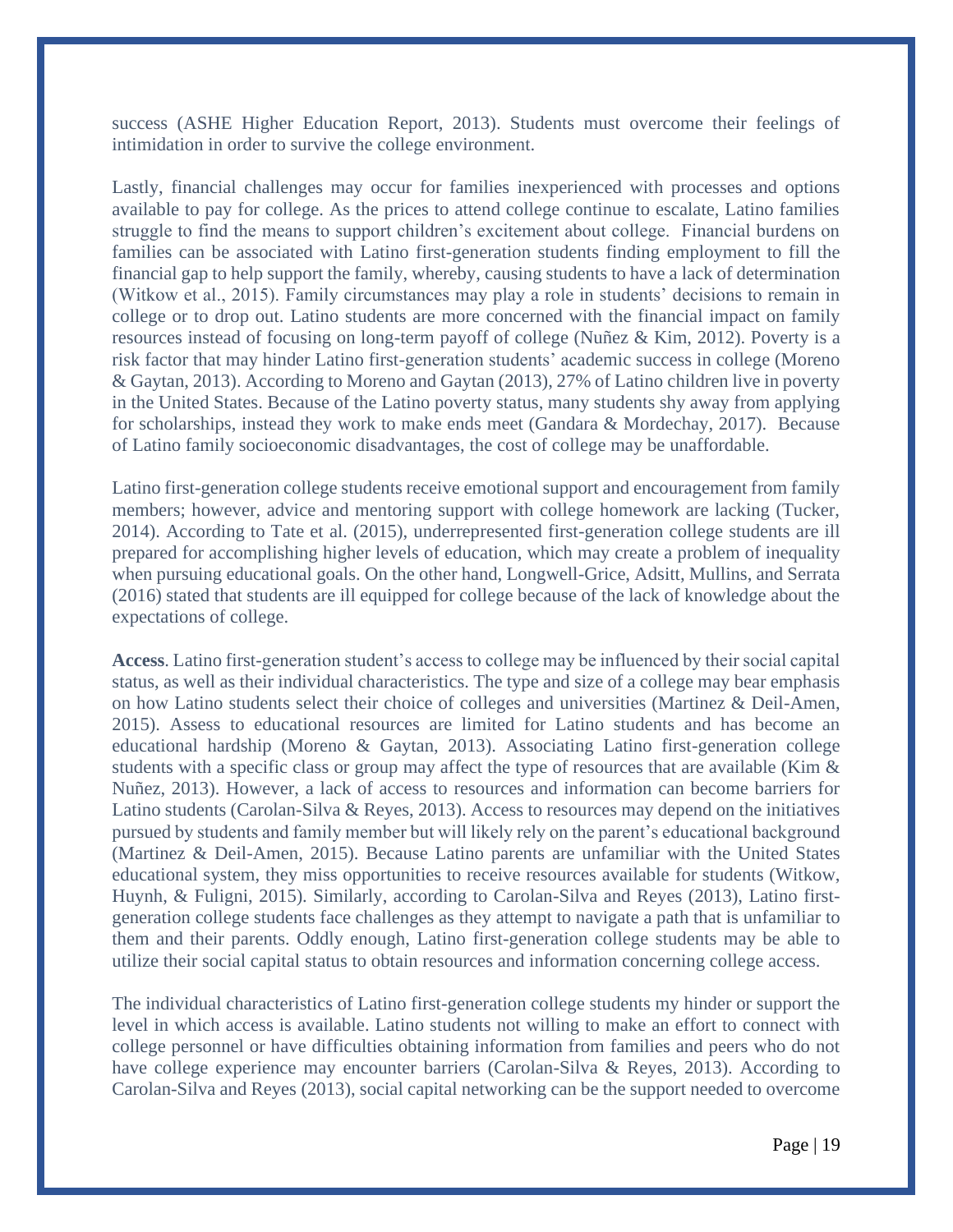hurdles of limited or unreachable access. Latino students must develop strong relationships with families, the community, and school personnel to access various types of resources, which may be critical to understanding the educational inequalities that deter college access for students (Carolan-Silva & Reyes, 2013). Institutional support for college access should be emphasized to college personnel, specifically the counselor who works closely with Latino first-generation college students. Ironically, as stated by Carolan-Silva and Reyes (2013), a lack of sufficient and appropriate institutional support continues to be an issue for many Latino first-generation college students. Simply stated, Pstross, Rodriguez, Knopf, and Paris (2016) "students are not being prepared to handle the competitive challenges of a global economy" (p. 651). Colleges and universities should ensure that Latino first-generation students receive adequate resources and information needed to assist in achieving their academic goals. As stated by, Longwell-Grice et al. (2016), students who see evidence that they are valued by the university are more likely to be motivated.

#### **Parental and Family Support**

Family unity or *familismo* is a key characteristic among Latinos (Rios-Ellis et al., 2015). Because family is important to the Latino culture, the role of family is vital in Latino students' college experiences (ASH Higher Education Report, 2013). Parents of Latino first-generation college students may want the best education for their children, but because of life circumstances, they may not be able to support their children's educational objectives. Agreeably, Kim and Nuñez (2013) believe that underrepresented ethnic groups have high educational expectations for their children; however, fewer resources are available to accomplish those expectations. Gandara and Mordechay (2017) stated that Latino parents support education. Positive parental support for students in high school as well as college may provide the qualifications required for students to be successful. A strong family relationship, positive home environment, and persistence have a positive influence on their academic achievement (Prospero, Russell, & Vohra-Gupta, 2012). According to Pstross et al. (2016), parents have a desire to help their children. Kouyoumdjian, Guzman, Garcia, and Talavera-Bustillos (2017) believe that the county where Latino parents receive their education is important in determining how they support their children. To understand why some parents are supportive and others are not supportive of children enrolling in college, a review of their experiences, and educational background may be helpful. On the contrary, according to Blackwell and Pinder (2014), while Latino students receive support from their parents, they are not encouraged to attend college. Latino parents' sense of family and community is tied to their cultural background and lived experiences (Martinez, Cortez, & Saenz, 2013). The cultural background of parents may influence their perceptions about college, while the sacrifices made by Latino families may help toward their aspiration about college.

Parents, who work low-paying jobs, may not understand the importance of a college education. According to the U. S. Bureau of Labor Statistics (2014), Latinos represent a substantial percentage of unskilled labor force jobs. Because of parents work experiences they may not understand the importance of a college education in today's economy. Education is critical to the success of the labor market (Pong & Landale, 2012). In comparison, Taylor, Fry, and Oates (2014) stated that education is more critical than ever for employment and income purposes. The resources received before they arrive in the U.S. as immigrants influence their career destination (Pong & Landale, 2012). Most immigrants travel to this country for economic growth (Pong & Landale, 2012).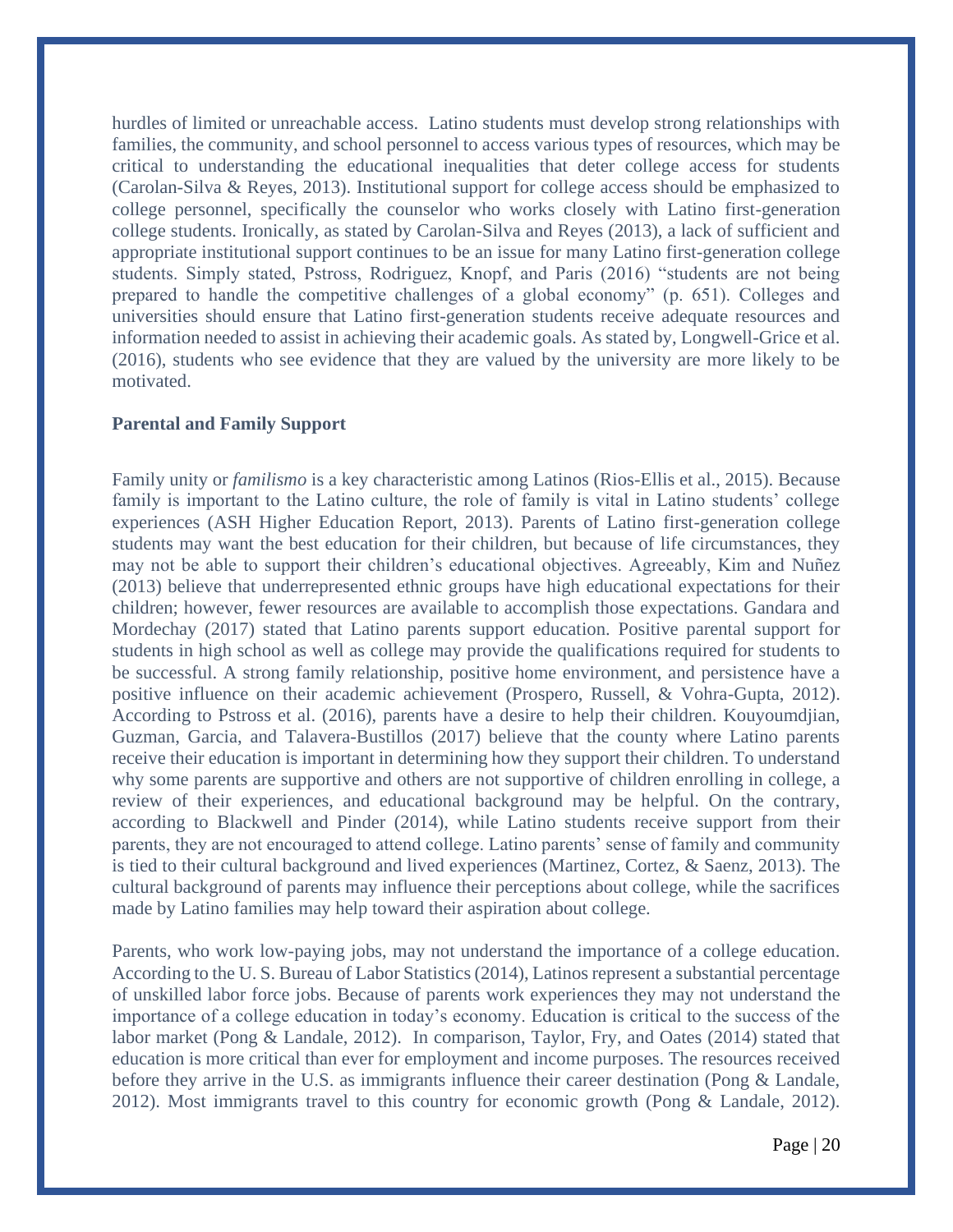According to Wright and Levitt (2014), Latinos may choose to migrate to the U. S. because of possible economic opportunity and political and violence issues. The resource information received by parents before and after migration to the U.S. is important to the children's academic achievement (Pong & Landale, 2012). The knowledge about education in their previous country may not be similar to or be comparable to the way of life in the U. S.; therefore, parents may stray away from education conversations (Pong & Landale, 2012). Parents' experiences help shape their behavior (Dondero & Humphries, 2016). On the contrary, immigrant status does not provide clarification for the educational choices made by Latinos (Gonzalez, 2012). Immigrants are not familiar with the education system in the United States and may not be aware of options available to support their children (Kouyoumdjian, Guzman, Garcia, & Talavera-Bustillos, 2017).

**Limited educational experience and knowledge.** Latino first-generation college students are more likely to have parents who do not have a college degree and have limited experience and knowledge about college. Many Latino parents have limited knowledge about the school environment (Pstross et al., 2016). The knowledge received may be obtained from family members attending or have attended college. However, the information received will help parents gain a better understanding of college requirements. Parental education has an effect on college enrollment (Kim & Nuñez, 2013). The family network commitment may influence Latino student's decision to attend college (Carolan-Silva & Reyes, 2013). Most Latino parents do not understand the advantages of a college degree because they focus on short-term benefits rather than understanding long-term benefits (Rodriguez et al., 2015). Graduating from college may be considered the long-term benefit for students.

While Latino parents have the best interest of their children at hand, they may become frustrated with trying to understand the American education system. Parents may experience inequalities, which relate to feelings of frustration. According to Pstross et al. (2016), many families of Latino first-generation college students lack a sense of adaptation within the United States. Parents may feel that they are not connected to the college personnel, which may lead to a sense of isolation. Families are interested in assisting their children; however, with limited communication with schools, it may not become possible. Parents have high expectations for their children receiving a college education. It is of utmost importance for colleges and universities to consider the relationship if any, that they have established with the parents of Latino first-generation college students (Martinez et al., 2013). To strengthen the relationships already establish or develop new relationships with parents may improve the success of Latino first-generation college students. According to Martinez et al. (2013), parents want to be educated on college access so they can help their children. Martinez et al. (2013) stressed the concerns of an uneducated parent in his research who was asked by college personnel to help his child to apply for financial aid. The following questions were asked by the parents, "How do I know how to do this? Where do I get the information?"(Martinez et al., 2013, p.118). Empowering Latino parents with knowledge and skills to assist their children may have an impact on their pathway to success. It may be helpful for colleges and universities to include uneducated parents in information sessions concerning college and ensure that all students have access to college.

**Language difficulties.** According to Pew Research Center's National Survey of Latinos, approximately 62% of adult Hispanic speak English or are bilingual (Krogstad & Gonzalez-Barrera, 2015). By 2020, the number of Hispanics speaking English in their homes will decrease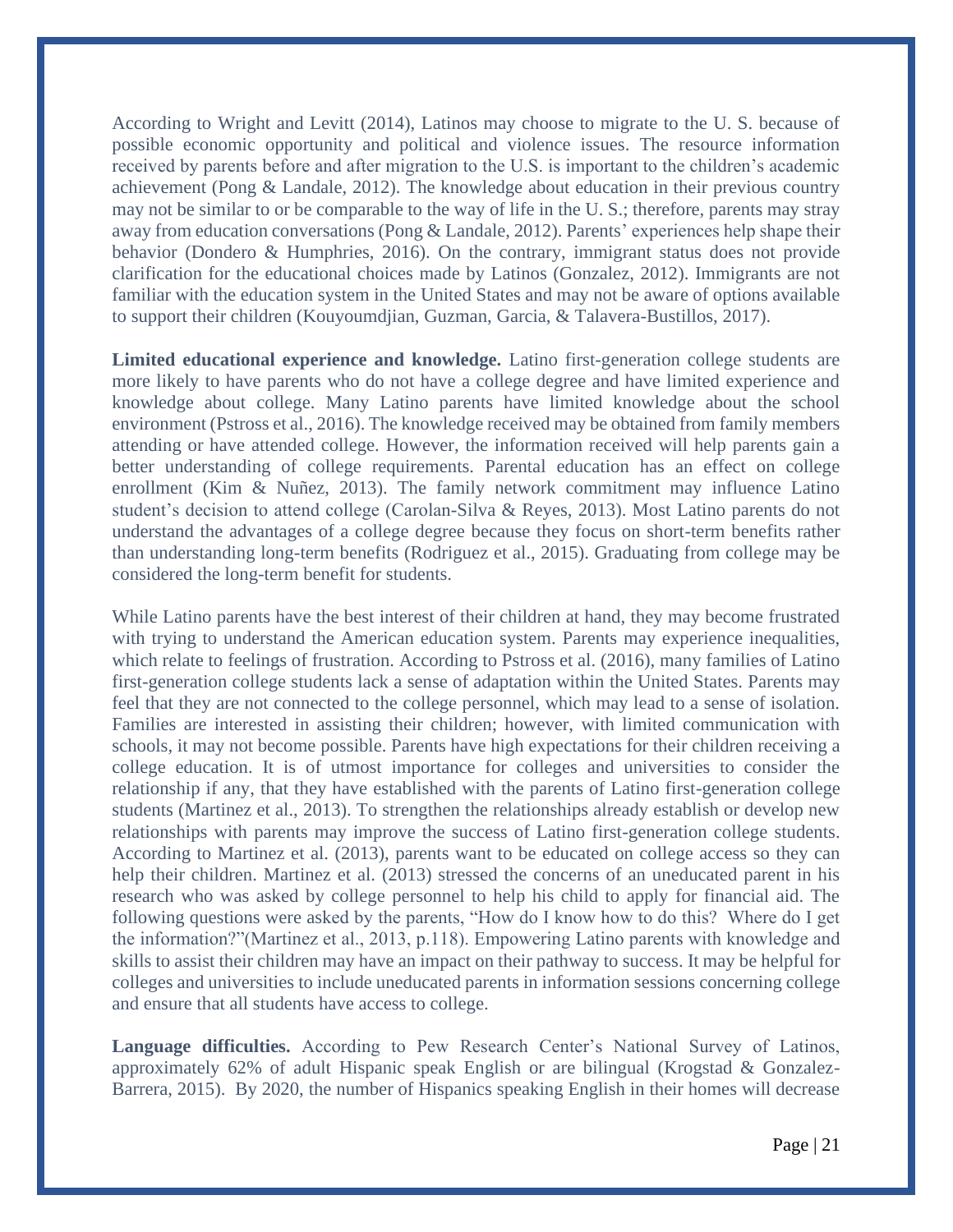by 73% to 66% (Krogstad & Gonzalez-Barrera, 2015). English language proficiency is an issue that affects Latino first-generation college students' academic achievement (Pong & Landale, 2012). Agreeably, Wright and Levitt (2013) stated that difficulties with the English language are an issue for Latinos, which is problematic to academic success. Parents who suffer from English deficiencies may not contribute to academic achievement, which causes Latino children to have difficulties in school (Pong & Landale, 2012). On the contrary, according to Pong and Landale (2012), many parents proficient in English and familiar with the American culture have fewer complications with adjusting to the U. S. society, and neither does the Latino children. There is controversy concerning the position of language in the U.S. according to a survey from the Pew Research, 87% of the people surveyed stated that Latino immigrants need to learn English to be successful, while 95% stated that it was essential for the future generations of Hispanics to speak Spanish (Krogstad & Gonzalez-Barrera, 2015). Some Latino families are bilingual, which assist with their ability to build social and communication skills (Rios-Ellis et al., 2015). Building communication skills with college personnel are especially important for understanding their parental role in the educational process of their children. Social skills are important in understanding their parental role in becoming involved in college activities.

**College involvement.** Parents of Latino first-generation college students may benefit from becoming involved in college programs and activities. The benefit to parents would be to obtain a better understanding of college expectations of students. When parents develop an understanding of the college environment and expectations, they become better equipped to help Latino firstgeneration students with college-related concerns. According to Kim and Nuñez (2013), parents who participate in college activities are more informed and will encourage their children to pursue a college degree. Agreeably, families who participate in college activities will assist firstgeneration students with the tools necessary to survive in college (Blackwell & Pinder, 2014).

Foreign-born parents are less likely to become involved in college-based activities than nonforeign born (Dondero & Humphries, 2016). Parents that are not involved in student's college endeavors may be related to their unfamiliarity with the college preparation processes and issues with understanding the English language. To gain access to information regarding college process, it will be important for parents to develop a relationship with college personnel and vice versa. A relationship established with college personnel will also benefit Latino first-generation college students; thereby, creating a welcoming environment for everyone. Encouraging families to become involved in college-based programs such as social events on campus as well as assisting in program development may increase family involvement. For example, a test-taking workshop is offered on campus for all ethnic groups after normal hours; however, Latino students may not attend because of other family obligations, such as transportation, childcare, and employment. If college personnel access the attendance record to determine which groups were not in attendance, the next workshop should be offered during normal hours to target the Latino population. Welldesigned programs inclusive of parents, teachers, and Latino children may benefit everyone involved. College and university personnel can encourage Latino parents to become involved in campus activities by offering assistance with childcare, transportation, food, speech translation, and offering culturally based programs. To determine the needs of the Latino populations, a survey presented to families to determine the needs necessary in their community to support student success may be helpful to the college. The information gathered from the surveys can assist with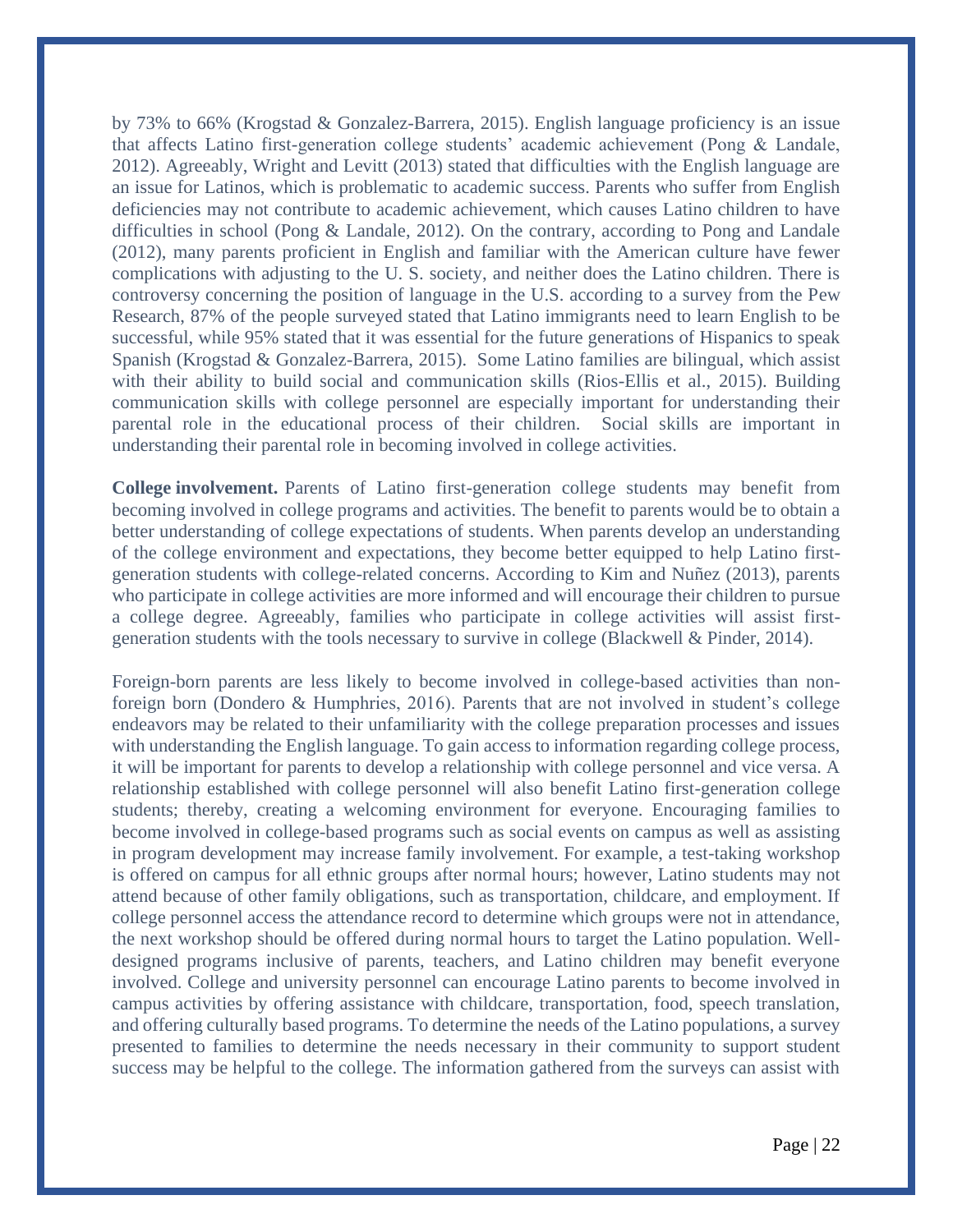developing plans for encouraging Latino families to participate in college activities on campus and in their community.

#### **Institutional Support**

The role that institutions play in the academic success of Latinos is critical (ASHE Higher Education Report, 2013). Highlighted in this study are suggestions on improving services offered to Latino first-generation students in higher education institutions. The general environment of colleges and universities are focused on academic preparation and remediation but fail to recognize the potential of this culturally diverse group of Latino first-generation students (Rios-Ellis et al., 2015). Because Latino first-generation students rely on educational institutions for a college education, it is important that the necessary tools to do so are provided. However, many colleges and universities lack the necessary support for students to succeed in college (Carolan-Silva & Reyes, 2013). Institutions must support all students regardless of their ethnic background if the goal is to increase graduation rates. Institutions can support Latino first-generation college students in their education efforts by doing the following (a) include students in setting goals that are meaningful and culturally relevant to them based on their demographic background, (b) utilize the support from parents and professors to help sustain their efforts, and (c) assist students with selecting courses that are reflective of their abilities and interests. Faculty can serve as a guide, but Latino students will make the course decisions. This process will help with confidence and challenges by assuring struggling students that their situations are not unique. Students can be paired with peer students to develop coping strategies by (a) utilizing students cognitive and emotional abilities as strengths to build meaningful learning, (b) incorporating project-based learning where students are placed in groups to develop strategies and skills for learning, (c) infusing and reinforcing reading, writing, and note-taking in all courses, (d) using office hours as opportunities to conversant with students about individual or project concerns, (e) requiring students to attend success-orientations seminars where they can receive support for academic learning, and (f) organizing social events that will bring various ethnic groups together. Social integration is important for retaining students and can be obtained by (a) reconstructing programs as needed and analyze how students are performing, (b) tailoring programs to help at-risk students, and (c) utilizing successful programs in other areas of the institution (Sanacore & Palumbo, 2016). Implementing these steps may promote a positive learning and teaching culture.

Because of the increasing enrollment of Latino first-generation students, colleges and universities must review policies and procedures affecting the academic success of first-generation college students. Those policies and procedures that consider ethnicity as their main focus will eventually fail (Hallet & Venegas, 2015). According to the Pew Research Center, there were 2.3 million Hispanic students enrolled in college in 2014 (Krogstad, 2016). By 2050, the population of Latinos in the U. S. is expected to triple (Pino, Martinez-Ramos, & Smith, 2012), which means that colleges must prepare to receive those students; however, with new immigration regulations on the books that number may change. It is important that staff, faculty, and administrators understand the needs of low socioeconomic first-generation college students, which will aid in improving retention and graduation efforts (Moschetti & Hudley, 2015).

During the transition stage, Latino first-generation students may decide to stay or leave college based on the atmosphere of the college. Their decision to attend college is centered on the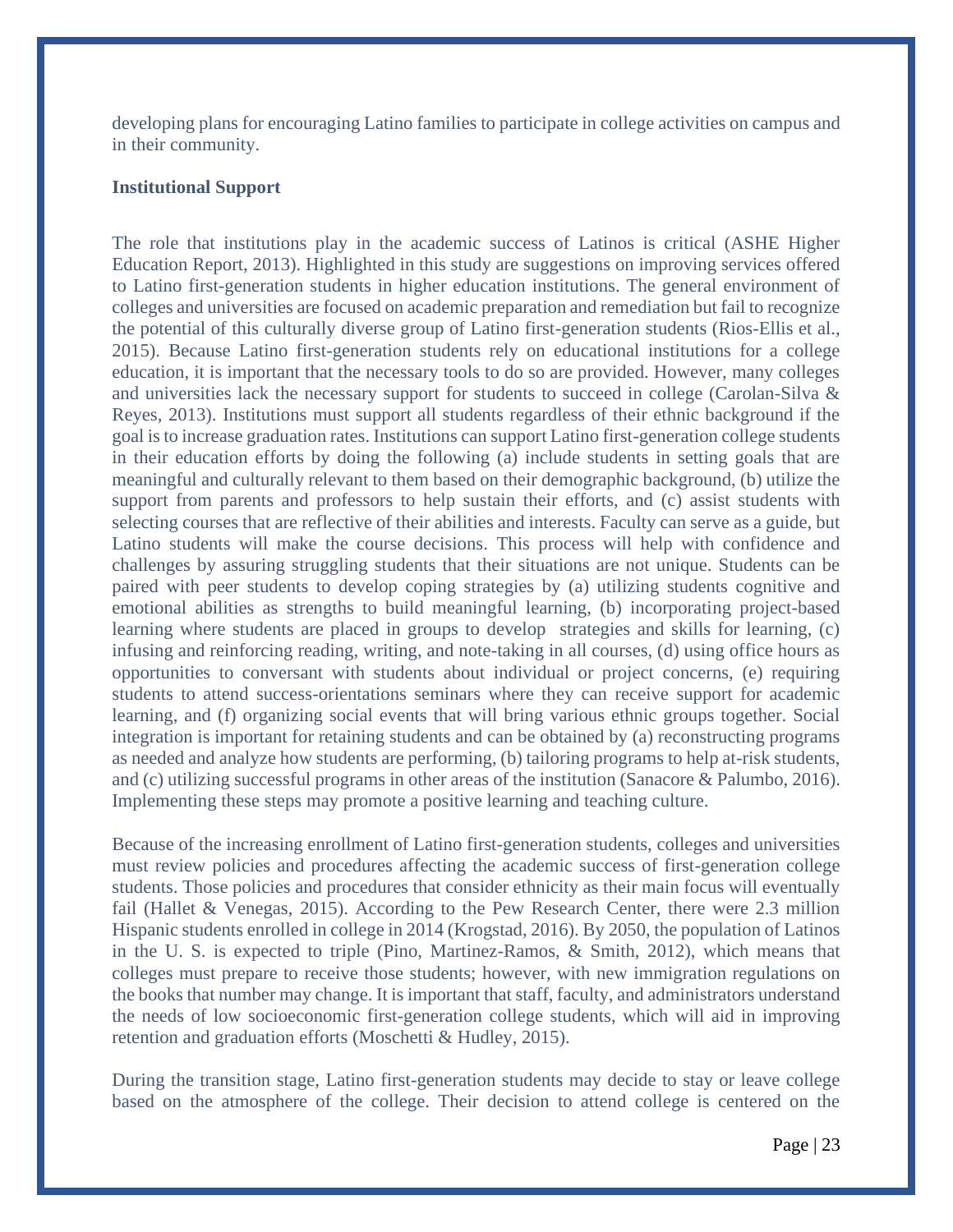availability of information and how it fits within their understanding of the world (Hallett  $\&$ Venegas, 2015). Agreeably, according to Carolan-Silva and Reyes (2013), Latino's selections for college attendance is dependent upon the best match for their academic, social, and personal interest. Likely so, strong family ties influence decisions about where or if Latino student will attend college (Carolan-Silva & Reyes, 2013). Latino student needs to feel wanted and comfortable knowing that the support of college personnel will be available when needed.

As the Latino population continues to grow, they are not restricted to urban locations but expanding to suburban and rural areas (Moreno & Gaytan, 2013). Latino first-generation students may decide to attend a community college or four-year college based on their socioeconomic status and geographic location. According to Ogunwole, Drewery, and Rios-Vargas (2012), only 13% of Latinos earn a bachelor's degree by age 29; however, high-income students are four times more likely to earn a bachelor's degree. The institution type, 2-year or 4-year, may influence the success of students and should be carefully reviewed by college personnel (Vega, 2016).

**Resources.** Latino first-generation students may enter college unsure about the education process and the availability of resources needed to become successful students. With this uncertainty, college personnel should inform students of options and resources available for assistance as soon as possible. It is critical for college and universities to assess educational resources offered to Latino first-generation college students (Moreno & Gaytan, 2013). Information shared with students the first week of classes may assist with strengthening the knowledge and understanding of what is expected and where to locate resources. Moschetti and Hudley (2015) agreed that engaging students immediately upon entry to college would enhance the likelihood of their academic process and positive social integration. Access to resources early in the student's freshmen year of college will help bridge the gap in academic expectations (Pino, Martinez-Ramos & Smith, 2012). According to Stephens, Hamedani, and Destin (2014) stated in his research that first-generation college students who took advantage of available resources demonstrated by higher academic performance when compared to first-generation students who did not take advantage of the resources. The transmission of resources such as personal counselors and advisors can serve as a source of social capital for Latino first-generation college students upon entry to college (Mochitti & Hudley, 2015). Many Latino first-generation college students lack social capital (Mochitti & Hudley, 2015). Social capital can be created through networking with institution agents about personal and academic decisions.

Programs and services offered to Latino first-generation college students may be utilized as encouragement strategies to assist with persistence toward graduation. A range of programs should be offered to help students overcome challenges and weaknesses (Petty, 2014). According to Kouyoumdjian et al. (2017), programs offered to Latino student are critical to increasing graduation rates. Of late, the existing programs do not center their offerings on Latino educational and cultural experiences, which affect how universities engage students in the services (Rios-Ellis et al., 2015). It is clear that current programs offered are not enough to support Latino students and meet the needs of a growing population (Rodriguez, Rhodes, & Aguirre, 2015). College and university personnel do not value the cultural strengths of Latino students as important to their academic success. Institution personnel must become culturally competent in their program offerings to help students transition to the next level, which is graduation. Developing resources and access to various programs may continue to become issues as long as college personnel remain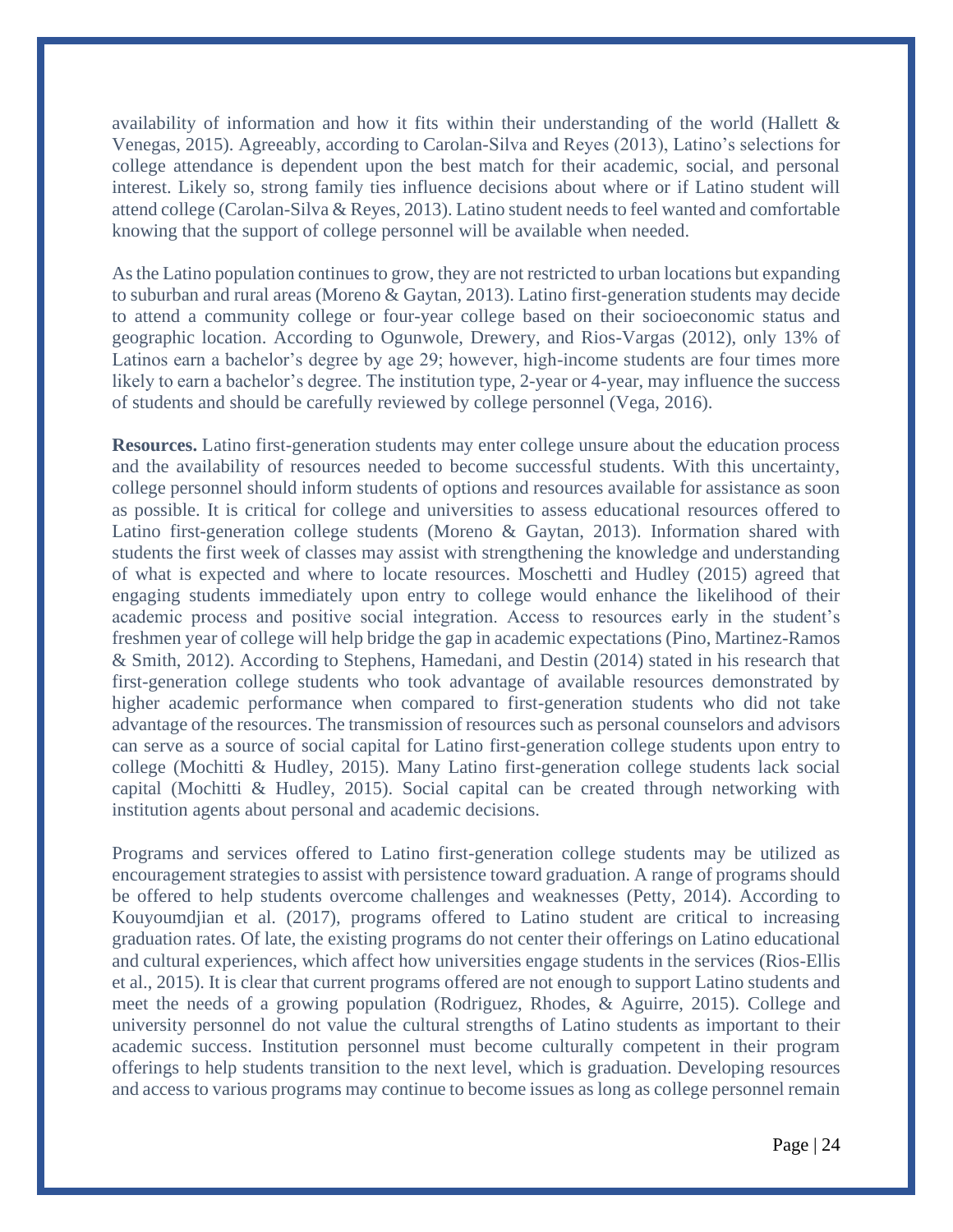uneducated about the cultural background of Latino first-generation college students. According to Moreno and Gaytan (2013), programs should be tailored to Latino student's strengths, thus delivering and planning culturally sensitive instructions. Concurrently, Rios-Ellis et al. (2015) stated that during the stages of academic program development, the focus should be placed on the strengths of Latino first-generation college students, which are seldom valued by colleges and universities. It may also be helpful for college personnel to understand the diversity of Latino populations so that programs are tailored to their differences. According to the Pew Hispanic Center, many Latinos do not identify with either Latino or Hispanic because they represent many cultures (Moreno & Gaytan, 2013). Latinos may choose to be identified from their countries of origin such as Mexican or Cuban as well as the different cultures (Taylor, Lopez, Martinez, & Velasco, 2012).

**Academic advising.** Academic advisors may be instrumental in assisting Latino first-generation college students with college requirements. According to Swecker, Fifolt, and Searby (2013), academic advising is an approach necessary to retain Latino first-generation college students. Kouyoumdjian et al. (2017) agreed that academic advisors could help Latino students with the academic process, which may assist with improving the college completion rates. Longwell-Grice et al. (2016) also support the statement that academic advisors serve as a guide to assist Latino students through the transitional stages and on to graduation. Swecker, Fifolt, and Searby (2013) believe that the number of advising meeting with firstgeneration students is related to student persistence.

A lack of cultural understanding and underprepared college personnel can contribute to early dropout rates of Latino students (Moreno & Gaytan, 2013). Cultural values influence how students develop relationships, the kind of relationships students pursue, and how the relationships are utilized to gain access to resources (Carolan-Silva & Reyes, 2013). Advisors should take the opportunity to engage in conversations with Latino first-generation students to become familiar with their cultural background and academic needs. It is recommended that institutions support and emphasize the advising concept by increasing the number of advisors available to meet with students, format a group of advisors dedicated to work with students, implement proactive advising which shifts the responsibility, (intentional contact), to the advisor to contact students, and support and encourage professional development and training (Swecker, Fifolt, & Searby, 2013). Intentional contact is another name used for intrusive advising. Intrusive advising is a model that requires consistent contact by advisors with first-generation college students. Because the intrusive advising model is a strategy to promote a relationship between faculty and advisors, Longwell-Grice et al. (2016) believe it to be the most appropriate system for advisors assisting firstgeneration college students. Longwell-Grice et al. (2016) also recommend supporting academic advisors with professional development opportunities.

**Peer mentoring program.** Peer students may help provide support to Latino students. According to Espinoza (2013), peers in similar age groups with comparable educational objectives may assist Latino students. Establishing a peer-mentoring program may have a positive effect on the academic success of the student (Prospero et al., 2012). Advantages of offering peer-mentoring programs to Latino students include the following (a) opportunities to seek assistance beyond the classroom, (b) participation in culturally designed programs will be available, (c) personal relationships will be established, (d) immediate assistance will be available to discuss academic success opportunities, (e) high-achieving peers will be able to share their experiences, and (f) strategies necessary to overcome barriers will be obtained (Rios-Ellis et al., 2015). According to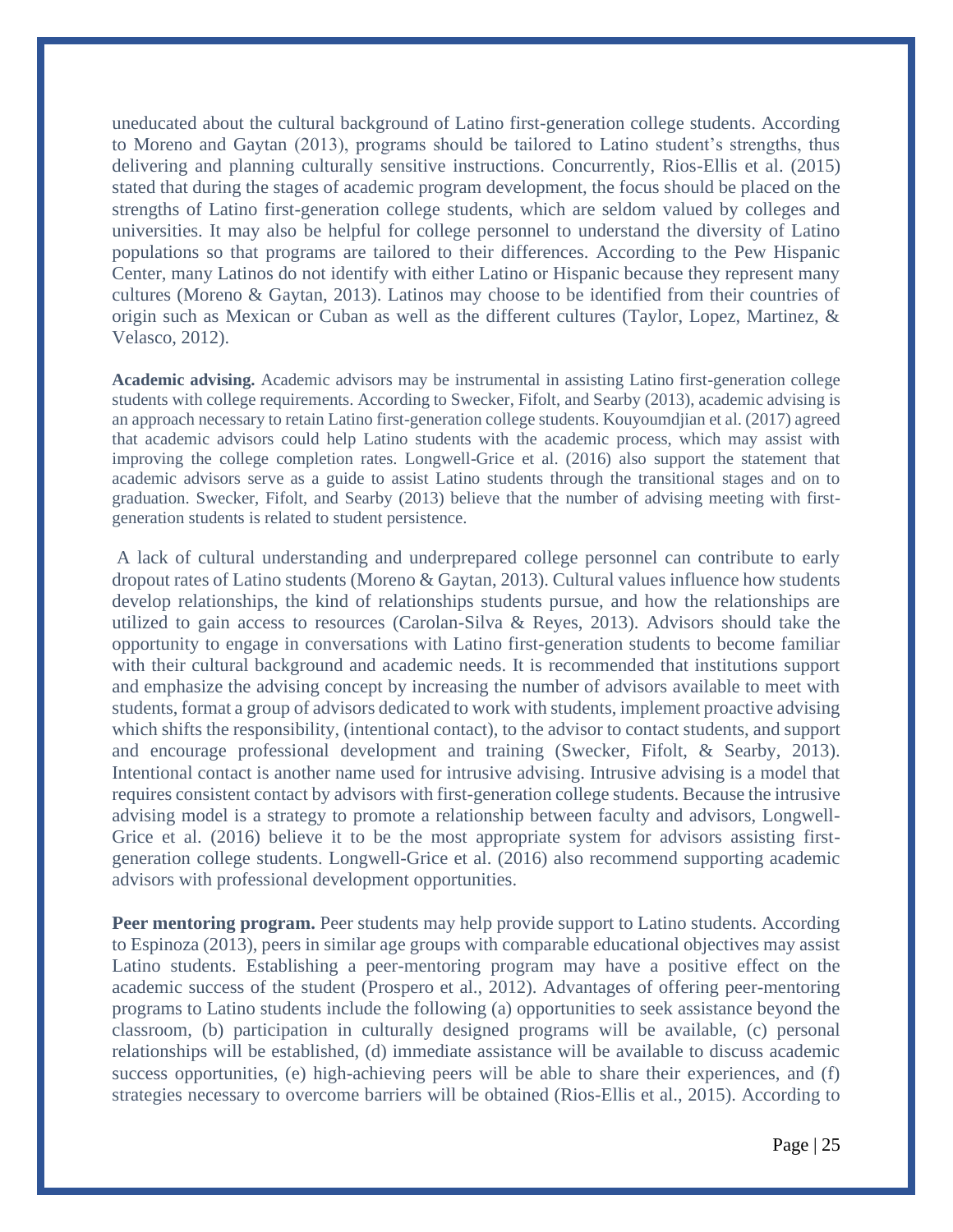Baker (2013), peer-mentoring programs do not improve the academic success of Latino students. Latino students may enter mentoring programs to become educated about important academic and resources available. On the contrary, Latino students' academic background challenges make it difficult to locate students interested or qualify because of their unfamiliarity with college (ASHE Higher Education Report, 2013). Traditional strategies for assisting Latino students may not be enough to help current students.

**Faculty.** The interaction between Latino first-generation college students and faculty members will set the tone for academic success. First-generation college students are less likely to interact with when compared to non-first-generation college students (Hutchinson, 2017). The frequency and quality of interactions have a positive effect on Latino students' grade point average (GPA), which resulted in higher retention rates (Tovar, 2015). Interactions with faculty are important for improving the academic achievement of Latino college students (Baker, 2013). According to Glass, Gesing, Hales, and Cong (2017), interactions with faculty and students outside of the classroom may affect students learning and development processes (Wirt & Jaeger, 2014). It is important for faculty to communicate with students both in and out of the classroom (Soria & Stebleton, 2012). Latino students may not understand the importance of meeting with faculty outside the classroom to discuss issues or concerns. According to Wang (2013), first-generation college students recognize the benefits of interacting with faculty. A faculty-mentoring program, which actively includes students, may increase student's self-efficacy and academic goals (Baker, 2013). Actively engaging in the classroom can affect academic and intellectual development outcomes (Soria & Stebleton, 2012). It is important that faculty create classrooms that engage in cultural variations, support students, and present issues from a different cultural perspective (Glass et al., 2017). A negative encounter between faculty and first-generation students may determine if the student leaves or remain in college (Glass et al., 2017). Departure from college may occur because Latino student's lack social capital experiences (Soria & Stebleton, 2012). Baker (2013) suggested that faculty of color may be important to Latino students; however, little research has examined the influence of the increase in academic performances of students.

Academic advisors should advocate for students to be placed in courses where faculty involves students in cultural variation activities (Gomez, Urzua, & Glass, 2014). Faculty should explore strategies to enhance engagement in and out of the classroom with Latino first-generation college students. One way to seek assistance is to attend professional development training which faculty would be able to strategize and understand the cultural background of Latino students. The information obtained can be infused in classroom presentations to students.

#### **Summary**

While exploring the challenge that Latino first-generation college students experience, there is a multitude of issues concerning higher education institutions. Latinos are the largest population in the United States and still growing, but lag behind other ethnic groups in relation to academic success. By 2050, the population of Latinos in the U. S. is expected to triple (Pino et al., 2012). From the beginning of adolescent, young adult to adulthood the cultural and educational background of Latinos, shape how they progress through the educational process. The geographic location and economic status may predict the type of school students attend. Latino first-generation college students living in poverty may attend schools that lack resources and educated teachers;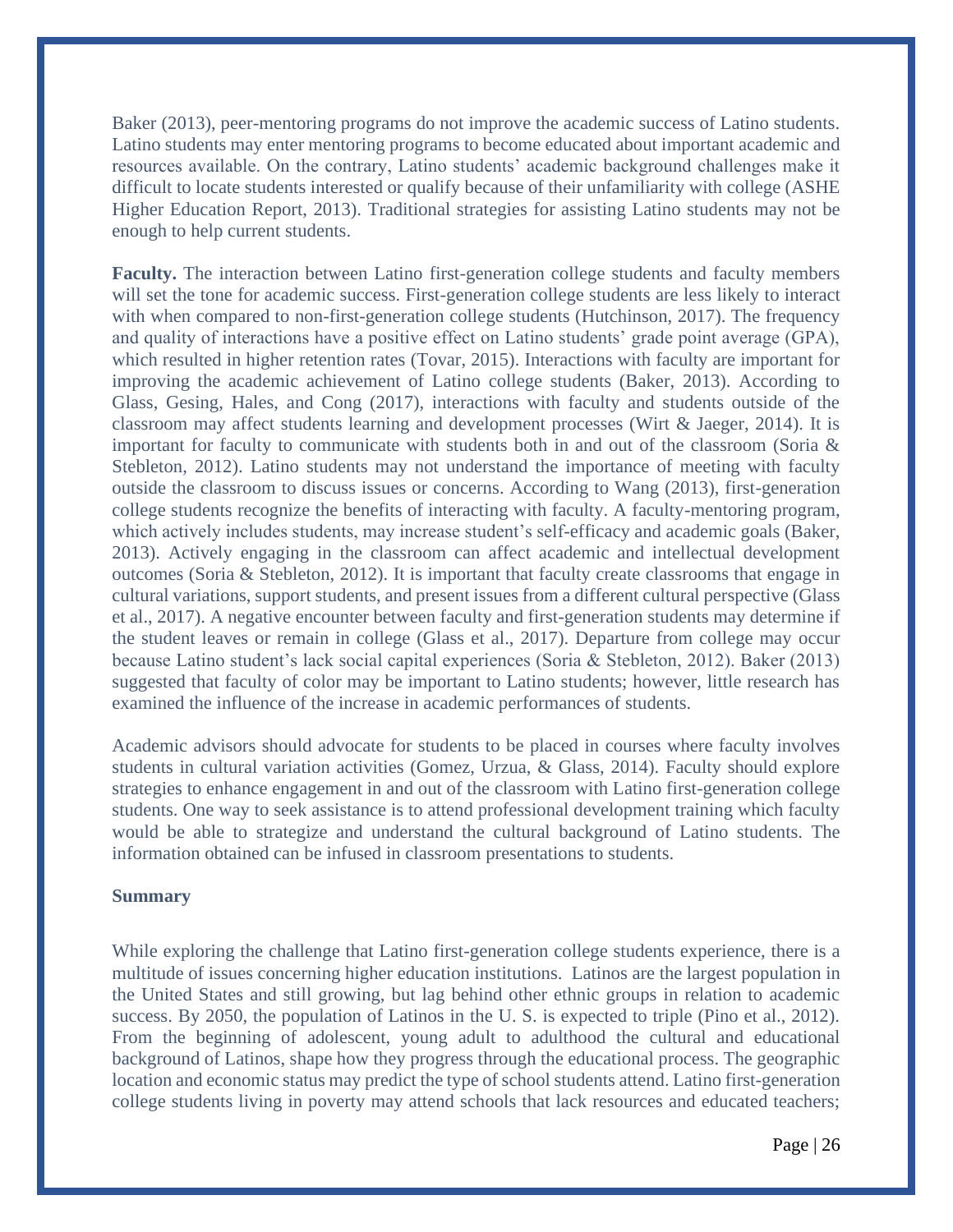therefore, students miss the opportunity to take college prep courses and receive help with the transition process. The transition from high school to college can be stressful for Latino firstgeneration students because of the lack of support received from high school personnel. The educator's attitude toward the Latino population may determine whether students attend college or not.

The cultural background of Latino first-generation college students and family opinions determine the education paths students will follow. The family is considered important to the Latino culture. Difficulties with family obligations interfere with completing homework and study time, which affects students' academic success. While Latino parents support their children, they may not understand the importance of obtaining a college degree and the importance of education in today's economy. Uneducated Latino parents do not have the educational background or knowledge to assist students with college requirements; therefore, students are not motivated to persist toward graduation. According to Kouyoumdjian et al. (2017), where parents receive their education will determine how they support their children. Parents who complete their education in the United States can relate to the education system whereas, immigrants have to adjust to the education system. Colleges and universities can assist Latino parents and first-generation students with becoming knowledgeable about college by offering orientation and information sessions to include parents and Latino students.

Access to college and resources are limited to Latino first-generation college students. Because of low grades and access to college prep courses many Latino students experience ethnic disparity and discrimination. Access to available resources is connected to the social capital status. Latino students who network with college personnel, academic advisors, and personal counselors can strengthen their opportunities to access available resources, which may assist with academic success. The assessment instruments and lack of knowledge about the cultural background of Latino first-generation students contribute to misplacing students in courses. Latino students with language barriers are improperly labeled as disabled because of speech communication issues with faculty, staff, and academic advisors. Academic advisors who are intentionally committed to work with Latino first-generation college students can help strategize to overcome these challenges. Academic advisors should be required to attend professional development training to assist with understanding the cultural and academic background of Latino first-generation students.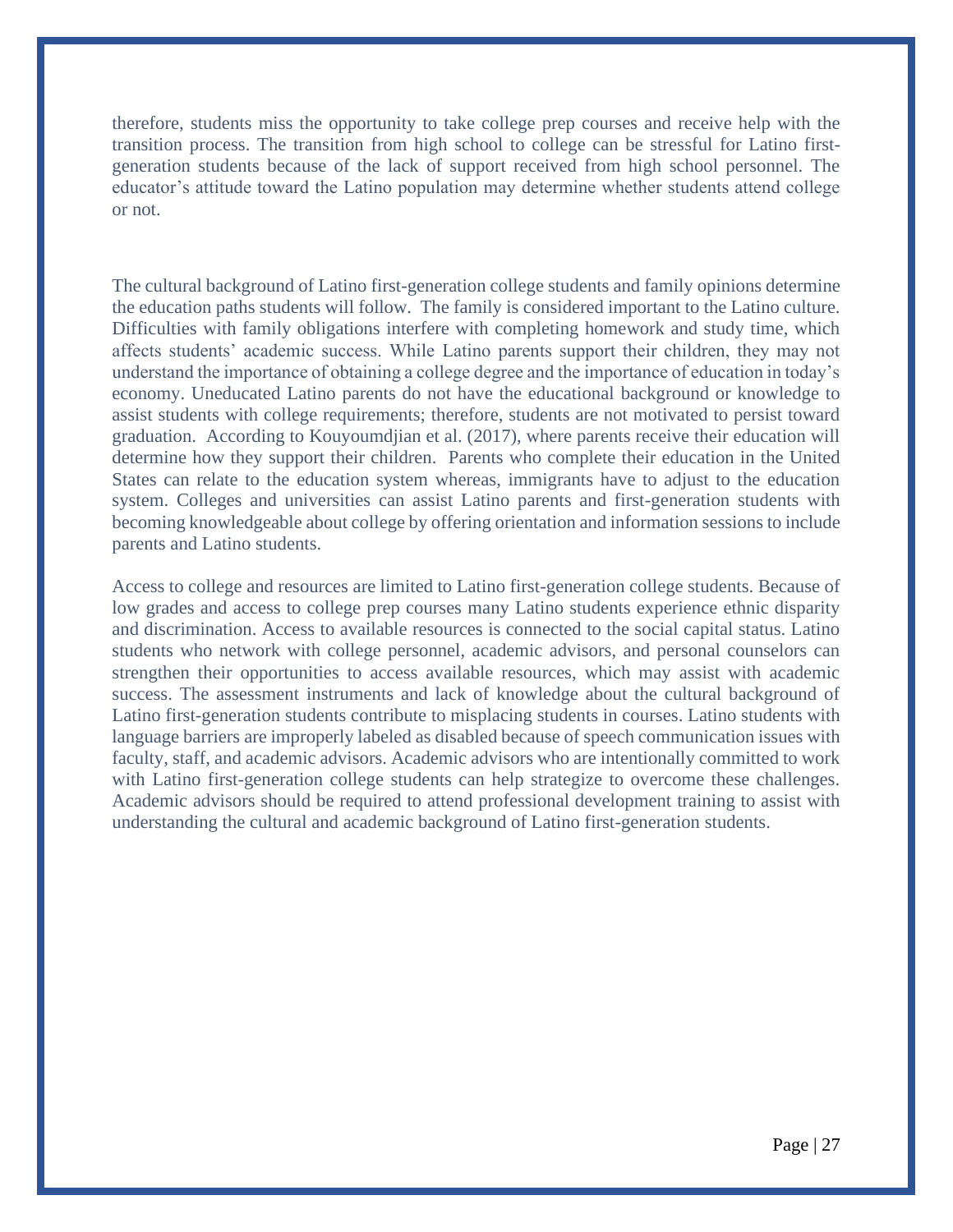#### References

- Achieve. (2014). Rising to the challenge: Are high school graduates prepared for college and work? Retrieved from https://www.achieve.org/presentations/rising-challengepowerpoint
- Addy, S. D., & Wight, V. (2012). Basic facts about low-income children, 2010: Children ages 12 through 17. New York, NY: National Center for Children in Poverty. Retrieved from http://hdl.handle.net/10022/AC:P:13184
- Baker, C. N. (2013). Social support and success in higher education: The influence of on-campus support on African American and Latino college students. *Urban Review*, *45*(5), 632-650. doi:10.1007/s11256-013-0234-9
- Barnham, C. (2015). Quantitative and qualitative research. *International Journal of Market Research*, *57*(6), 837-854. doi:10.2501/IJMR-2015-070
- Bautsch, B. (2013). Hot topics in higher education: Reforming remedial education. *National Conference of State Legislatures*. Retrieved from http://www.ncsl.org/issues-research/ educ/improving-college-completion-reforming-remedial.aspx
- Blackwell, E., & Pinder, P. J. (2014). What are the motivational factors of first-generation minority college students who overcome their family histories to pursue higher education? *College Student Journal*, *48*(1), 45-56.
- Boden, K. (2011). Perceived academic preparedness of first-generation Latino college students. *Journal of Hispanic Higher Education*, *10*(2), 96–106. doi: 10.1177/1538192711402211
- Burgos-Cienfuegos, R., Vasquez-Salgado, Y., Ruedas-Gracia, N., & Greenfield, P. M. (2015). Disparate cultural values and modes of conflict resolution in peer relations: The experience of Latino firstgeneration college students. *Hispanic Journal of Behavioral Sciences*, *37*(3), 365-397. doi:10.1177/0739986315591343
- Carolan-Silva, A., & Reyes, J. R. (2013). Navigating the path to college: Latino students' social networks and access to college. *Educational Studies*, *49*(4), 334-359. doi:10.1080/00131946.2013.808199
- Challenges to Latino student success. (2013). *ASHE Higher Education Report*, *39*(1), 39-52. doi:10.1002/aehe.20007
- Coffman, S. (2011). A social constructionist view of issues confronting first-generation college students. *New Directions for Teaching & Learning*, *2011*(127), 81-90. doi:10.1002/tl.459
- Corona, R., Rodriguez, V. M., McDonald, S. E., Velazquez, E., Rodriguez, A., & Fuentes, V. E. (2017). Associations between cultural stressors, cultural values, and Latina/o college students' mental health. *Journal of Youth Adolescence, 46*, 63-77. doi:10.1007/s10964- 016-0600-5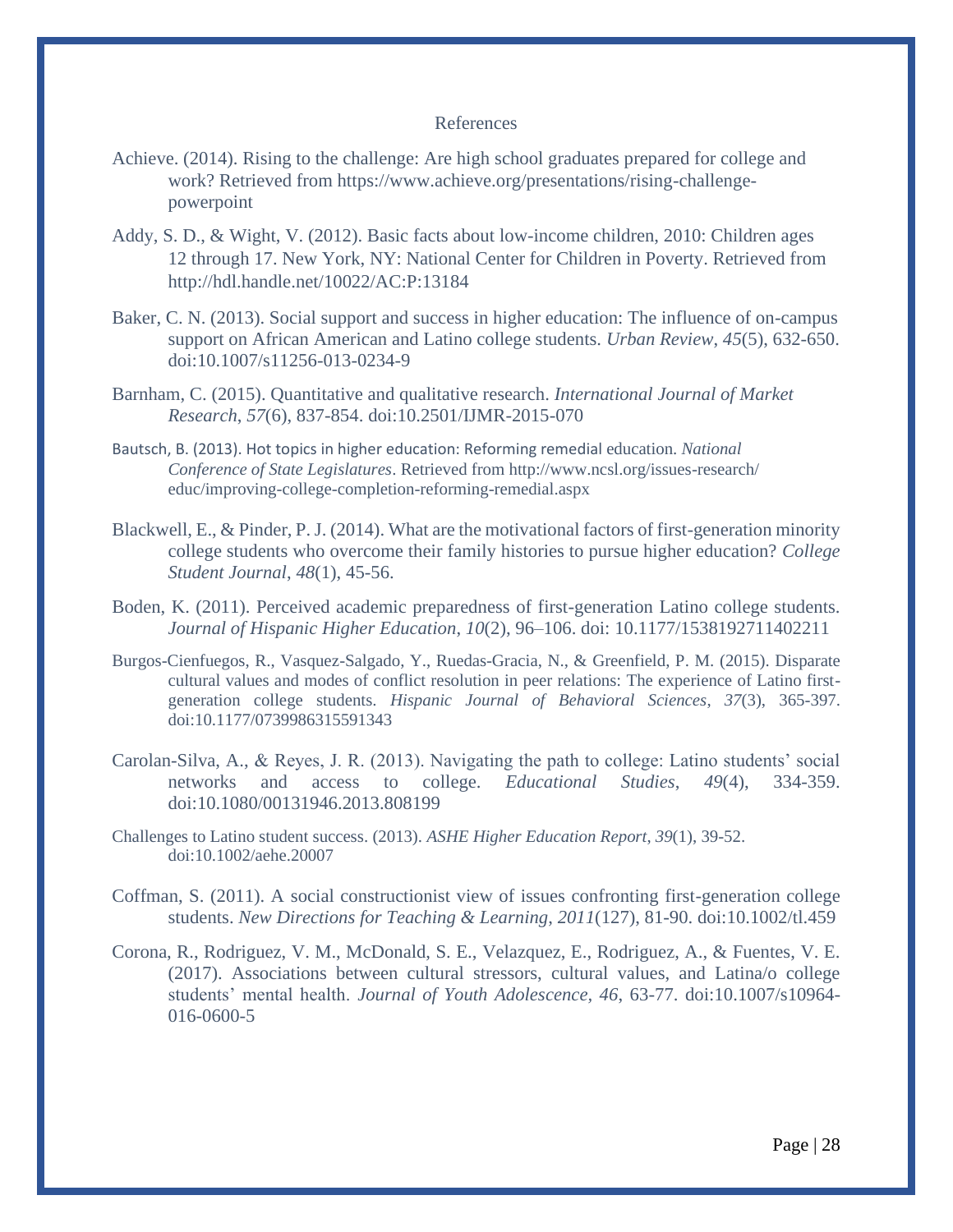- Covarrubias, R., & Fryberg, S. A. (2015). Movin' on up (to college): First-generation students' experiences with family achievement guild. *Cultural Diversity and Ethnic Minority Psychology, 21*(3), 420-429. doi: 10.1037/a0037844
- Cupito, A. M., Stein, G. L., & Gonzalez, L. M. (2015). Familial cultural values, depressive symptoms, school belonging and grades in Latino adolescents: Does gender matter? *Journal of Child and Family Studies*, *24*(6), 1638-1649. doi:10.1007/s10826-014-9967-7
- D'amico, M. M., & Dika, S. L. (2013). Using data known at the time of admission to predict firstgeneration college student success. *Journal of College Student Retention, Theory, & Practice, 15*(2), 173-192. doi: 10.2190/CS.15.2.c
- DeFreitas, S. C., & Rinn, A. (2013). Academic achievement in first generation college students: The role of academic self-concept. *Journal of the Scholarship of Teaching & Learning*, *13*(1), 57-67.
- Dondero, M., & Humphries, M. (2016). Planning for the American dream: The college-savings behavior of Asian and Latino foreign-born parents in the United States. *Population Research and Policy Review, 35*(6), 791-823. doi:10.1007/s11113-016-9409-x
- Espinzo, A. (2013). The college experiences of first-generation college Latino students in engineering. *Journal of Latino-Latin American Studies (JOLLAS)*, *5*(2), 71-84.
- Fry, R., & Lopez, M. H. (2012). Now largest minority group on four-year college campuses: Hispanic student enrollments reach new highs in 2011. Retrieved from http://www. pewhispanic.org/2012/08/20/hispanic-student-enrollments-reach-new-highs-in-2011/
- Fry, R. & Taylor, P. (2013). Hispanic high school graduates pass whites in the rate of college enrollment. *Pew Hispanic Center*. Retrieved from http://www.pewhispanic.org/2013/05/09/hispanic-high-school-graduates-pass-whites-inrate-of-college-enrollment/
- Gándara, P., & Mordechay, K. (2017). Demographic change and the new (and not so new) challenges for Latino education. *The Educational Forum 81*(2), 148-159. doi:10.1080/00131725.2017.1280755
- Garcia, G., & Okhidoi, O. (2015). Culturally relevant practices that 'serve' students at a Hispanic serving institution. *Innovative Higher Education*, *40*(4), 345-357. doi:10.1007/s10755- 015-9318-7
- Glass, C. R., Gesing, P., Hales, A., & Cong, C. (2017). Faculty as bridges to co-curricular engagement and community for first-generation international students. *Studies in Higher Education*, *42*(5), 895-910. doi:10.1080/03075079.2017.1293877
- Gloria, A. M., & Castellanos, J. (2012). Desafíos y bendiciones: A multiperspective examination of the educational experiences and coping responses of first-generation college Latina students. *Journal of Hispanic Higher Education*, *11*(1), 82-99. doi:10.1177/1538192711430382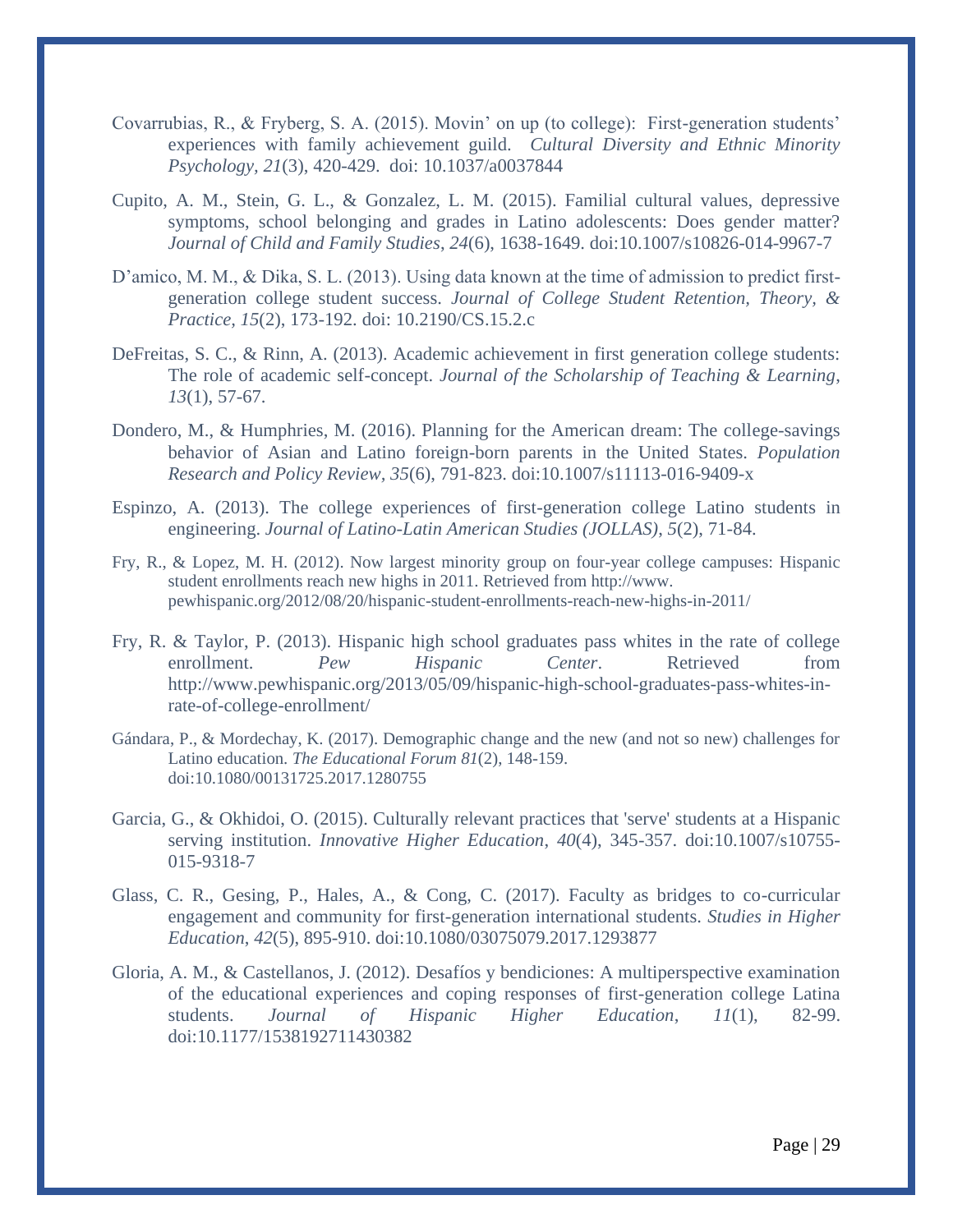- Gómez, E., Urzúa, A. A., & Glass, C. R. (2014). International student adjustment to college: Social networks, acculturation, and leisure. *Journal of Park and Recreation Administration, 32* (1): 7–25.
- Gonzalez, L. M. (2012). College-level choice of Latino high school students: A social-cognitive approach. *Journal of Multicultural Counseling & Development*, *40*(3), 144-155.
- Gonzalez, L. M. (2015). Barriers to college access for Latino/a adolescents: A comparison of theoretical frameworks. *Journal of Latinos & Education*, *14*(4), 320-335. doi:10.1080/15348431.2015.1091315
- Greenfield, P. M. (2009). Linking social change and developmental change: Shifting pathways of human development. *Developmental Psychology*, *45*(2), 401-418. doi:10.1037/a0014726
- Hallett, R. E., & Venegas, K. (2015). Socially influenced decision-making and Latino college student experiences in the United States: Introduction to the issue. *Journal of Latino-Latin American Studies (JOLLAS)*, *7*(2), 99-101.
- Hidden Curriculum (2014). In S. Abbott (Ed.). *The glossary of education reform*. Retrieved from http://edglossary.org/hidden-curriculum
- Hutchison, M. (2017). Influence of first generation status on students' perceptions of faculty. *College Quarterly*, *20*(1), 1.
- Irizarry, J. G. (2012). Los camions: Latino/a youth forging pathways in pursuit of higher education. *Journal of Hispanic Higher Education, 11*, 291–309. doi:10.1177/1538192712446322
- Jenkins, S. R., Belanger, A., Connally, M. L., Boals, A., & Duron, K. M. (2013, July). Firstgeneration undergraduate students' social support, depression, and life satisfaction. *American Counseling Association, 16*(2), 129-142. doi: 10.1002/j.2161- 1882.2013.00032.x
- Kena, G., Aud, S., Johnson, F., Wang, X., Zhang, J., Rathbun, A., Wilkinson-Flicker, S., & Kristapovich, P. (2014). The condition of education 2014 (NCES 2014-083). Washington, DC: U.S. Department of Education, *National Center for Education Statistics*. Retrieved from http://files.eric.ed.gov/fulltext/ED545122.pdf
- Kim, D., & Nuñez, A. (2013). Diversity, situated social contexts, and college enrollment: Multilevel modeling to examine student, high school, and state influences. *Journal of Diversity in Higher Education*, *6*(2), 84-101. doi:10.1037/a0033231
- Kouyoumdjian, C., Guzman, B. L., Garcia, N. M., & Talavera-Bustillos,V. (2017). A community cultural wealth examination of sources of support and challenges among Latino first-generation college students at a Hispanic serving institution. *Journal of Hispanic Higher Education, 16(*1), 61-76. doi:10.1177/1538192715619995
- Krogstad, J. M. (2016). Five facts about Latinos and education. *Pew Research Center*. Retrieved from http://www.pewresearch.org/fact-tank/2016/07/28/5-facts-about-latinos-and-education/
- Krogstad, J. M., & Gonzalez-Barrera, A. (2015). A majority of English-speaking Hispanics in the U.S. are bilingual. *Pew Research Center*. Retrieved from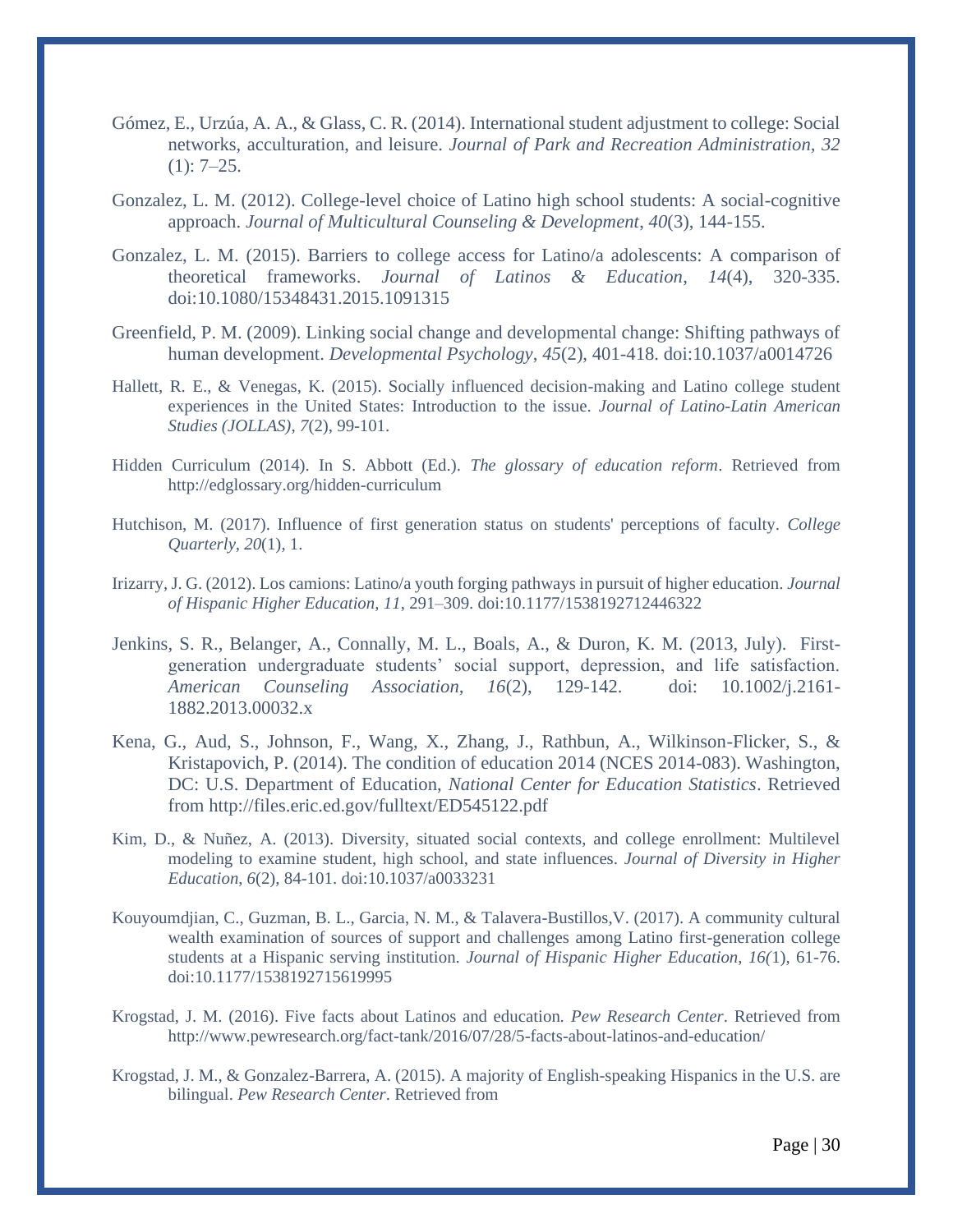http://www.pewresearch.org/fact-tank/2015/03/24/a-majority-of-english-speaking-hispanics-inthe-u-s-are-bilingual/

- Lin, N. (2001). *Social capital: A theory of social structure and action*. Cambridge, NY: Cambridge University Press.
- Longwell-Grice, R., Adsitt, N. Z., Mullins, K., & Serrata, W. (2016). The first ones: Three studies on first-generation college students. *NACADA Journal*, *36*(2), 34-46. doi:10.12930/NACADA-13-028
- Martinez, G. F., & Deil-Amen, R. (2015). College for all Latinos? The role of high school messages in facing college challenges. *Teachers College Record*, *117*(3), 1-50.
- Milan, S., & Wortel, S. (2015). Family obligation values as a protective and vulnerability factor among low-income adolescent girls. *Journal of Youth and Adolescence, 44*(6), 1183–1193. doi:10.1007/s10964-014-0206-8
- Moreno, G., & Gaytán, F. X. (2013). Focus on Latino learners: Developing a foundational understanding of Latino cultures to cultivate student success. *Preventing School Failure*, *57*(1), 7-16. doi:10.1080/1045988X.2013.731271
- Moschetti, R. V., & Hudley, C. (2015). Social capital and academic motivation among firstgeneration community college students. *Community College Journal & Research and Practice*, *29*, 235-251. doi:10.1080/10668926.2013.819304
- Murillo, L. A., & Schall, J. M. (2016). They didn't teach us well: Mexican-origin students speak out about their readiness for college literacy. *Journal of Adolescent & Adult Literacy, 60*(3), 315-323. doi:10.1002/jaal.581
- National Center for Education Statistics. (2017). Retrieved from <https://nces.ed.gov/fastfacts/display.asp?id=98>
- National Conference of State Legislatures. (2017). Hot topics in higher education: Reforming remedial education. Retrieved from http://www.ncsl.org/research/education/improvingcollege-completion-reforming-remedial.aspx
- Nuňez, A. M., & Kim, D. (2012). Building a multi-contextual model of Latino college enrollment: Student, school, and state-level effects. *The Review of Higher Education: Journal of the Association for the Study of Higher Education*, *35*(2), 237-263.
- Orfield, G., & Ee, J. (2014). Segregating California's future: Inequality and its alternative 60 years after Brown v. Board of Education. *Philanthropy News Digest*. Retrieved from http://philanthropynewsdigest.org/ connections/segregating-california-s-
- Padgett, R.D., Johnson, M., & Pascarella, E.T. (2012). First-generation undergraduate students and the impact of the first year of college: Additional evidence. *Journal of College Student Development, 53*(2), 243-266.
- Petty, T. (2014). Motivating first-generation students to academic success and college completion. *College Student Journal, 48*(2), 257-264.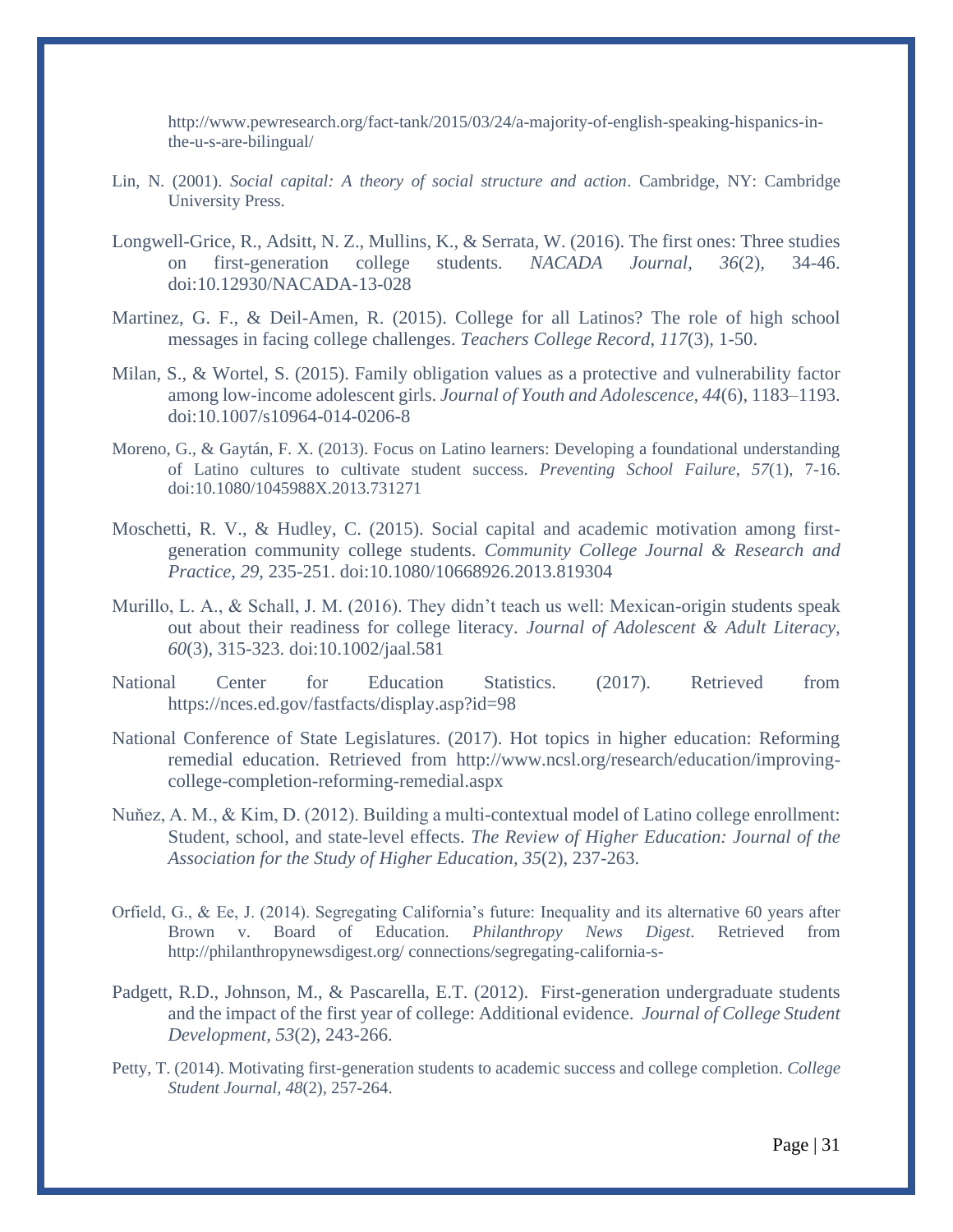- Pino, N. W., Martinez-Ramos, G. P., & Smith, W. L. (2012). Latinos, the academic ethic, and the transition to college. *Journal of Latinos & Education*, *11*(1), 17-31. doi:10.1080/15348431.2012.631437
- Pong, S., & Landale, N. S. (2012). Academic achievement of legal immigrants' children: The roles of parents' pre- and postmigration characteristics in origin-group differences. *Child Development, 83*(5), 1543–1559. doi:10.1111/j.1467-8624.2012.01790.x
- Prospero, M., Russell, A. C., & Vohra-Gupta, S. (2012). Effects of motivation on educational attainment: Ethnic and developmental differences among first-generation students. *Journal of Hispanic Higher Education, 11*(1), 100-119. doi:[10.1177/1538192711435556](https://doi-org.proxy1.ncu.edu/10.1177%2F1538192711435556)
- Pstross, A., Rodriguez, A., Knopf, R. C., & Paris, C. M. (2016). Empowering Latino parents to transform the education of their children. *Education and Urban Society, 48*(7), 671. doi:10.1177/0013124514541464
- Pyne, K. B., & Means, D. R. (2013). Underrepresented and in/visible: A Hispanic first-generation student's narratives of college. *Journal of Diversity in Higher Education*, *6*(3), 186-198. doi:10.1037/a0034115
- Rios-Ellis, B., Rascon, M., Galvez, G., Inzunza-Franco, G., Bellany, L., & Torres, A. (2015). Creating a model of Latino peer education: Weaving cultural capital into the fabric of academic services in the urban university setting, *Education and Urban Society, 47*(1), 33-55. doi:10.1177/0013124512468006
- Rodriguez, E., Rhodes, K., & Aguirre, G. (2015). Intervention for high school Latino students in preparing for college: Steps for consideration. *Journal of Hispanic Higher Education, 14*(3), 207-222. doi: 10.1177/1538192714551369
- Sanacore, J., & Palumbo, A. (2016). Graduating from college: The impossible dream for most first-generation students. *International Journal of Progressive Education*, *12*(2), 23-33.
- Santiago, D. A. & Galdeano, E. C. (2014, April). Latino college completion: United States. *Excelencia in Education*. Retrieved from http://www.edexcelencia.org/research/collegecompletion/united-states
- Soria, K. M., & Stebleton, M. J. (2012). First*-*generation students*'* academic engagement and retention. *Teaching in Higher Education, 17*(6), 673-685. doi:10.1080/13562517.2012.666735
- Southern Education Foundation. (2015). A new majority research bulletin: Low-income students now a majority in the nation's public schools. Retrieved from [http://www.southerneducation.org/Our-](http://www.southerneducation.org/Our-Strategies/Research-and-Publications/New-Majority-Diverse-Majority-Report-Series/A-New-Majority-2015)[Strategies/Research-and-Publications/New-Majority-Diverse-Majority-Report-Series/A-](http://www.southerneducation.org/Our-Strategies/Research-and-Publications/New-Majority-Diverse-Majority-Report-Series/A-New-Majority-2015)[New-Majority-2015](http://www.southerneducation.org/Our-Strategies/Research-and-Publications/New-Majority-Diverse-Majority-Report-Series/A-New-Majority-2015)-Update-Low-Income-Students-Now
- Stebleton, M. J., & Soria, K. M. (2012). Breaking down barriers: Academic obstacles of firstgeneration students at research universities. *Learning Assistance Review, 17*(2), 7-19.
- Stephens, N. M., Hamedani, M. G., & Destin, M. (2014). Closing the social-class achievement gap: A difference-education intervention improves first-generation students' achievement performance and all students' college transition. *Psychological Science*, 25(4), 943-953. doi: 10.1177/0956797613518349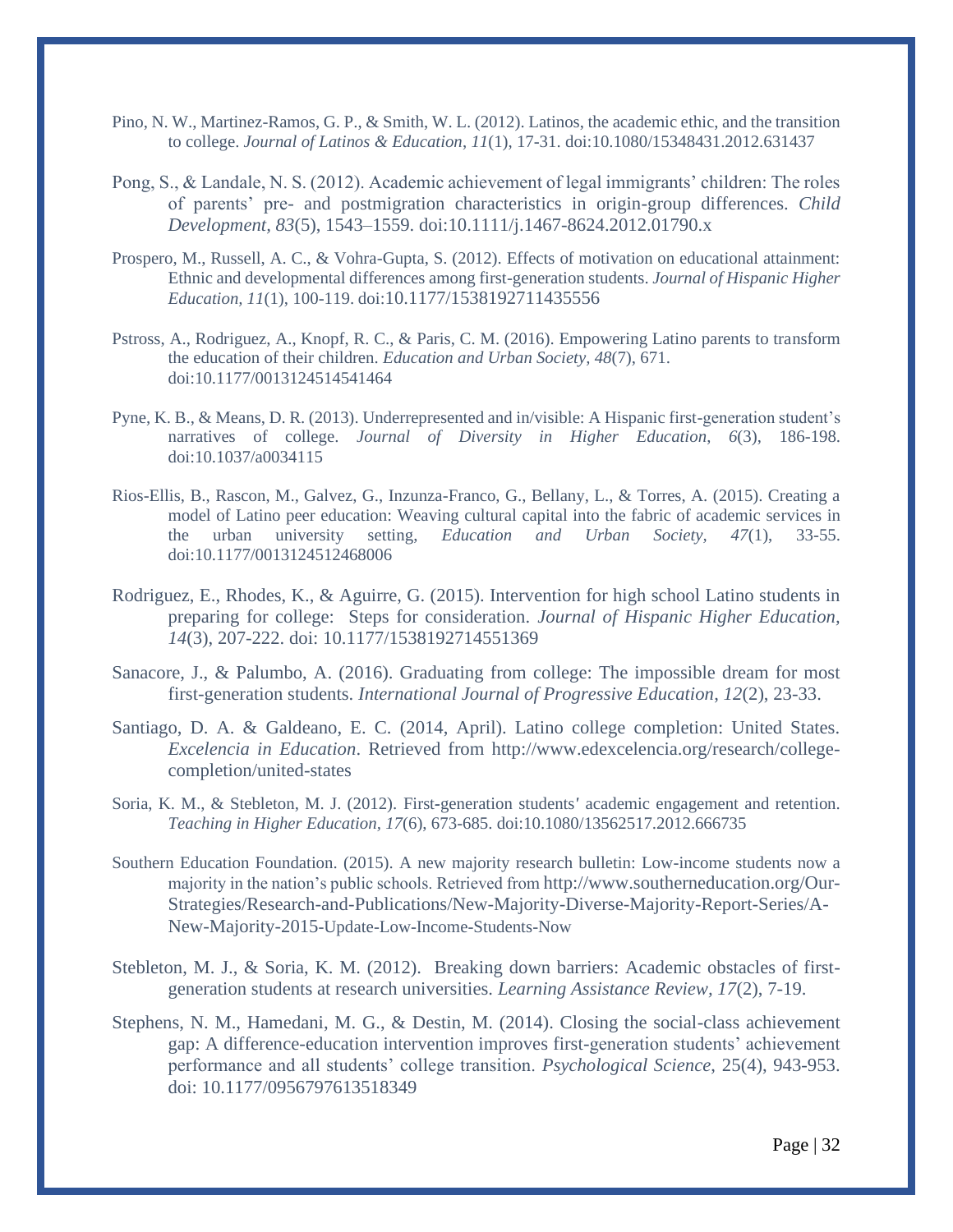- Storlie, C. A., Mostade, S. J., & Duenyas, D. (2016). Cultural trailblazers: Exploring the career development of Latina first-generation college students. *Career Development Quarterly*, *64*(4), 304-317. doi:10.1002/cdq.12067
- Sutcher, L., Darling-Hammond, L., & Carver-Thomas, D. (2016). A coming crisis in teaching? Teacher supply, demand, and shortages in the U.S. Palo Alto, CA: Learning Policy Institute. Retrieved from https://learningpolicyinstitute.org/sites/default/files/productfiles/A\_Coming\_Crisis\_in\_Teaching\_REPORT.pdf
- Swecker, H. K., Fifolt, M., & Searby, L. (2013). Advising and first-generation college students: A quantitative study on student retention. *NACADA Journal, 33*(1), 46–53. doi:10.12930/NACADA-13-192
- Tate, K. A., Fouad, N. A., Mark, L. R., Young, G., Guzman, E., & Williams, E. G. (2015). Underrepresented first-generation, low- income college students' pursuit of a graduate education: Investigating the influence of self-efficacy, coping efficacy, and family influence. *Journal of Career Assessment, 23*(3), 427-441. doi:10.1177/1069072714547498
- Taylor, P., Fry, R., & Oates, R. (2014). The rising cost of not going to college. *Pew Research Center*. Retrieved from http://www.pewsocialtrends.org/files/2014/02/SDT-higher-ed-FINAL-02-11- 2014.pdf
- Taylor, P., Lopez, M.H., Martinez, J., & Velasco, G. (2012). When labels don't fit: Hispanics and their views of identity. *Pew Hispanic Center*. Retrieved from http://www.pewhispanic.org/2012/04/04/when-labels-dont-fit-hispanics-and-their-views-ofidentity/
- Telzer, E. H., Fuligni, A. J., Lieberman, M. D., & Galvan, A. (2013). Meaningful family relationships: Neurocognitive buffers of adolescent risk taking. *Journal of Cognitive Neuroscience, 25*(3), 374- 387. doi:10.1162/jocn\_a\_00331
- Telzer, E. H., Gonzales, N., & Fuligni, A. J. (2013). Family obligation values and family assistance behaviors: Protective and risk factors for Mexican–American adolescents' substance use. *Journal of Youth and Adolescence, 43*(2), 270–283. doi:10.1007/s10964-013-9941-5
- Tinto, V. (2006). Research and practice of student retention: What next? *Journal of College Student Retention: Research, Theory & Practice*, *8*(1), 1-19. doi:10.2190/4YNU-4TMB-22DJ-AN4W
- Tovar, E. (2015). The role of faculty, counselors, and support programs on Latino/a community college students' success and intent to persist. *Community College Review*, *43*(1), 46-71. doi: 10.1177/0091552114553788
- Trainor, A., Murray, A., & Hye-Jung, K. (2016). English learner with disabilities in high school: Population characteristics, transition programs, and postschool outcomes. *Remedial and Special Education, 37*(3), 146-158. doi[:10.1177/0741932515626797](https://doi-org.proxy1.ncu.edu/10.1177%2F0741932515626797)
- Trevino, N. & DeFreitas, S. (2014). The relationships between intrinsic motivation and academic achievement for first-generation Latino college students. *Social Psychology of Education*, *17*(2), 293-306. doi:10.1007/s11218-013-9245-3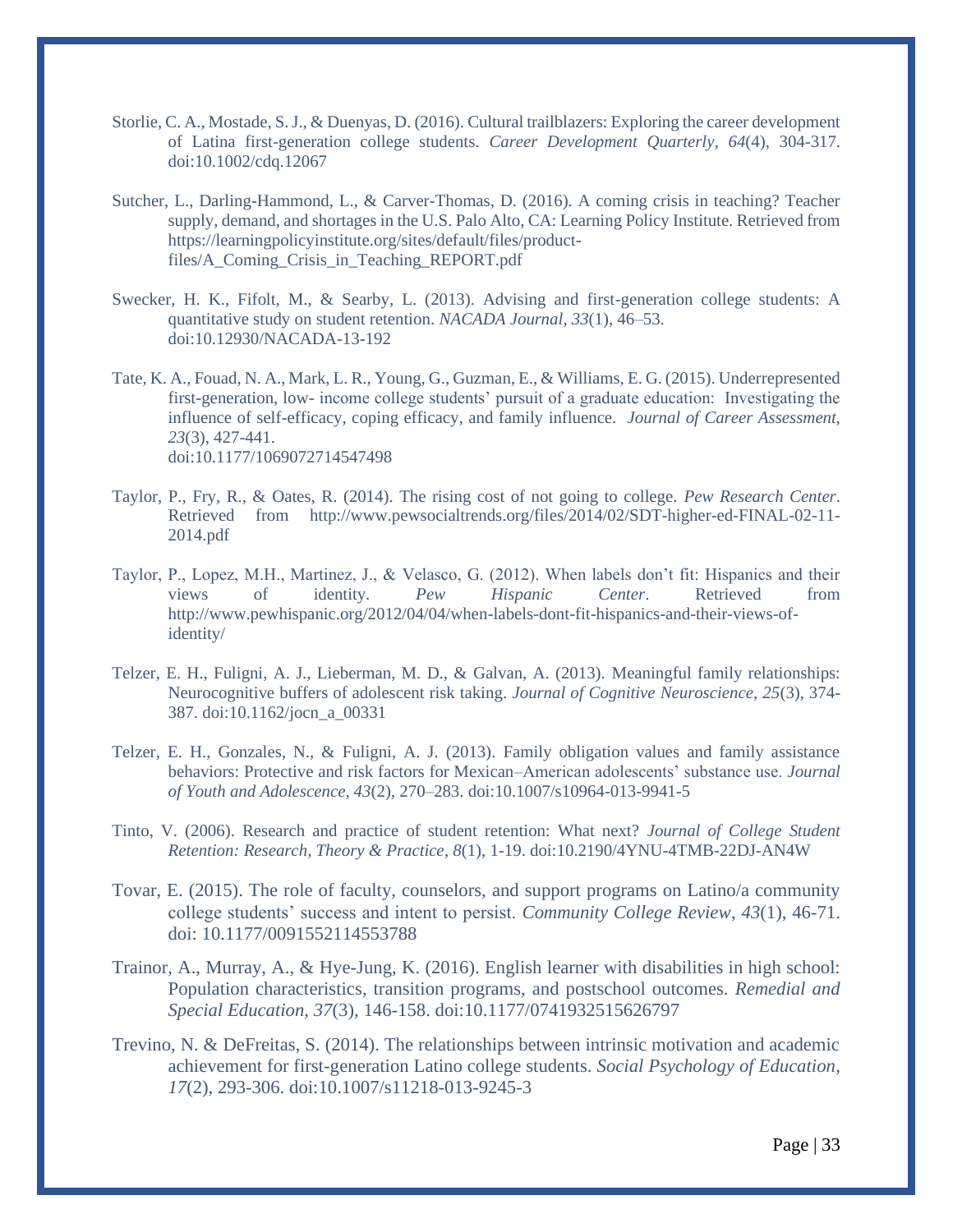- Tucker, G. C. (2014). Peers providing support to venerable first-generation students. *Diverse: Issues in Higher Education*. Retrieved from http://diverseeducation.com/article/61167/
- U.S. Bureau of Labor Statistics. (2015). Labor force characteristics by race and ethnicity, 2014.Washington, DC: Author. Retrieved fro[m http://www.bls.gov/opub/reports/race-and](http://www.bls.gov/opub/reports/race-and-)ethnicity/archive/labor-force-characteristics-by-race-and-ethnicity-2014.pdf
- U.S. Census Bureau. (2014). National population projections. Washington, DC: Author. Retrieved from http://www.census.gov/data/tables/2014/demo/popproj/2014-summary-tables.html
- Vega, D. (2016). "Why not me?" College enrollment and persistence of high-achieving first-generation Latino college students. *School Psychology Forum*, *10*(3), 307-320.
- Wang, T. R. (2014). Formational turning points in the transition to college: Understanding how communication events shape first*-*generation students*'* pedagogical and interpersonal relationships with their college teachers. *Communication Education, 63*(1), 63-82. doi:10.1080/03634523.2013.841970
- Wheeler, M. (2016). Potential family and mental health consideration for working with firstgeneration college students exploring careers. *Career Planning & Adult Development Journal*, *32*(1), 112-119.
- Wildsmith, E., Alvira-Hammond, M., & Guzmán, L. (2016). A national portrait of Hispanic children in need. Bethesda, MD: *National Research Center on Hispanic Children and Families*. Retrieved from http://www.childtrends.org/wp-content/uploads/2016/02/2016- 15HispChildrenInNeed.pdf
- Wirt, L. G., & Jaeger, A. J. (2014). Seeking to understand faculty-student interaction at community colleges. *Community College Journal of Research and Practice, 38*(11): 980–994. doi:10.1080/10668926.2012.725388
- Witkow, M. R., Huynh, V., & Fuligni, A. J. (2015). Understanding differences in college persistence: A longitudinal examination of financial circumstances, family obligations, and discrimination in an ethnically diverse sample. *Applied Developmental Science*, *19*(1), 4-18. doi:10.1080/10888691.2014.946030
- Wright, C. L., & Levitt, M. J. (2014). Parental absence, academic competence, and expectations in Latino immigrant youth. *Journal of Family Issues, 35*(13), 1754-1779. doi:10.1177/0192513X13482126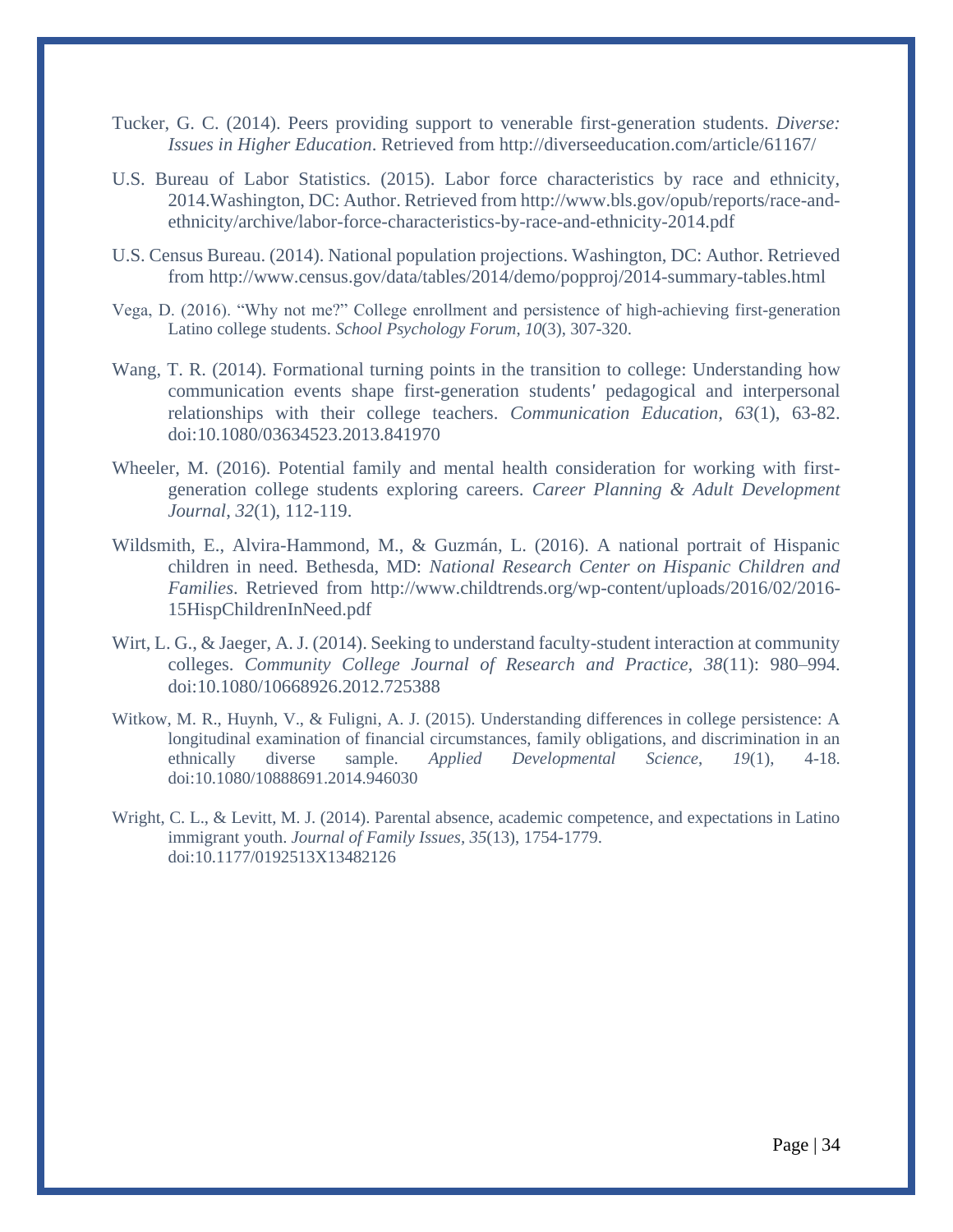

# **RESERVE THE DATE!**

### **CALL FOR PRESENTATION PROPOSALS**

# **For the 18th Annual International Males of Color Empowerment and Retention Educational Conference**



For more information, please e-mail [info@jveducational.org](mailto:info@jveducational.org) or phone (248) 890-2894 regarding the Annual International Males of Color Empowerment and Retention Educational Conference which will convene October 5-7, 2020 in Raleigh, North Carolina at the elite Shaw University.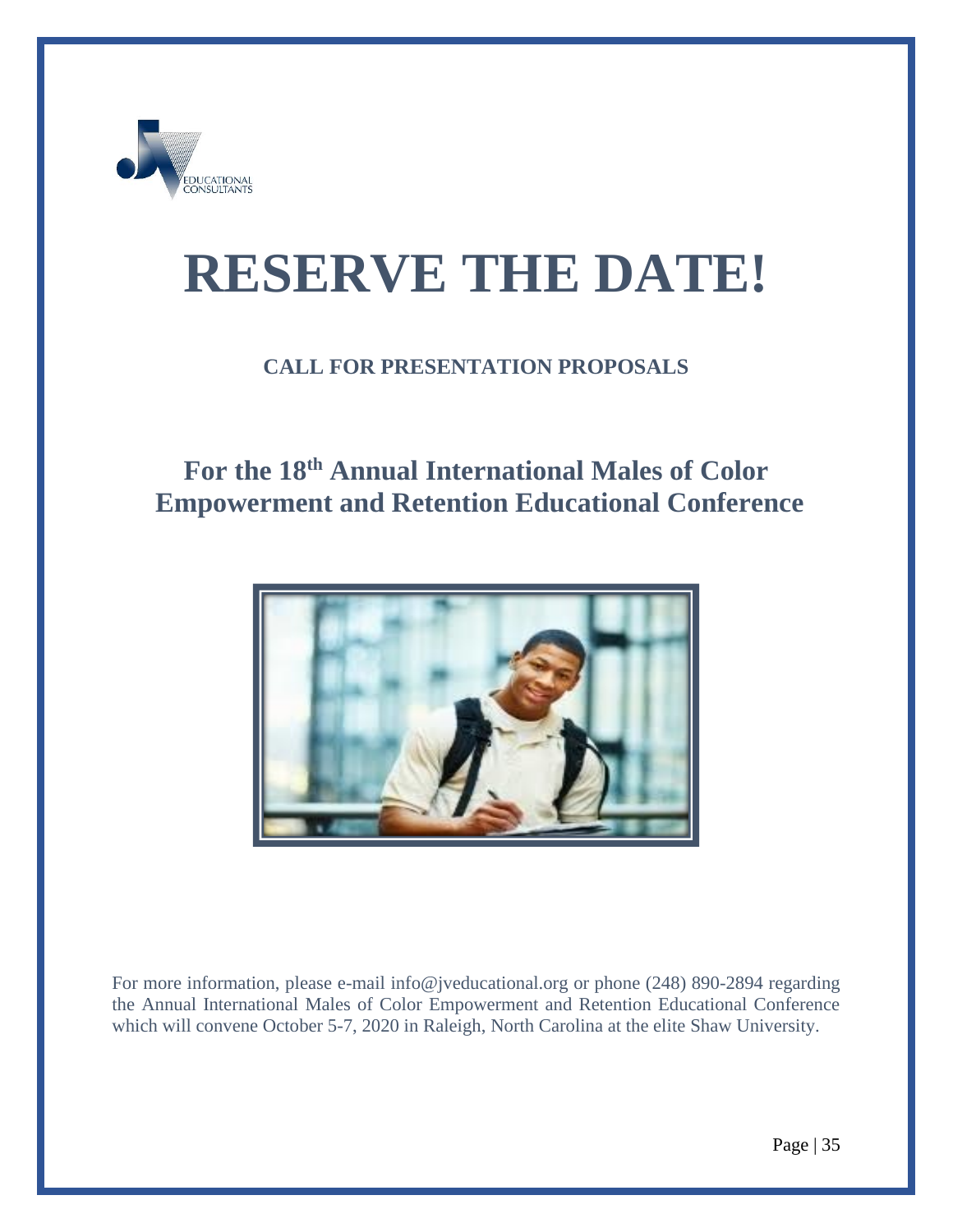#### **Literature Review**

#### **African-Centered Pedagogy: Exploring Black Male Identity and Achievement through an African-Centered Lens**

\_\_\_\_\_\_\_\_\_\_\_\_\_\_\_\_\_\_\_\_\_\_\_\_\_\_\_\_\_\_\_\_\_\_\_\_\_\_\_\_\_\_\_\_\_\_\_\_\_\_\_\_\_\_\_\_\_\_\_\_\_\_\_\_\_\_\_\_\_\_\_\_\_\_\_\_\_\_\_\_\_\_\_\_\_ \_\_\_\_\_\_\_\_\_\_\_\_\_\_\_\_\_\_\_\_\_\_\_\_\_\_\_\_\_\_\_\_\_\_\_\_\_\_\_\_\_\_\_\_\_\_\_\_\_\_\_\_\_\_\_\_\_\_\_\_\_\_\_\_\_\_\_\_\_\_\_\_\_\_\_\_\_\_\_\_\_\_\_\_\_

Author: Kenneth O. Turner, Jr., Ed.D.

Although most African Americans (Blacks) are aware and support education, many are still suffering from poor academics and under achievement. Many African American students face school failure, high levels of drop-out rates, over representation in special education, and low college enrollment. This lack of attention has led to culturally insensitive and decontextualized curricula, policies, and reforms that do little to improve the education of large numbers of African Americans (Alridge, 1999). Decontextualized educational policies and curricula often limit the educational knowledge base from which African Americans can draw culturally relevant and emancipatory knowledge (Gordan, 1990, 1993; Kincheloe, 1993).

My interest is around the development of Black males in educational achievement, specifically how cultural identification plays into the academic achievement of Black males. Understanding one's culture is of interest to me because I want to discover if understanding culture and history will help Black males do better academically and socially.

#### **Black Male Identity**

Cross (1991) relates the transition of Black identity through a five-stage theory of acquisition of Black identification. The process of becoming Black involves moving throughout the different stages of Blackness. The theory of Black racial identity development includes five stages: (a) *pre-encounter,* in which attitudes fall along a continuum and range from race being an insignificant part of personal identity (race neutrality) to race being devalued by the individual to the point of self-hatred (race negative); (b) *encounter*, in which attitudes about race are directly or indirectly challenged by some personal or social event that provides a means for the individual to transform his or her existing conceptualizations of identity; (c) *immersion/emersion,* in which an individual's previously held racial attitudes are discarded in an attempt to become more involved in his or her Black cultural heritage; and (d) *internalization,* in which racial identity conflicts are resolved and , in turn, the individual internalizes a positive Black identity. The fifth and final stage, *internalization-commitment,* involves a sustained interest in Black affairs and a long-term commitment to ethnic concerns (Cross, 1991, p. 327).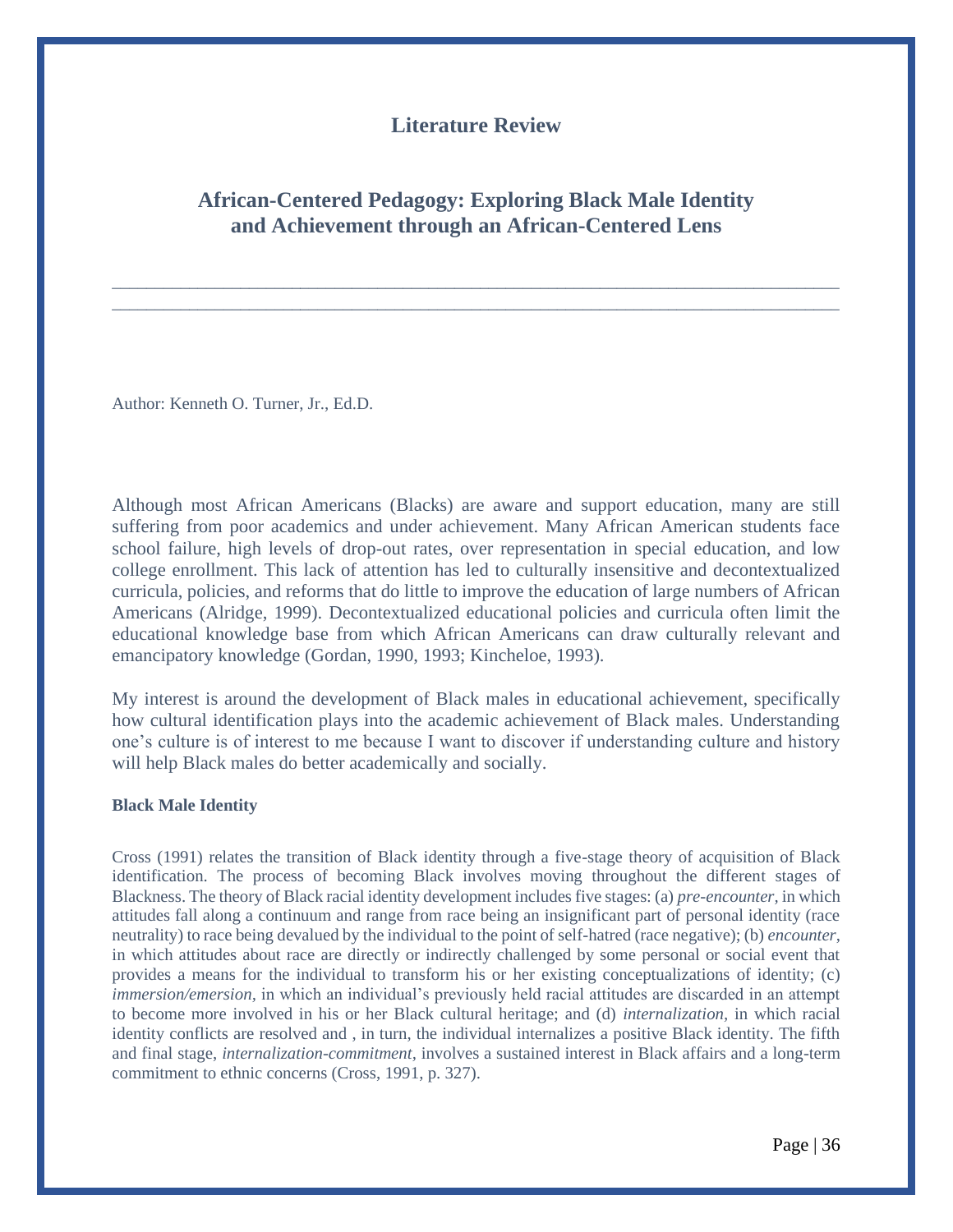Some of the reasons that Black males lack cultural understanding and continue to struggle in the educational settings may come from the following information. African American adolescents grapple with the additional task of developing a racial/ethnic identity in American social milieu that is often polarized along racial lines (Monteith & Spicer, 2000; Winant, 1998), and is replete with negative racial stereotypes (Hudley & Graham, 2001). Undoubtedly, African American identity has been shaped by a history of oppression and marginalization in American society that dates from the 1600s, with the arrival of the first Africans in this country (Bogle, 1994). For example, scurrilous depictions of incompetence, laziness, and aggression (e.g., Devine & Elliott, 1995) have their genesis in this country's historical attempts to nationalize slavery and state-sanctioned racial terrorism (Irving & Hudley, 2008, p. 676). The scholars above focus on what is means to have identity and culture in America and how this identity shapes one's view of the world and how they function in it.

When do people start to embrace racial stereotypes? Why do they develop? And what do we do when students start to view others that do not look like us as being less than them or even less than human. "Black and White middle school youth were more likely than fourth graders to endorse traditional academic race stereotypes, i.e., European Americans are smarter than African Americans. Thus, there is a growing body of research indicating that by the middle school years youth are aware of academic race stereotypes and have some tendency to endorse them" (Okeke, Howard, Kurtz-Costes, & Rowley (2009).

A key understanding of the research indicates how Black students and especially how Black males are looked at in schools and in the society as a whole. There is a correlation of low academic achievement and high rates of prison incarceration of Black males. When looking at K-12 data Black males have higher rates of suspensions and high rates of special education placement compared to White students. Both Black and White boys perform their masculinity by breaking school rules; Black boys more often find themselves in trouble because of how their performances are interpreted. When White boys transgressed, school officials presumed that "boys will be boys," attributed "innocence to their wrongdoing," and believed that "they must be socialized to fully understand the meaning of their acts" (Ferguson, 2001, p. 80).

In contrast, when Black boys transgressed, their actions were "adultified." That is, their "transgressions were made to take on a sinister, intentional, fully conscious tone stripped of any element of naiveté" (Ferguson, 2001, p. 83). Michaels (1992) refers to the "anticipation of culture by race" (p. 677). That is, we presume that "to be Navajo you have to do Navajo things, but you can't really count as doing Navajo things unless you already are Navajo" (Micheals, 1992, p. 677). Although we must substitute Black for Navajo in this instance, the effect is the same. Such anticipation reifies race as a stable and objective category and links it deterministically. When race is operationalized in this way, we lose sight of Black heterogeneity and under-conceptualize accordant intersectionalities. In addition, we overlook the extent to which Blackness is reflected not only in the meaning students bring with them to school but also in the meaning that are imposed on them by school structures. In the process, we underestimate the emergent and dynamic meanings of race and the impact of racial discrimination (O'Connor, Lewis, & Mueller, 2007).

Cultural mistrust (i.e., the tendency for African Americans to distrust institutional, personal, or social context that are controlled by Whites) is a construct that attempts to capture the influence of discrimination on academic motivation. African American value education as a means to improve their social and economic circumstance. However, when confronted with poorly maintained, underfunded schools and illprepared teachers. African Americans may not trust the public schools to provide an adequate education. A belief that African Americans cannot expect equal educational services or access to the opportunity structure in the United States may have created both lowered expectations for the benefits of educational achievement and a devaluation of striving for achievement among African American adolescents. (Irving & Hudley, 2008, p. 678)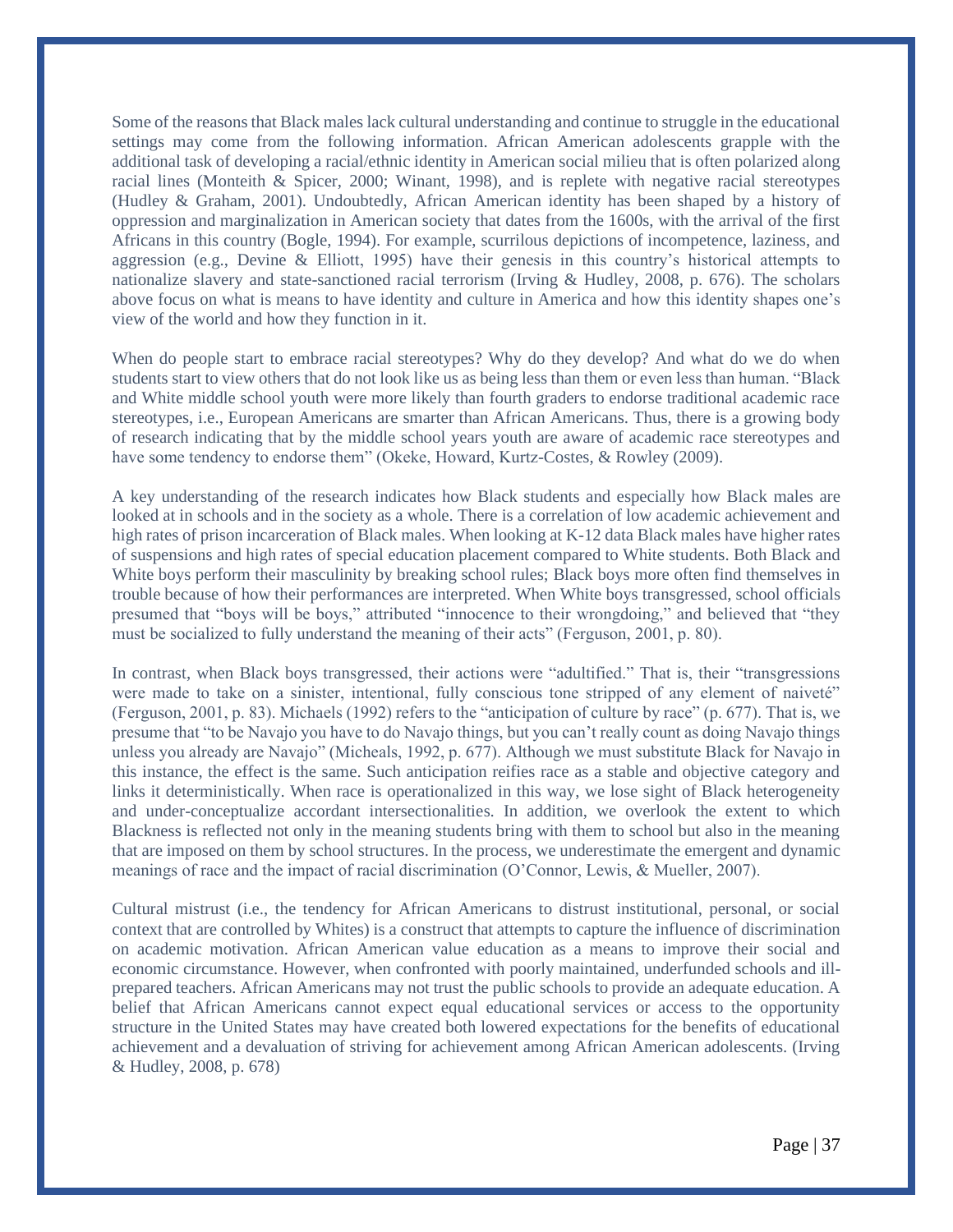Although stereotypes may affect the self-perceptions of members of stigmatized groups, this may be the case only for those members whose personal identities emphasize membership in that group (Rosenberg, 1979). It cannot be assumed that race is a central aspect of every African American person's identity. Sellers, Smith, Shelton, Rowley, and Chavous (1998) have conceptualized racial identity in African Americans as a multidimensional contract including four dimensions. *Racial salience* refers to the extent to which race is an important aspect of an individual's self-concept at a particular time in a specific context, whereas *racial ideology* is an individuals' attitudes and beliefs regarding how African Americans should act. The third dimension is *racial regard*, or a person's evaluative judgment of his or her race. Two aspects of regard are defined: private (how an individual feels about African Americans) and public (an individual's view of how African Americans are seen by others). *Racial centrality* is the extent to which race is central aspect of an individual's self-definition (Seller et al., 1998).

In the essay written by Dr. Asa Hilliard, he speaks about six different conditions of self-image and how that affects educational outcomes for African American people in society: (1) When children don't learn, systems are deficient; (2) The race of the child does not tell us anything about the child's mental capacity to succeed in school; (3) Socioeconomic status is not a barrier to learning, if the student is exposed to good teaching; (4) Racism and bigotry are negative factors in teaching and learning; (5) Our children are not succeeding mainly because the masses of them have been abandoned; and, (6) The courts can mandate physical desegregation, but not educational environment that is high quality and nurturing (Hilliard, 1998, pp. 74-75).

There are three conditions that are referred to that students of color use when they have to approach or handle White culture, economics, and political dominance: (1) Cultural mainstreamers accept the ideology that members of a non-dominant group should be culturally, socially, economically, and politically assimilated, yet they can be racially and ethnically aware; (2) Noncompliant believers subscribe to a dominant achievement ideology and are even aware of the cultural norms prescribe for academic, social, and economic success. However, they favor their own culture presentations and exert little effort to adapt to the cultural prescriptions of the school and White society; and, (3) The Cultural straddlers bridge the gap between the cultural mainstreamers and the noncompliant believers. They are obviously strategic navigators, ranging from the students who play the game, and embrace the cultural codes of both school and home community to those who vocally criticize the schools' ideology while achieving well academically (Carter, 2006).

The information below from a variety of scholars illustrates the systemic failure of the educational system and how those failures contribute to underachievement of Black students. The norms and values in which school's function is European centered and focus on the needs of European-American students and their families. The struggles of African American (Black) students is systemic as well as the belief that students of color specifically African American students are inferior, lack the discipline to achieve, parent involvement is non-existent.

The findings also show that the application of the idea transcends a student's achievement level-that is, whether the student is a high achiever or a low achiever. The findings highlight the social significance of the processes of resistance to acting white, how students create in-group/out-group stylistic boundaries to maintain ethno specific identities. Students' respect for the value of education is not at stake, however. Rather, what is at stake is how students use the symbols and meaning they attach to different racial, ethnic, and cultural identities as measures of inclusion and exclusion. (Carter, 2006, p. 318)

When Black students where in high track classes their peers would accuse them of acting white but when the classes where proportionately Black and high track classes there was no accusation of acting White found (p. 323).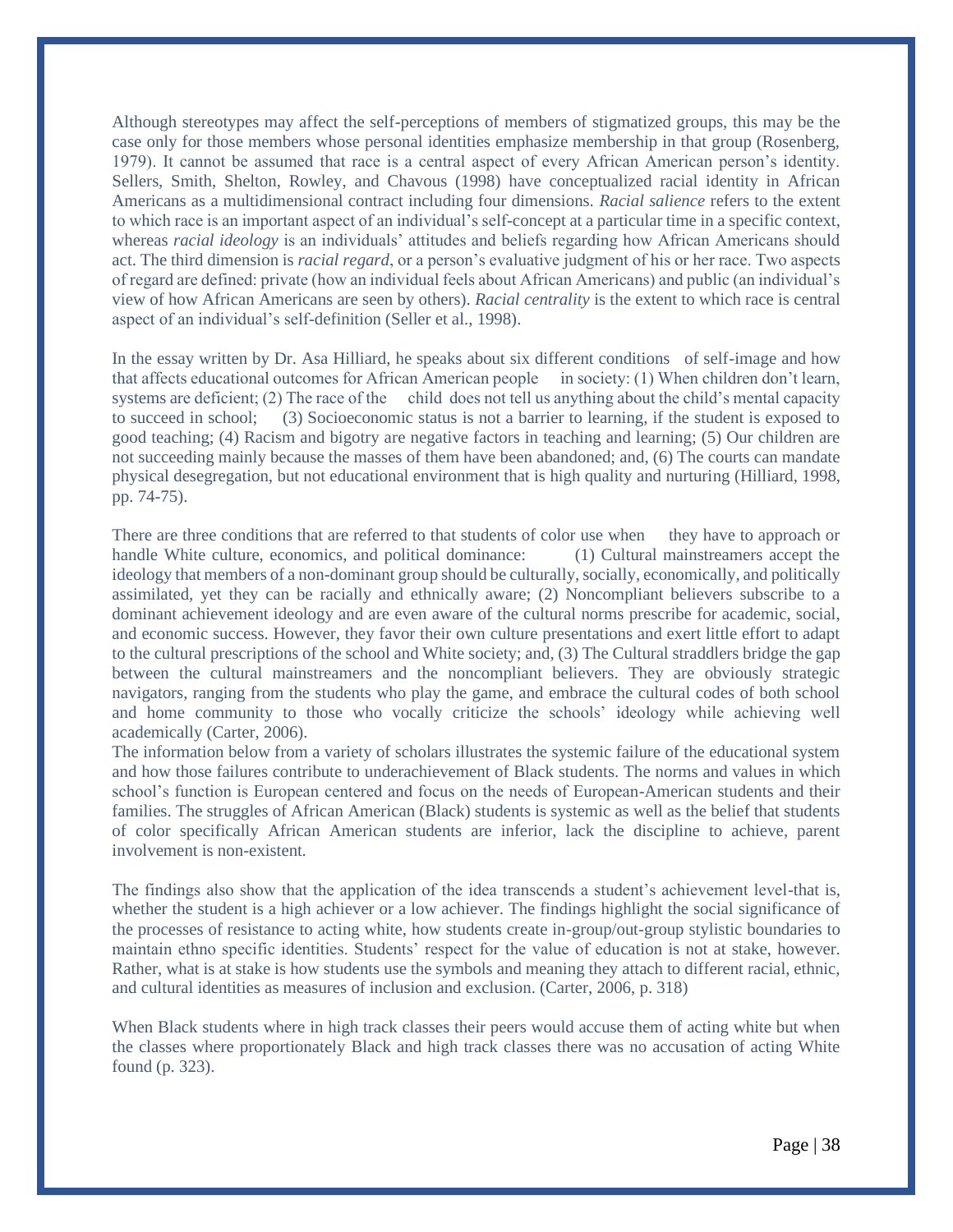Although our national discourse on racial disparity tends to focus on academic outcomes the so-called achievement gap in school districts throughout the United States, Black, Latino, and American Indian students are also subject to a differential and disproportionate rate of school disciplinary sanctions, ranging from office disciplinary referrals to corporal punishment, suspension, and expulsion. (Krezmien, Leone, & Achilles, 2006; Wallace, Goodkind, Wallace, & Bachman, 2008, p. 59).

The Children's Defense Fund (1975) first brought the issue of racial disproportionality to national attention, showing that black students were two to three times overrepresented in school suspensions compared with their enrollment rates in localities across the nation. National and state data show consistent patterns of Black disproportionality in school discipline over the past 30 years, specifically in suspension, (McCarthy & Hoge, 1987; Raffaele Mendez, Knoff, & Ferron, 2002), expulsion (Kewel Ramani, Gilbertson, Fox, & Provasnik, 2007, and office discipline referrals (Skiba, Michael, Nardo, & Peterson, 2002, p. 59).

One of the most consistent findings of modern education research is the strong positive relationship between time engaged in academic learning and student achievement. The school disciplinary practices used most widely throughout the United States may be contributing to lowered academic performance among the group of students in greatest need of improvement. Suspended students may become less bonded to school, less invested in school rules and course work, and subsequently, less motivated to achieve academic success. Students who are less bonded to school may be more likely to turn to lawbreaking activities and become less likely to experience academic success. (Gregory, Skiba, & Noguera, 2010, p. 60)

Faced with repeated academic struggles, underperforming students may become frustrated and disaffected and have lower self-confidence, all which may contribute to a higher rate of school disruption. Low literacy achievement in the elementary grades is linked to later aggression in third and fifth grades. Similar patterns have been found in later grades-low achievement in middle and high school is linked with more serious forms of aggression (Gregory et al., 2010, p. 61).

Through the guidance of family members and support from the community, Black children learn that despite social barriers they are able to excel and prosper. Cultural socialization occurs as families provide children with a historical and cultural map of the African American experience and describes how they have survived many adverse conditions beginning with slavery. They learn how religious beliefs and extended family have served to strengthen and insulate them from the negative effects of racism and discrimination (DeGruy, Kjellstrand, Briggs, & Brennan, 2011, p. 399).

Schools are driven by middle class, White, heterosexual norms that determine definitions of success. Students who are more familiar or aligned with this dominant culture are more likely to be seen as academically successful as the school environment caters to this orientation. These processes often occur covertly, with little conscious awareness among teachers and administrators, even when students of color speak to its existence. Relationships in schools' organizational spaces tend to operate according to an investment in Whiteness, an investment that sustains racist ideologies and attitudes created to maintain and rationalize White privilege and power. Because of the invisible or neutral status of whiteness, the mechanisms through which this process occurred were also invisible (Chambers & McCready, 2011, p. 1353).

Schools in which these norms are fully entrenched have little interest in seeing race or other forms of diversity and the particular needs these students might have. Accordingly, students of color may find few avenues of support in such institutions. Students whose cultural orientations fall outside the mainstream culture of the school are often marginalized (Chambers et al., 2011, p. 1353).

"Racial opportunity cost, which is defined as the degree to which schools force students of color to give up, sacrifice, or disconnect from aspects of their racial identity to meet socially constructed norms for academic success" (Chambers et al., 2011, pp. 1355-1356).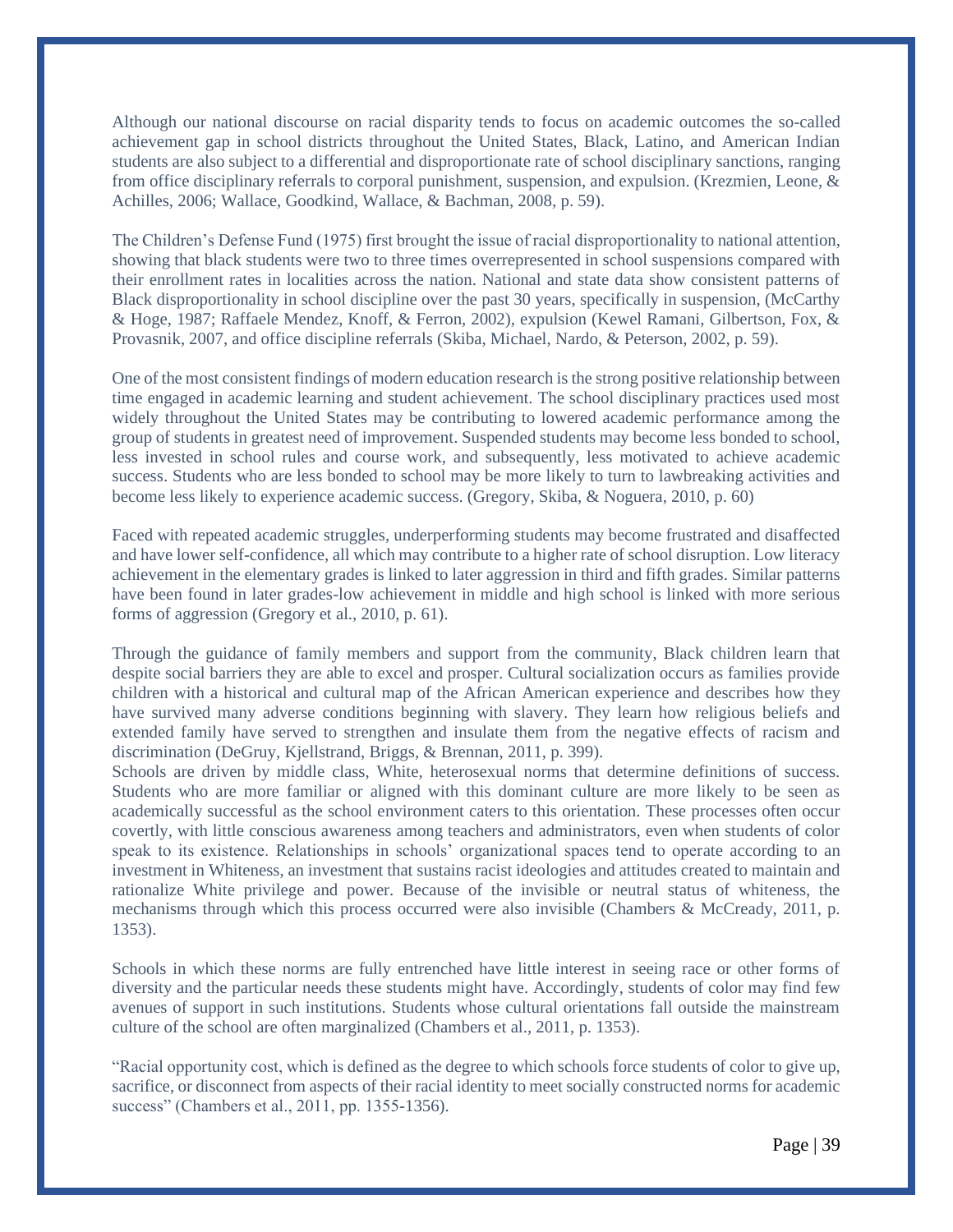What is less understood is how environment and cultural forces influence the way in which Black males come to perceive schooling and how those perceptions influence their behavior and performance in school. There is considerable evidence that the ethnic and socioeconomic backgrounds of students have bearing on how students are perceived and treated by adults who work with them within schools (Noguera, 2003, p. 433).

Poor children generally receive inferior services from schools and agencies that are located in the inner city, and poor children often have many unmet basic needs. This combination of risk factors means it is nearly impossible to establish cause and affect relationships among them. Throughout the country, Black children are overrepresented in special education programs. Those most likely to be placed in such programs are overwhelmingly Black, male, and poor. Rather than serving as a source of hope and opportunity, some schools are sites where Black males are marginalized and stigmatized. In school, Black males are more likely to be labeled with behavior problems and as less intelligent even while they are still very young. Black males are also more likely to be punished with severity, even for minor offenses, for violating school rules and often without regard for their welfare. They are more likely to be excluded from rigorous classes and prevented from accessing educational opportunities that might otherwise support and encourage them. Consistently, schools that serve Black males fail to nurture, support, or protect them (Noguera, 2003, p. 436).

#### **African-Centered Pedagogy**

**Foundations**. Black Power was the slogan of the '60s and '70s that focused on achieving self-determination and racial pride. From the movement came ideologies of Black consciousness and the connection to the African past and the greatness of African people. Out of the movement came schools that focused their teaching and instruction around African values and the knowledge of the African past that had not been talked about nor taught in public schools. Dr. W.E.B. Dubois (1903) in his work the *The Souls of Black Folk* and Dr. Carter G. Woodson (1933) and his work *The Mis-education of the Negro* both focused their life work on Black thought and intellect. They examined the forces behind Black people becoming racially conscious and the need of an educational system that held Black people at the center and not at the outside of the educational process.

At the beginning of the 21<sup>st</sup> century, African Americans continue to lack a comprehensive, cohesive, emancipatory, and culturally relevant educational theoretical model to help them successfully navigate American society (Dunn, 1991; Gordan, 1990; Ladson-Billings, 1995). Moreover, in developing curricula and policies, policymakers and educators rarely consult theories or models that are based on the life experiences and realities of African Americans (Anyon, 1995a, 1995b; Hilliard, 1998; Kincheloe, 1993). This lack of attention has led to culturally insensitive and decontextualized curricula, policies, and reforms that do little to improve the education of large numbers of African American students. Decontextualized educational policies and curricula often limit the educational knowledge base from which African Americans can draw culturally relevant and emancipatory knowledge (Gordan, 1990, 1993; Kincheloe, 1993).

Among African American notables, however, DuBois left the most comprehensive set of writings and views from which educators and policymakers can obtain contextualized, historical, and African American-based perspectives on education (Alridge, 1999; Dunn, 1991; Hilliard, 1998). DuBois never left a model of how African American people should be educated. DuBois believed the only way for African American people to be free socially, economically, and politically was to have an education.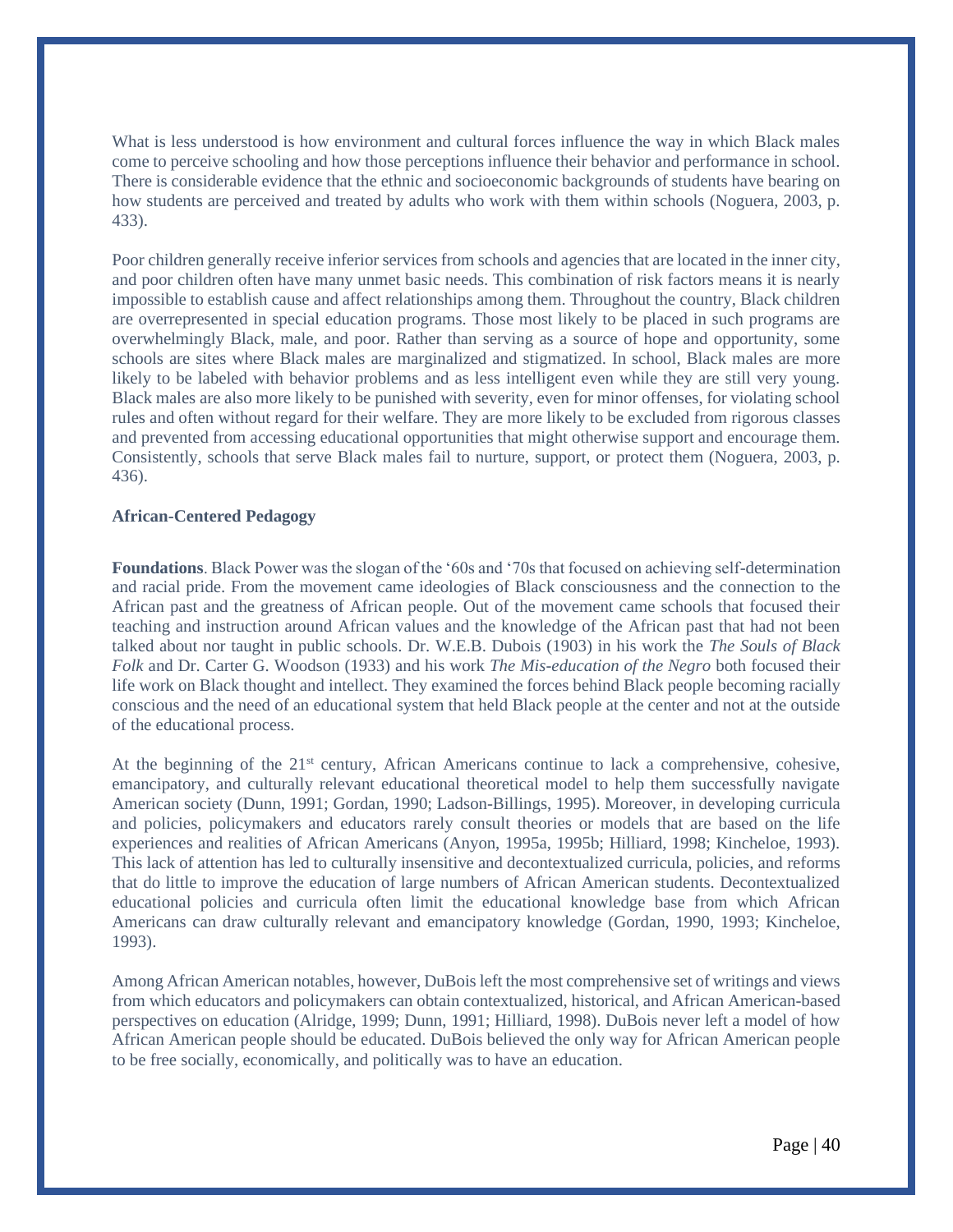In the 1940s, 1950s, and 1960s, DuBois educational thinking became more eclectic, reflecting his lifelong increasing interest in the condition of African Americans in the context of world affairs. DuBois recognized the U.S. government's hypocritical position of calling for democracy abroad while denying African Americans democracy at home. He became very vocal about contradictions between American democratic rhetoric and practice. He urged Black people to remain cautious about their hopes for full citizenship rights and integration. DuBois was somewhat optimistic about potential democracy for African Americans after the Supreme Court's 1954 *Brown v. Board of Education* decision. He prophetically warned that integration would not improve education for African Americans unless their children's cultural needs were met. He predicted: If and when they [African Americans] are admitted to these schools, certain things will inevitably follow. Negro teachers will become rarer and, in many cases, disappear. Negro children will be instructed in the public schools and taught under unpleasant if not discouraging circumstances (DuBois, 1960/1973, p. 151).

"What was unanticipated by the U.S. Supreme Court in the two *Brown v. Board of Education of Topeka* case was the pervasive and irreversible damage that might be inflicted on poor Black children reared in stable yet ecologically constructed social worlds" (Wilkinson, 1996, p. 28). According to Edgar Epps,

> Desegregation, especially in the South, was achieved largely by closing Black schools and busing the students to predominantly White schools. This resulted in many Black teachers and administrators losing their jobs and being demoted. The result for many African American children is a loss of an important social resource. African American teachers often represent surrogate parent figures, firm disciplinarians, empathetic counselors, positive role models and advocates. (Epps, 1998, p. 8)

As systemic racial balance remedies became a dictating force in many school districts, previously held community attachment, values and standards were eroded (Walker, 1996; Wilson & Segall, 1996).

African American teachers and administrators expected every child to succeed (Alexander & Miller, 1989; Posey & Sullivan, 1990) in elementary, secondary, and postsecondary schools and to become an asset to society rather than a liability (Posey & Sullivan, 1990). Role model research under girds the assumption that teachers of color are vital in both their learning experiences, academic, and professional aspirations. Teachers of color ensure not only their aspiration levels (Joint Center for Political Studies, 1989; Smith 1989), educational development or achievement levels (Holmes, 1990), but their emotional, social, and psychological development or self-worth are advanced rather than diminished (Holmes, 1990).

Any society is judged on how it educates its people and how the people contribute to the overall success of that society. African-centered education is a foundation of teaching and learning that puts Africa at the center of the educational process. DuBois warned of the impact that hundreds of years of enslavement, oppression, and institutionalized racism could have on the collective and individual psyches of African Americans (DuBois, 1904, 1939; Stewart, 1996). African Americans, DuBois argued, were constantly reminded of their supposed inferiority and kept in a quasi-state of slavery within the Jim Crow system of the south. At the same time, Whites expected African Americans to be patriotic, to fight for their country and to believe that America was truly a meritocracy in which they could navigate freely. This contradiction, DuBois often stated, created a psychic tension in the minds of African Americans that, if not addressed, could give them negative images of themselves and their culture: "It is a peculiar sensation, this doubleconsciousness, this sense of always looking at one's self through the eyes of others, of measuring one's soul by the tape of a world that looks on in amused contempt and pity" (DuBois, 1903/1994, p. 2).

DuBois believed that to respond to their psychological oppression in Western society, African Americans would have to ground themselves in African and Black culture. Surrounding themselves with positive images of African and Black culture and history would put African Americans on par with European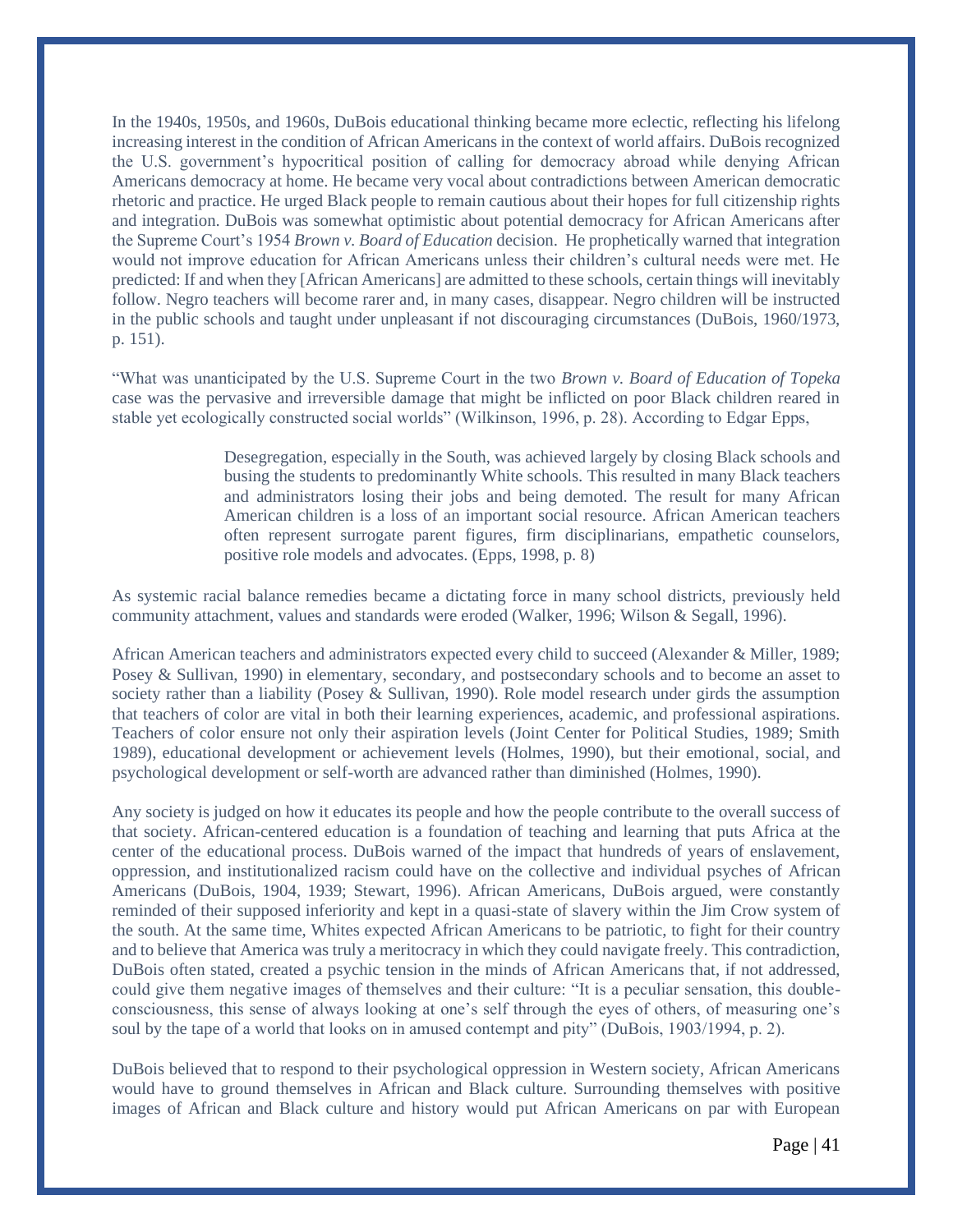Americans, allowing them to deflect negative images of themselves. The conflict between their own culture and American culture, what Dubois called "double-consciousness" or "twoness", could be transcended by African Americans who simultaneously immersed themselves in African and Black culture and incorporated positive aspects of Western society (DuBois, 1903/1994, 1940/1984; Lewis, 1993; Stewart, 1983). An African American-centered education would teach students about the culture and historical accomplishments of African countries and use African and Black American culture and history as frames of reference (Alridge, 1999).

As early as the 1900s, DuBois realized that the Negro problem was too complex and deeply engrained in the psyches of both Whites and Blacks to be comprehensively understood within the confines of American racism toward Blacks. Prevailing views of African American inferiority, he believed, had roots deeply grounded in Western thought and even in politics that expanded beyond the shores of the United States. To understand racism toward African Americans, Dubois felt that one had to examine the racism and oppression of people of African descent around the world. DuBois believed that a strong Pan-African political movement could be formed that would eventually obtain enough political and economic strength to overthrow European colonization and overcome the oppression of African people around the globe (DuBois, 1968).

Other scholarly works that emphasized a Pan-Africanist educational perspective included DuBois' plans for an *Encyclopedia of the Negro, Encyclopedia Africanna,* and the *Brownies Book*. These projects placed the study of African-descended people at the center of education and grounded knowledge and education in an African diasporic perspective (DuBois, 1933). DuBois' own words capture the essence of the Pan-Africanist educational perspective: "Pan-African means intellectual understanding and co-operation among all groups of Negro descent in order to bring about at the earliest possible time the industrial and spiritual emancipation of the Negro peoples" (p. 247). The Pan-Africanist goal is to erase the negative images and raise the people out of inferiority by providing an education about self.

DuBois recognized the challenges of a global educational perspective: The freedom to learn, curtailed even as it is today has been bought by bitter sacrifice. And whatever we may think of the curtailment of other civil rights, we should fight to the last ditch to keep open the right to learn, the right to have examined in our schools not only what we believe, but what groups and nations, and the leaders of other centuries have said. We must insist upon this in order to give our children the fairness of a start which will equip them with such an array of facts and such an attitude toward truth that they can have a real chance to judge what the world is and what its greater minds have thought it might be (DuBois, 1949/1991, p. 231).

DuBois was a scholar who wrote, spoke, thought, acted, and responded to the most pressing issues confronting people of African descent at the moment in which he was thinking and writing. He was an intellectual who always stayed abreast of the issues incident to Black people around the world, and in United States in particular, and who revised his views and positions when he believed it was necessary. To solve the "Negro problem" and dramatically improve the conditions of the Negro masses, DuBois believed that education should be grounded in the sociopolitical conditions of African Americans' present reality (Alridge, 1999).

Woodson (1933), detailed accounts of how Black America were being mis-educated by the public school system. "The "educated Negroes" have the attitude of contempt towards their own people because in their own as well as in their mixed schools, Negroes are taught to admire the Hebrew, the Greek, the Latin and the Teuton, and despise the African. The thought of the inferiority of the Negro is drilled onto him in almost every class he enters and in almost every book he studies" (Woodson, 1933, p. 7). The process of creating inferiority happens very early for many African American students as they try and navigate a system that was never designed in which to educate them. To handicap a student by teaching him that his black face is a curse and that his struggle to change his condition is hopeless is the worst sort of lynching. It kills one's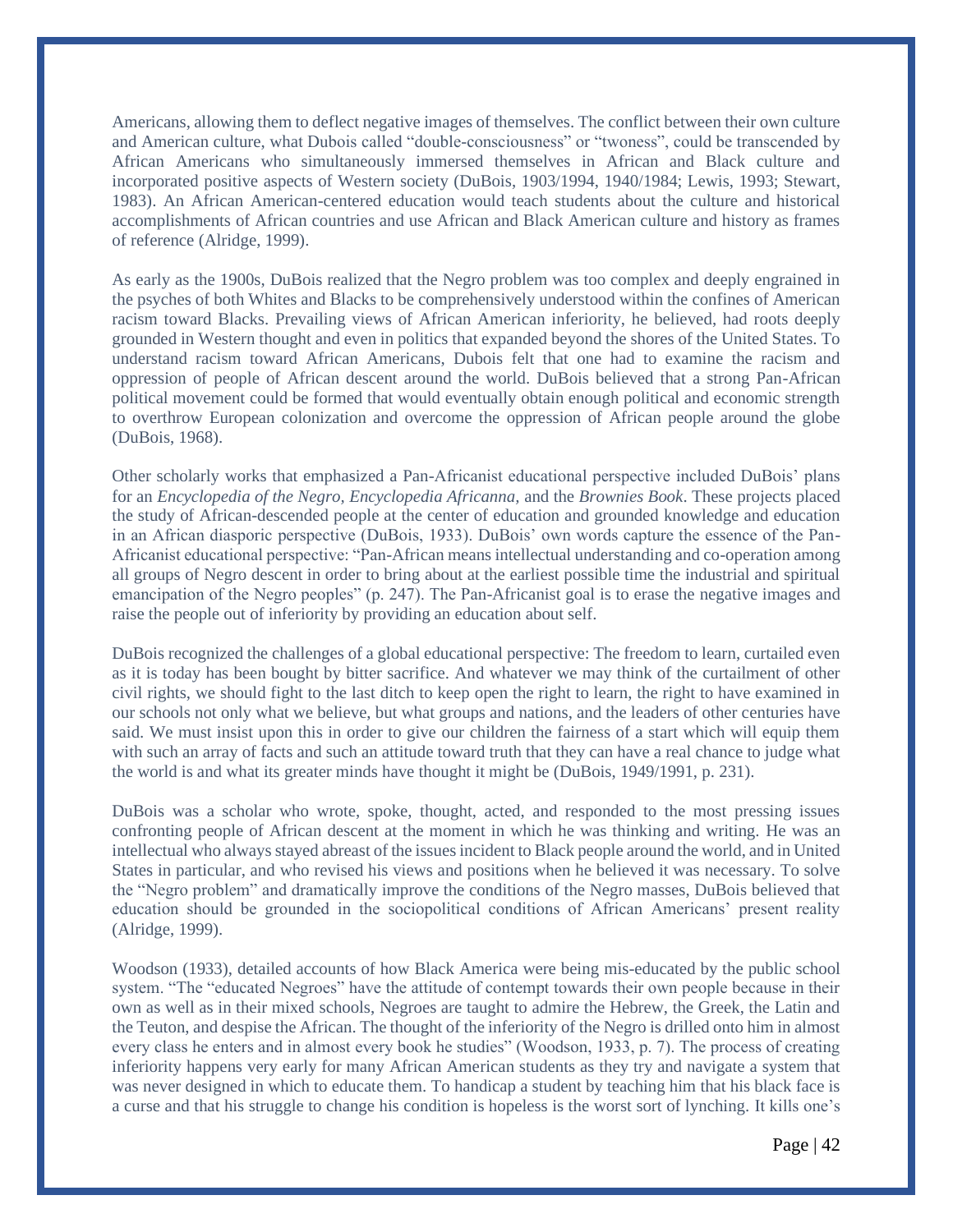aspirations and dooms him to a vagabondage and crime (Woodson, p. 8). Furthermore, Woodson describes once the mind has been controlled by the dominant culture, there is no need to inform them that they are inferiority people. If the culture and history of a people are stripped from them and replaced with a white ideology that is not their own, that has a psychological impact on how one sees themselves in the global world.

"The present system under the control of the Whites trains the Negro to be white and at the same time convinces him of the impropriety or the impossibility of him becoming white. It compels the Negro to become a good Negro for the performance of which his education is ill-suited" (Woodson, 1933, p. 20).

It was well understood that if by the teaching the history of the white man could be further assured of his superiority and the Negro could be made to feel that he had always been a failure, and that the subjection of his will to some other race is necessary, then, he would still be a slave. If you control a man's thinking you do not have to worry about his actions. When you determine what a man shall think you do not have to concern yourself about what he will do. If you make a man feel that he is inferior, you do not have to compel him to accept an inferior status, for he will seek it himself. If you make a man think that he is justly an outcast, you do not have to order him to the back door. He will go without being told; and if there is no back door, his very nature will demand one. (Woodson, 1933 p. 60)

Today, more African Americans are searching for other methods of education for their children based on the traditions of African people. Afrocentricity is critical discourse that is being used to form a critical pedagogy known as African-centered education. African-centered pedagogy and curriculum are designed to teach African children in a manner that takes their history, culture, identity, and politics into account for the ultimate purpose of solving their problems (Asante, 1988; 1991; 1992; Giddings, 2001; Hilliard, 1998; Hoskins, 1991; Wilson, 1998).

#### **Afrocentricity**

Asante (1988) coined the term Afrocentricity, which has morphed over the years to African-centered education. Afrocentricity is an epistemology that seeks to re-enter/ relocate African people-Black Africans on the continent of Africa and people of Black African descent in the Diaspora-in their own particular, yet connected, cultures for the ultimate purpose of their social, political, and economic liberation (Asante, 1998; 1999; Hilliard, 1998; Wilson, 1998). Thus, Afrocentric curriculum researchers and scholars believe that by studying the classical African civilizations, and the various African societies that branched off from them, they can demystify the history of African people (and world history as well), which has been systematically falsified, distorted, segmented, and erased in order to support the interests of foreign invaders (Akbar, 1991; Asante, 1988; Caruthers, 2000; Diop, 1974; 1991; Hoskins, 1991; Williams, 1974).

Afrocentricity is also a method of healing by changing the focus onto self rather than those that oppress. Afrocentric curriculum researchers and scholars attempt to provide a framework for the reconstruction of African cultures and identities (most of which have been de-centered/ dislocated and disrupted by the Maafa) around the best morals, values, and cultural practices that both traditional and contemporary African societies have to offer (Ani, 1994; Asante, 1988; Hilliard, 1998; Richards, 1994; Williams 1974). The aspect of teaching students about their own historical and cultural traditions promotes a sense of pride in one's self. In addition, an important part of the achievement process involves the connection of education to students' interests and the development of a positive sense of self (Woodson, 1933).

Afrocentric pedagogy is both compensatory and critical. It is compensatory because it re-enters/relocates dislocated African people in a centered cultural frame of reference that helps them view the world as agents rather than as mere objects and victims (Asante, 1999). It is critical because it helps African people to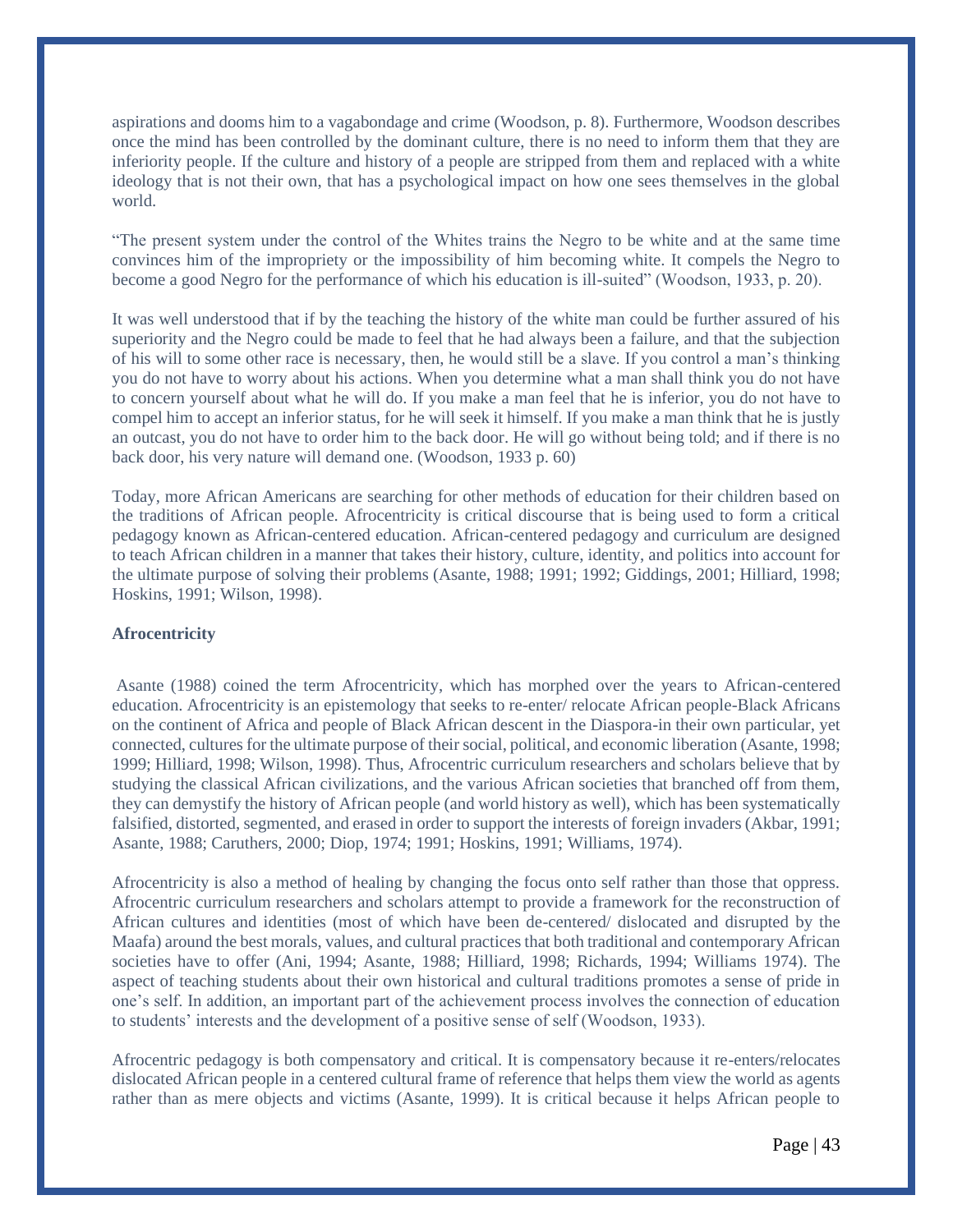realize the consciousness necessary to question and resist the cultural, social, political, and economic domination of non-African people (Asante, 1999). Afrocentric curriculum scholars and researchers assert that African-centered education should empower African people to deal with their problems not only by reconstructing and preserving African history, culture, and identity but also by employing other strategies (Asante, 1998; Caruthers, 2000; Collins, 2000; Williams, 1974; Wilson, 1998). For instance, Africancentered education is designed to teach African children to engage in the indispensable process of building institutions (e.g., schools, businesses, banks, political parties, etc.) that support their communities (Caruthers, 2000; Williams, 1974; Wilson, 1998).

#### **Afrocentric Education**

Jeffries (1991) and Johnson (2001) argued that Afrocentric education possesses at least three dimensions: (1) a skills function, (2) a moral function, and (3) a spiritual function. That is, African-centered curriculum is about balancing "traditional" disciplines (e.g., math, science, language, writing), morals and values (e.g., MAAT and Nguzu-Saba), and spirituality (e.g., understanding our relationship to the Creator and our ancestors) in order to give African children a complete education. What does the African-centered pedagogy provide Black students that they will not be able to receive in the traditional educational system?

African centered education enables students to look at the world with Africa as the center. It encompasses not only those instructional and curricular approaches that result in a shift in students' worldview, but it engenders a reorientation of their values and actions as well...It involves more than mere textbooks and other curricular materials; it encompasses a supportive, understanding, and encouraging school climate. It demands that children be viewed as educable and as descendants of a long line of scholars. (Durden, 2007, pp. 74-75)

According to Woodson (1990), Black children were not able to reach their full potential because schools eliminate African culture and traditions and instead focus on European culture and values. Karenga (1995) found African-centered schools are structured on a holistic development of Black children. These schools focus their instructional practices on the students learning styles in order to bring the African experience into the center of their teaching. An African centered perspective and institutional autonomy were two premises behind the formation and maintenance of recently created African centered schools. This African centered perspective subscribes to the spiritual and cultural ethos of African people, and it is situated in an African worldview, which offers a "method of thought and practice rooted in the cultural image and human interests of African people" (Karenga, 1995, p. 45).

The primary aims of an African centered educational experience were not only to adhere to a particular ideology of African people but also to implement instructional practices that support the unique learning styles of Black students. These practices are then implemented using a curriculum rooted in the reality and history of African people. By embracing ancient and contemporary African culture, African centered schools counteract the hegemonic forces that trivialize the contributions of Africans and Blacks in America. (Durden, 2007, p. 28).

The connection of Black thought and knowledge of self are important for people of African descent to bridge the gap of the past with the present as well as the future. Karenga (1995) pointed out that African centeredness should not be viewed as a dogma of authenticity but as an orientation and methodology that does not shun the value of the diversity of perspectives and approaches in the study of African Americans (Karenga, 1995, pp. 36-38). The African centered pedagogy aims to re-enculturate Black children back into a set of habits, consciousness, and identity that centers them on a firm understanding of who and what they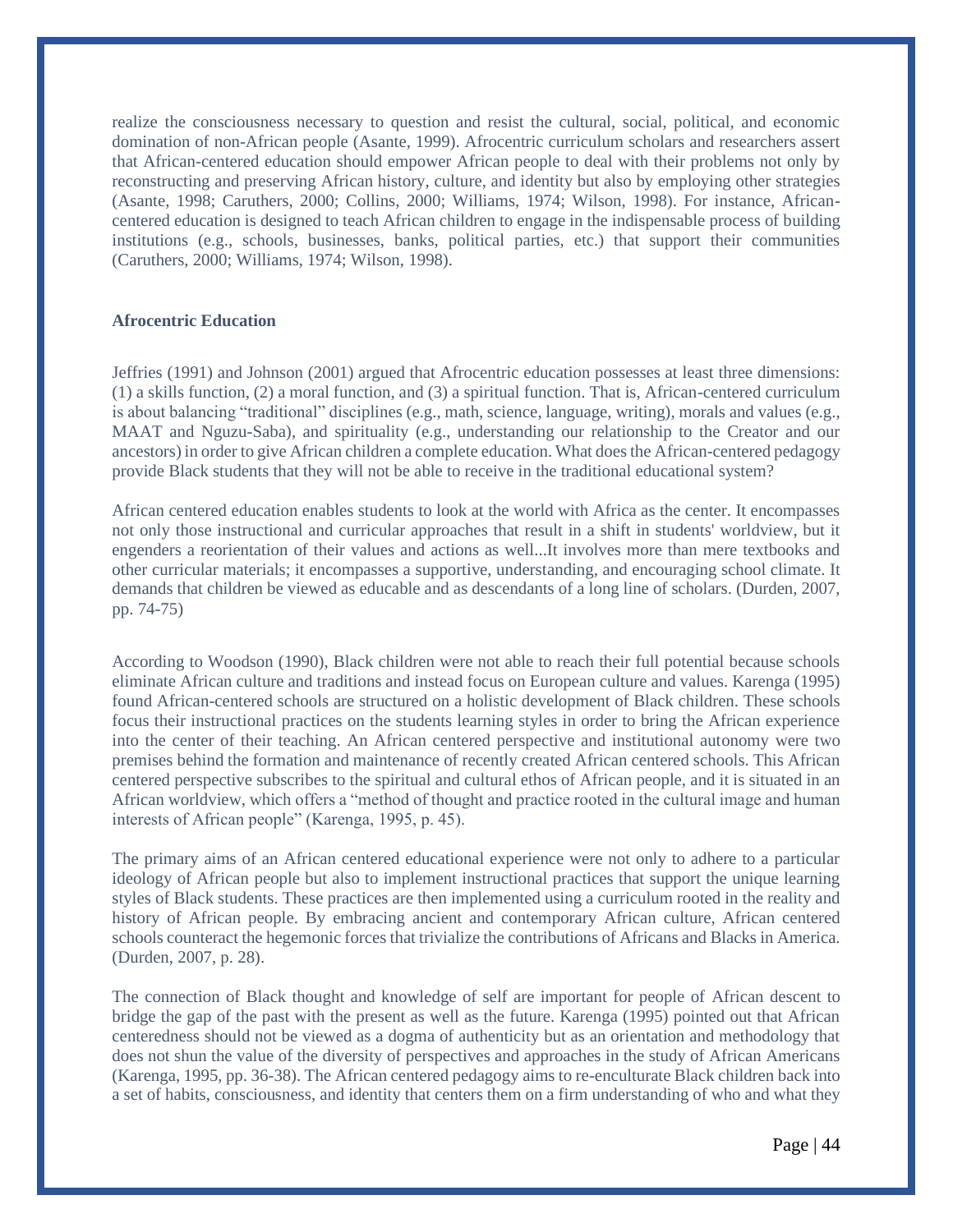are. According to Merry and New (2008), Black children must be at the center of the instruction, so that they are seen as the subject, and not an object, of the instruction. "In doing so, the learner comes to interpret the world through a cultural understanding that has been constricted within, about, and for his or her own community. What follows, according to African-centrists, is greater self-esteem and higher academic achievement" (Merry & New, 2008, p. 10).

Karenga (1982) noted that African centeredness is a conceptual framework rooted in the African experience and the worldview that issues from and is informed by that experience. It is quality of thought and practice rooted in the cultural image and human interests of African people, Nobles (1973, 1986, 1991, pp. 403- 404) asserted that it is not possible to talk about the African self-concept without talking about the effect of African people being dominated, oppressed, and subjugated by European people. He explained that despite a substantial period of contact, the two systems of consciousness (i.e., self-knowledge) remained different. Nobles maintained that the oppressive system of slavery indirectly encouraged the retention, rather than the destruction, of the African philosophical orientations. He argued that the African self-concept is by philosophical definition the "we" instead of the "I". It recognizes that only in terms of one's people does the individual become conscious of one's own being.

The concept of the Black self owes its existence to Kambon (1992), who defines it as being at the conscious level of the African survival thrust. It is a relational disposition that is collective, communal, and susceptible to environmental and social forces and influences. It is considered to be partly genetically determined and partly environmentally determined. An African self-consciousness is reflective of such attitudes and behaviors as (a) awareness of one's African identity (a collective consciousness), (b) recognition of African survival and positive development as a major preoccupation, (c) respect for and active perpetuation of things African, and (d) an unequivocal, uncompromising resistance to all things anti-African (Kambon, 2991, pp. 53-55).

Historically, American public schools have failed to provide a quality education for Black students (Darling-Hammond, 2005). Educational scholars argued that this failure was an intentional means to miseducate the masses of Blacks in order to prohibit cultural and intellectual liberation (Freire, 1973; Hilliard, 1998; King, 1991; Woodson, 1990). Since the 1700s, Blacks have designed independent schools to meet the cultural and intellectual needs of their children (Ratteray & Shujaa, 1987). Towards the end of the 19th century, Black independent schools were replaced by public schools and thus socialized in the thought and reality of European culture (Ratteray & Shujaa, 1987; Woodson, 1990).

Black Americans throughout the United States began to voice their concerns about the poor educations that their children were receiving in public schools. This movement was known as the African Centered School Movement-nostalgic of the Black independent schools of the 1700s. During this movement Black Americans demanded control of public schools or created independent institutions outside of public structures (Ratteray & Shujaa, 1987). The latter efforts were known as the Independent African Centered School Movement, which stressed academic excellence as well as cultural relevance and character development (Lee, 1992). Additionally, this movement was in response to the dismal failure of public education for Black students and the heightened international movement for Pan-African unity (Giddings, 2001). To protect and maintain this Afro-centric reality, institutional autonomy served as the means for allowing this voice to emerge in the education of Black children (King & Wilson, 1994). Furthermore, an independent status allowed for resources and vitality to come from the community which inevitably ensured the development of liberatory pedagogy and African centered perspectives (Lee, 1994, 2005).

In 1972, The Council for Independent Black Institutions (CIBI) was created to organize African-centered allies as well as African-centered schools. Additionally, CIBI and these independent schools are charged with socializing and educating children to be the spiritual, economic, political, and intellectual leaders they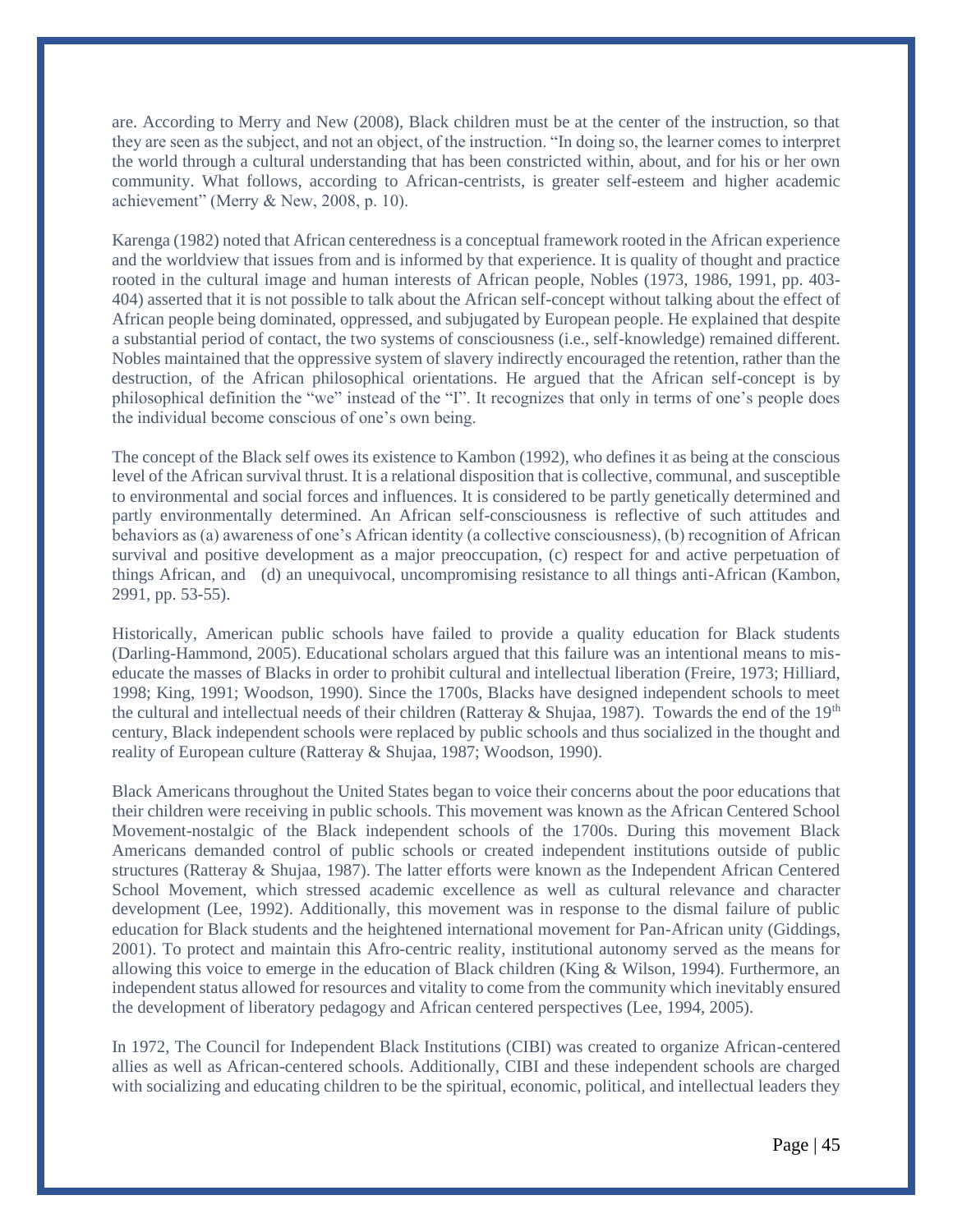are destined to become. Moreover, African centered schools embrace the traditional wisdom that *children are the reward of life* (The Council for Independent Black Institutions, 1994).

The African centered movement was not only nostalgic of Woodson's (1990) revelations of the fundamental problems of the "mis-education of the Negro," but also a result of the outcry among community groups in Black neighborhoods who were outraged at the poor educational experiences given to their children. They wanted educational culturally salient experiences that they believed would produce academic excellence. This cry for academic excellence and culturally relevant pedagogical practices was deeply rooted in a worldview that was in opposition to the Eurocentric ideology that is the basis for most schools in the United States (Grills, 2004).

To truly embrace an African centered worldview, one must first adopt an African reality that is consistent with the experiences and realities of African people. Grills (2004) noted that in order to efficiently apply an African centered paradigm, one must "examine or analyze the phenomena with a lens consistent with an African understanding of reality; African values; African logic; African methods of knowing; and African historical experiences" (p. 173). The seven cardinal virtues of MAAT become the compass towards human perfectibility. These virtues are truth, justice, harmony, balance, order, reciprocity, and propriety. They are the essence and foundations of all experiences and engagement in an African centered school. Therefore, persons working in those schools believe that children are divine beings who bring with them gifts and talents from the Creator and ancestors (Nobles, 1990).

In the African centered school, the focus is on placing the child at the center of the educational process. Since the children are the key of the learning process the African centered schools place the unique learning styles of Black children into the classroom instruction. Therefore, the schooling experience of many Black students are not culturally sensitive or affirming (Ladson-Billings, 1994; Perry, Steele, & Hilliard, 2003). Furthermore, scholars and advocates of African centered schools suggested that school experiences for children should be congruent with their level of expression, activity, and learning styles (Azibo, 1996; Fukiau & Lukondo, 2000; Hilliard, 1992; Some`, 1999).

Asante (1988) outlined the transformational process one takes when moving into an African-centered sense of being. The book Afrocentricity set a course of thinking and action that many Black people felt was need to be taught to their children as well as the community. Afrocentricity is a transforming power, which helps us to capture the true sense of our souls. There are five levels of awareness leading to transformation. The first level is called *skin recognition* which occurs when a person recognizes that his or her skin and/ or her heritage is Black but the person cannot grasp any further reality. The second level is *environmental recognition*. At this level, the person sees the environment as indicating his or her blackness through discrimination and abuse. The third level is *personality awareness*. It occurs when a person says "I like music, or dance, or chitterlings" and indeed the person may be speaking correctly and truthfully but this is not Afrocentricity. The fourth level is interest-concern. This level accepts the first three levels and demonstrates interest and concern in the problems of blacks and tries to deal intelligently with the issues of the African people. *Afrocentric awareness*, the fifth level, is when the person becomes totally changed to a conscious level of involvement in the struggles for his or her own mind liberation. Only when this happens can we say that the person is aware of the collective conscious will. An imperative of will, powerful, incessant, alive, and vital,moves to eradicate every trace of powerlessness. Afrocentricity is like rhythms; it dictates the beat of your life (Asante, 1988, p. 49).

African American people need an African-centered pedagogy because racism and worldwide Eurocentric hegemonic attitudes and practices are still the order of the day. The existing pedagogy in public education remains European-centered (Madhubuti & Madhunbuti, 1994, p. 14). Nevertheless, enslavement and the African holocaust interrupted and depoliticized the cultural memory as well as disrupted historical continuity for Africans in the diaspora. Slavery and colonialism had similar effects on development within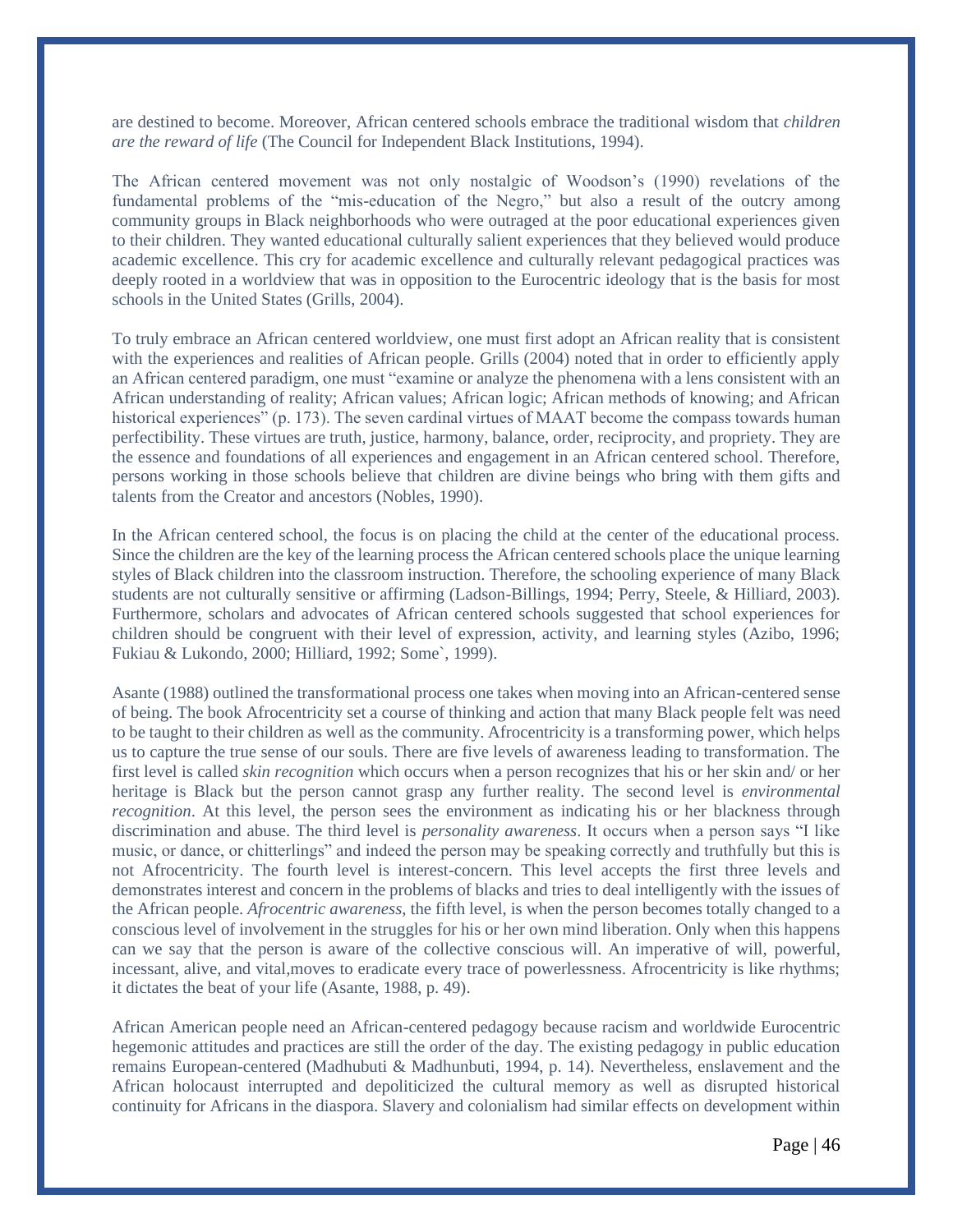the African continent (Akabr, 1984; Bennett, 1964; Madhubuti & Madhubuti, 1994; Rodney, 1972; Williams, 1974). An African-centered pedagogy is needed to support a line of resistance to these conditions; it is needed to produce an education that contributes to achieving pride, equity, power, wealth and cultural continuity for Africans in America and elsewhere (Madhubuti & Madhubuti, 1994, p. 16). African-centered pedagogy and curriculum are designed to teach children in a manner that takes their history, culture, identity, and politics into account for the ultimate purpose of solving their problems (Asante, 1988; 1991; 1992; Giddings, 2001; Hilliard, 1998; Hoskins, 1991; Wilson, 1998). According to Merry and New (2008), African-centered pedagogy is therefore a problem-solving pedagogy. Its proponents claim that children who internalize its philosophy undergo a transformation leading to enlightenment concerning their authentic self, empowerment concerning the options laid out before them, and self-determination concerning the choices they make. African-centered pedagogy is researched from a theory and practicebased approach but from the literature I have not been able to locate the statically date that points to by using ACP increase or decrease Black male academic achievement. The researcher is clear that the study of African-centered pedagogy and how that teaching method can influence Black male students. Through the lens of cultural and historical information this can shape the way in which Black males can see the following: (1) possibly view the world around them, and (2) gain knowledge and understanding of the importance of education. In the current educational system, Black male students have had multiple negative encounters which have created an environment of alienation, isolation, avoidance and negative judgment of abilities.

> The relationship between curriculum, images, and discipline is of paramount importance. If an African American child attends two years of pre-school, nine years of elementary, four years each at high school and college, it will total nineteen years. If we multiply this with the average six-hour day, thirty-hour week, or twelve-hundred-hour year, we derive a sum of 22,800 hours. This figure is simply too large to ignore. Children spend large amounts of time in school, and how they feel about themselves can easily be determined within theses 22,800 hours. If we also realize the relationship between academic achievement and economic possibilities, it may behoove us to critically assess what takes place in the classroom. Are our children being nurtured? Are they being given high expectations? Are they being encouraged to ask questions? Are they maintaining their curiosity? Are we teaching them how to think? (Kunjufu, 1984, p. 31).

This study has examined how teaching from an African-centered pedagogy can foster a strong racial identity among Black males. Lastly, the research has examined what it means to be Black and also measure Black males' connections to their own cultural group.

The research has also explored the individual's own beliefs, opinions, and attitudes with respect on what it means to be Black in America. What differs from other research is that I have used The Multidimensional Model of Black Identity (MMBI) to test how middle school students saw themselves from a racial standpoint. The MMBI focuses on Black (African) Americas' beliefs regarding the significance of race in (a) how they define themselves, and (b) the qualitative meaning that they ascribe to membership in that racial group. Thus, the primary phenomena that the MMBI attempts to describe are attitudes and beliefs that may influence behaviors or be products of behaviors. In an attempt to delineate the significance and meaning of race in the self-concepts of Black (African) Americans, the researchers of the MMBI have delineated four dimensions: (1) identity salience, (2) the centrality of the identity, (3) the ideology associated with the identity, and (4) the regard in which the person holds African Americans (Shelton  $\&$ Sellers, 1996). The research has also looked at ways in which to create learning environments that are supportive, nurturing, and provide high academic rigor for Black males.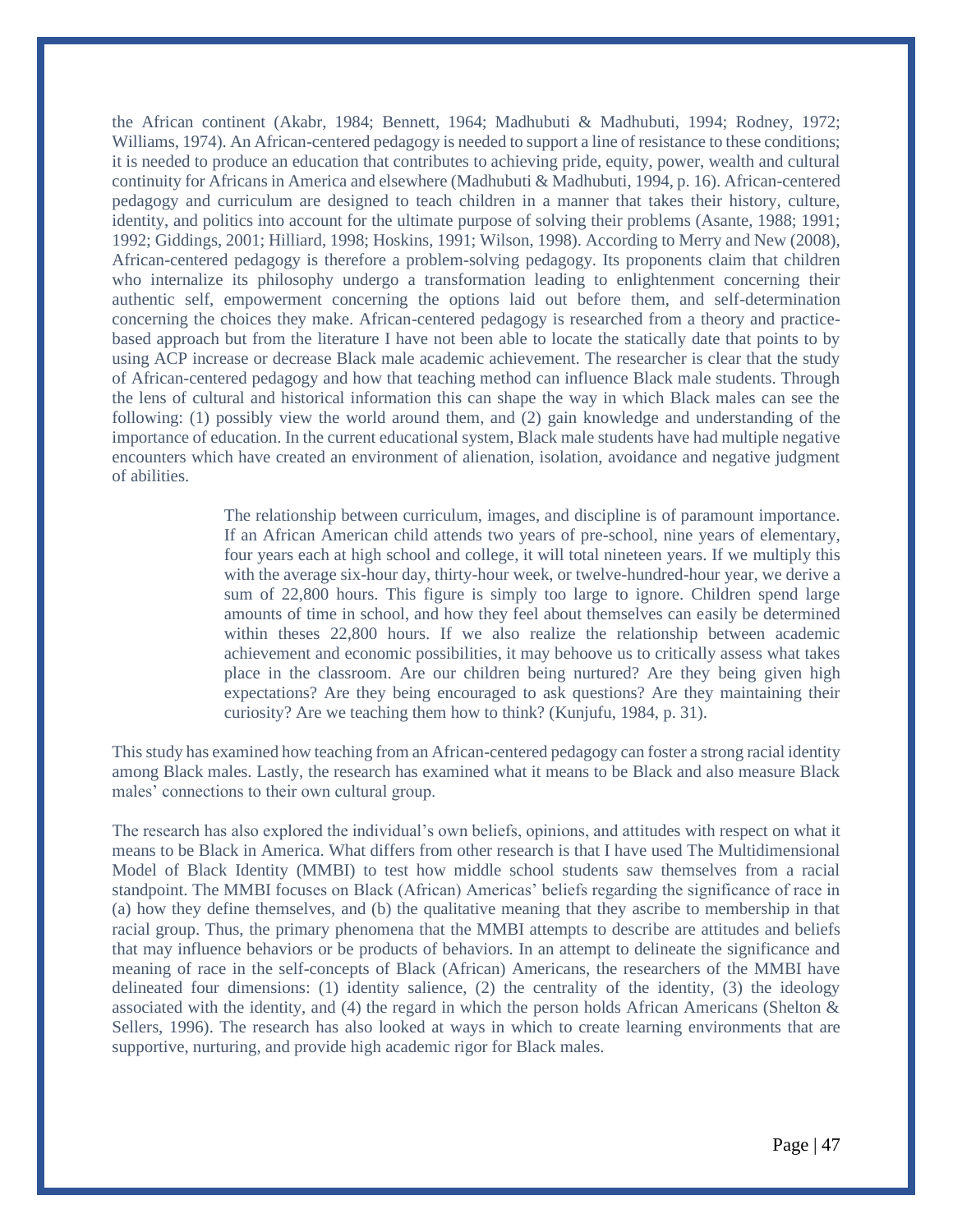#### References

Akbar, N. (1984). *From miseducation to education*. Jersey City, NJ: New Mind.

Akbar, N. (1991). *Visions for Black men*. Nashville, TN: Winston-Derek Publishers, Inc.

- Alexander, L., & Miller, J. W. (1989). The recruitment, incentive and retention programs for minority preservice teachers. In A. M. Garibaldi (Ed.), *Teacher recruitment and retention with a special focus on minority teachers* (pp. 45-51). Washington, DC: National Education Association.
- Alridge, D. P. (1999). Guiding philosophical principles for a DuBoisian-Based American educational model. *The Journal of Negro Education, 68*, 182-199.

American Civil Liberties Union. (2008). Retrieved from <http://www.aclu.org/>

- Anderson, J. D. (2002, February 28). *Historical perspectives on Black academic achievement.*  Paper presented for the Visiting Minority Scholars Series Lecture. Wisconsin Center for Educational Research, University of Wisconsin, Madison.
- Ani, M. (1994). Yurugu: An African-centered critique of European cultural thought and behavior. Trenton, NJ: Africa World Press, Inc.
- Anyon, J. (1995a). Inner city school reform: Toward useful theory. *Urban Education*, *30*(1), 56- 70.
- Anyon, J. (19954b). Race, social class, and educational reform in an inner-city school. *Teachers College Record*, *97*(1), 70-94.
- Apple, M. W. (1982). *Education and power*. New York, NY: Routledge.

Asante, M. (1988). *Afrocentricity*. Trenton, NJ: Africa World Press, Inc.

- Asante, M. (1991). The Afrocentric idea in education. *Journal of Negro Education*, *60*(2), 170- 180.
- Asante, M. (1992). Afrocentric curriculum. In K. Rousmaniere & K. Abowitz (1998), *Readings in sociocultural studies in education* (pp. 393-395). New York: The McGraw-Hill Companies, Inc.
- Asante, M. (1998). *The Afrocentric idea: Revised and expanded edition*. Philadelphia, PA: Temple University Press.
- Asante, M. (1999). *The painful demise of Eurocentrism*. Trenton, NJ: Africa World Press, Inc.
- Austin, F. (2012). For African Americans, 50 years of high un-employment. Retrieved from <http://www.epi.org/publication/african-americas-50-years-high-unemployment/>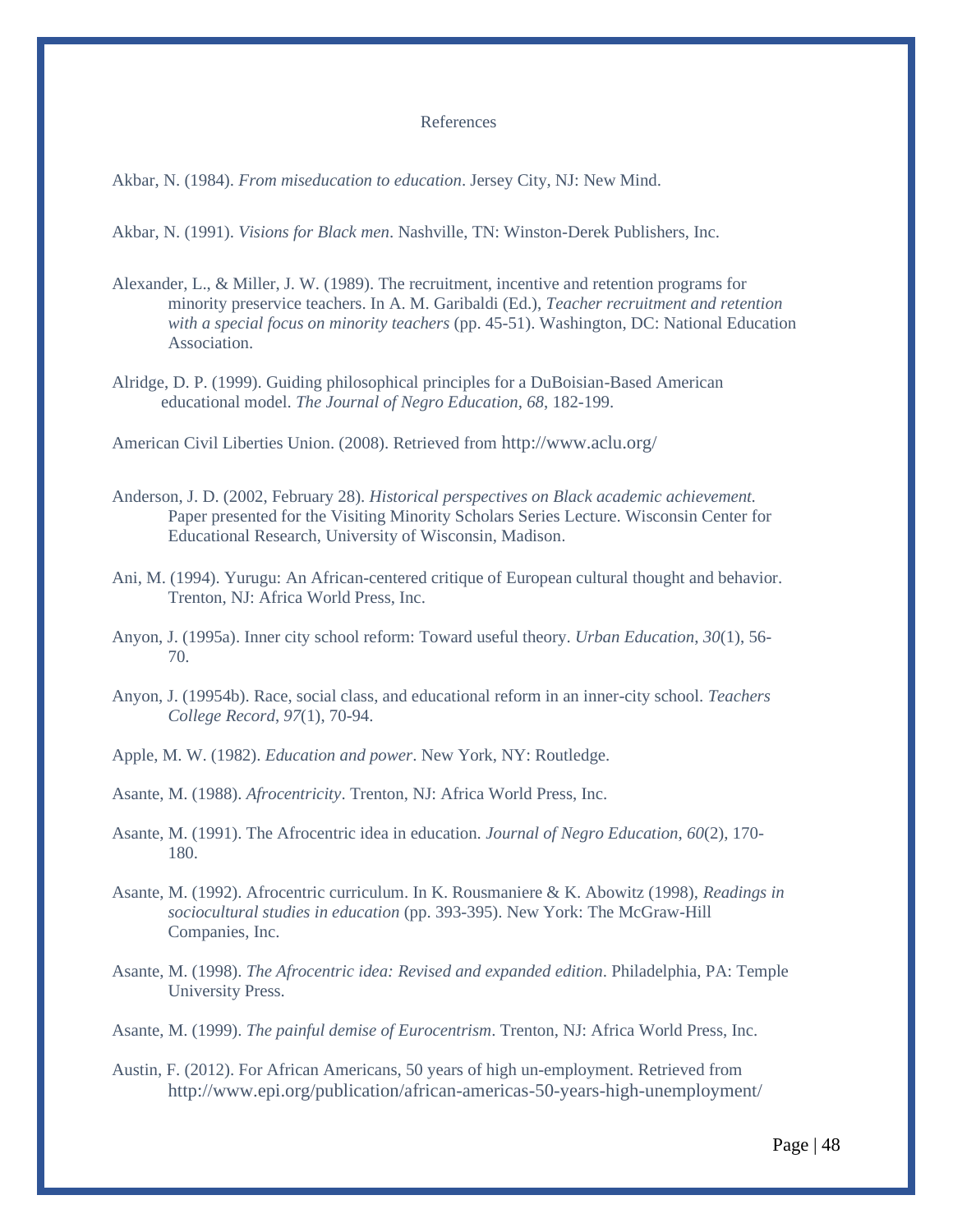- Azibo, D. A. (1996). Mental health defined Africentrically. In D. Azibo (Ed.), *African psychology*  (pp. 47-55). Trenton, NJ: Africa World Press.
- Banks, J. A. (1992). Multicultural education: Approaches, development, and dimensions. In J. Lynch, C. Modgil, & S. Modgil (Eds*.), Cultural diversity and the schools, Vol. 1, Education for cultural diversity: Convergence and divergence* (pp. 83-94). London: The Falmer Press.
- Barbarin, O. (2002). The Black-White achievement gap in early reading skills: Familial and sociocultural context. In B. Bowman (Ed.), *Love to read: Essay in developing and enhancing early literacy skills of African-American children* (pp. 1-15). Washington, DC: National Black Child Development Institute.
- Bell, D. (1980). Brown v. Board of Education and the interest-convergence dilemma. *The Harvard Law Review Association*, *93*, 518-533.
- Bell, D. (1992). *Faces at the bottom of the well: The permanence of racism*. New York, NY: Basic Books.
- Bennett, L. (1964). *Before the Mayflower: A history of the Negro in America*. Chicago: Johnson Publishing.
- Blanchett, W. J. (2006). Disproportionate representation of African American students in special education: Acknowledging the role of white privilege and racism. *Educational Researcher*, *35*(6), 24-28. Retrieved from ProQuest database.
- Bogle, D. (1994). *Toms, coons, mulattoes, mammies, and bucks: An interpretive history of Blacks in American films* (3rd ed.). New York: Continuum.
- Bonilla-Silva, E. (2005). Foreword. In Z. Leonardo (Ed.), *Critical pedagogy and race*. Oxford, UK: Blackwell.
- Bonilla-Silva, E. (2010). *Anything but racism: How social scientists limit the significance of race.*  New York, NY: Routledge.
- Bowles, S., & Gintis, H. (1976). *Schooling in capitalist America*. New York: Basic Books.
- Bryk, A. S., & Schneider, B. (2003).Trust in schools: A core resource for school reform. *Educational Leadership*, *60*(6), 40-44.
- Carter, P. (2006). Straddling boundaries: Identity, culture, and school. *Sociology of Education, 79*, 304-328.
- Carroll, S. & Carroll, D. (2003). *Statistics Made Simple for School Leaders.* Lanham, Maryland: Scarecrow Press.

Caruthers, J. H. (2000). *Intellectual warfare*. Chicago, IL: Third World Press.

Chambers, T. T. V., & McCready, L. T. (2011). "Making space" for ourselves: African American student responses to their marginalization. *Urban Education, 46*, 1353-1378.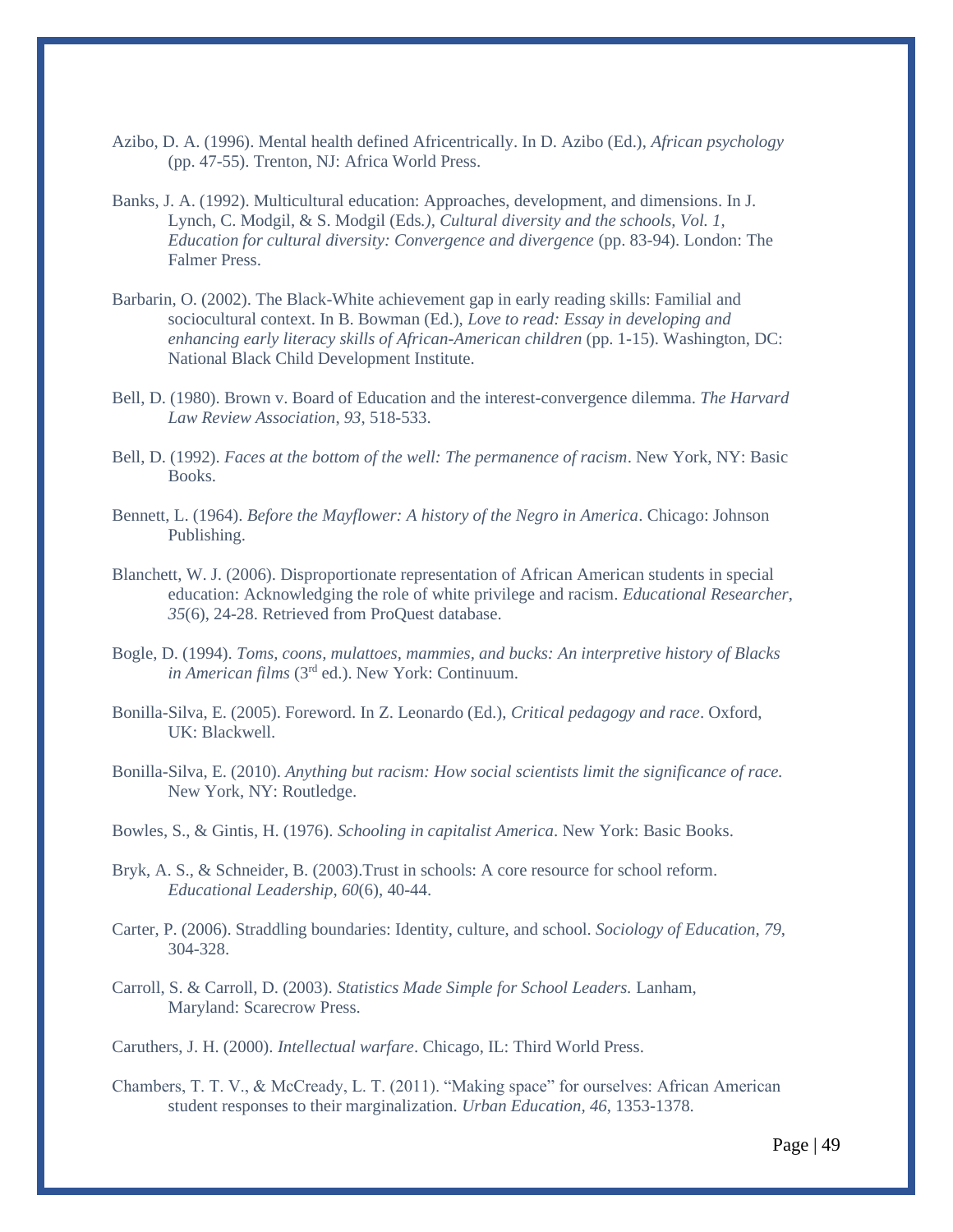- Chambers, T. V. (2009). The "receievement gap": School tracking policies and the fallacy of the achievement gap. *The Journal of Negro Education*, *78*(4), 417-431. Retrieved from ProQuest database.
- Chatterji, M. (2006). Reading achievement gaps, correlates, and moderators of early reading achievement: Evidence from the early childhood longitudinal study (ECLS) kindergarten to first grade sample. *Journal of Educational Psychology*, *98*(3), 489-507.
- Clark, K. B. (1975). *Dark ghetto: Dilemmas of social power*. Middletown, CT: Wesleyan University Press.
- Clark, K. B., & Clark, M. P. (1939a). The development of consciousness of self and the emergence of racial identification in Negro preschool children. *Journal of Social Psychology*, *10*, 591- 599.
- Clark, K. B., & Clark, M. P. (1939b). Segregation as a factor in the racial identification of Negro preschool children. *Journal of Experimental Education*, *8*, 161-163.
- Clark, K. B., & Clark, M. P. (1940). Skin color as a factor in racial identification and preference in Negro children. *Journal of Negro Education*, *19*, 341-358.
- Clark, K. B., & Clark, M. P. (1947). Racial identification and preference in Negro children. In T. M. Newcomb & E. L. Hartley (Eds.), *Readings in social psychology* (pp. 169-178). New York: Holt, Rinehart & Winston.
- Collins, P. H. (2000). *Black feminist thought: Knowledge, consciousness, and the politics of empowerment*. New York, NY: Routledge.
- Considine, D. M. (2009). From Gutenberg to Gates: Media matters. *The Social Studies, 100*(2), 63-74.
- Crenshaw, K., Gotanda, N., Peller, G., & Thomas, K. (Eds.), (1995). *Critical race theory: The key writings that forward the movement*. New York, NY: New Press.
- Creswell, J. W. (2014). *Research design: Qualitative, quantitative, and mixed methods approaches*  $(4<sup>th</sup>$  ed.). SAGE Publications, Inc.
- Cross, W. E. (1971). The Negro to Black conversation experience: Toward a psychology of Black liberation. *Black World*, *20*, 13-27.
- Cross, W. E. (1995). The psychology of nigrescence: Revising the Cross model. In J. G. Ponterotto, J. M. Casas, L. A. Suzuki, & C. M. Alexander (Eds.), *Handbook of multicultural counseling* (pp. 93-122). Thousand Oaks, CA: Sage.
- Cross, W. E., Jr. (1991). *Shades of Black diversity in African American identity*. Philadelphia: Temple University Press.
- Darling-Hammond, L. (2000). Teacher quality and student achievement: A review of state policy evidence. *Educational Policy Analysis Archives*, *8*(1). [http://epaa.asu.edu/ epaa/v8n1](http://epaa.asu.edu/%20epaa/v8n1)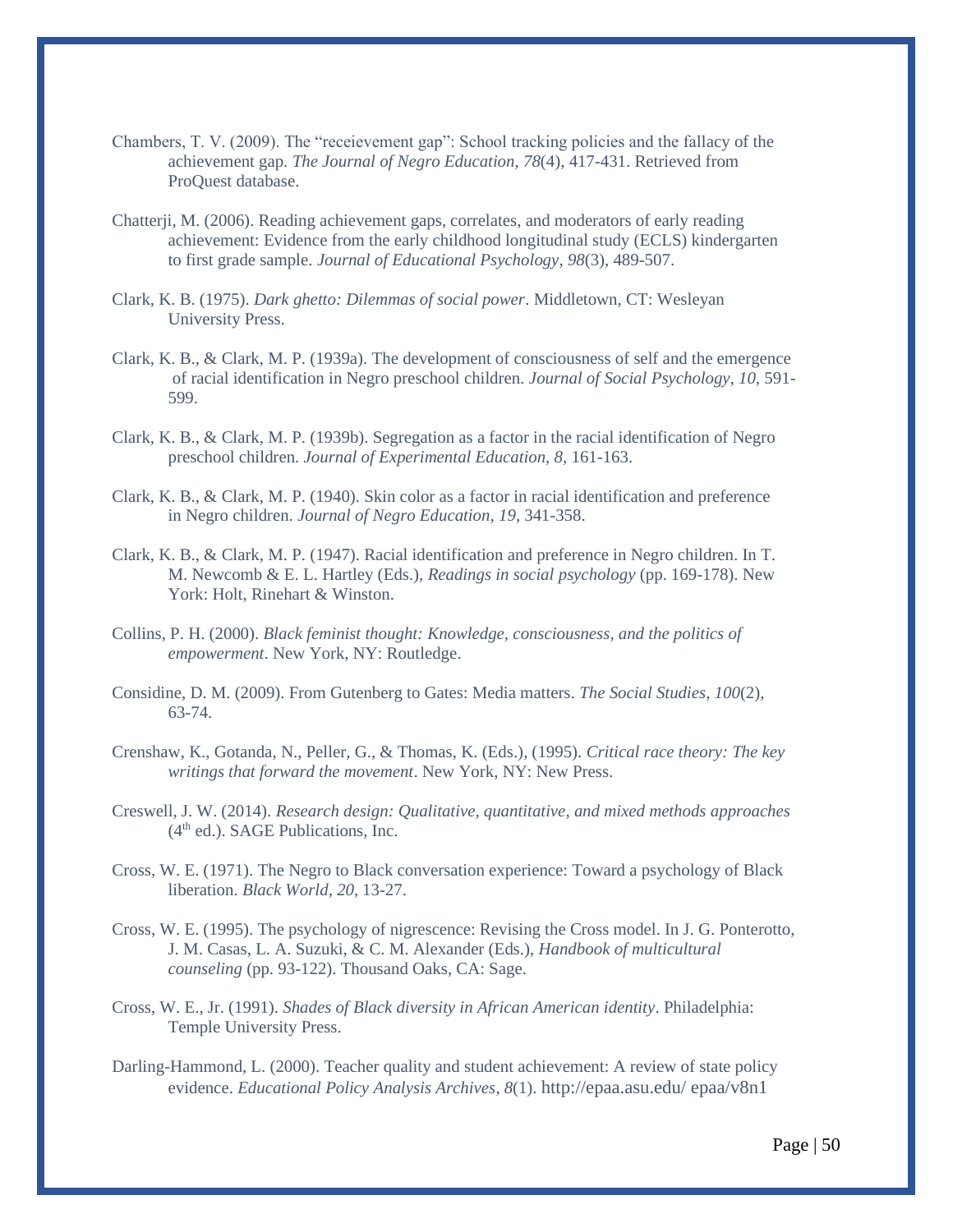- Darling-Hammond, L. (2005). New standards and old inequalities: School reform and the education for Black students. In J. E. King (Ed.), *Black education: A transformative research and action agenda for the new century* (pp. 197-223). Mahwah, NJ: Erlbaum.
- Dee, Thomas (2005). The Race Connection: Are teachers more effective with students who share their ethnicity? Vol. 4, No. 2, Available at: http://educationnext.org/the-race-connection/
- DeGruy, J., Kjellstrand, J. M., Briggs, H. E., & Brennan, E. M. (2011). Racial respect and racial socialization as protective factors for African American male youth. *Journal of Black Psychology, 38*, 395-420.
- Delgado, R. (Ed.). (1995). *Critical race theory: The cutting edge*. Philadelphia, PA: Temple University Press.
- Devine, P. G., & Elliot, A. J. (1995). Are racial stereotypes really fading? The Princeton trilogy revisited. *Personality and Social Psychology Bulletin, 11,* 1139-1150.
- Diop, C. (1974). *The African origins of civilization: Myth or reality*. Chicago, IL: Lawrence Hills Books.
- Diop, C. (1991). *Civilization or barbarism: An authentic anthropology*. New York: Lawrence Hill Books.
- DuBois, W. E. B. (1903/1961). The talented tenth. In *The Negro problem* (p. 33). New York: James Pott.
- DuBois, W. E. B. (1904). The development of a people. *International Journal of Ethics*, *14*, 292- 311.
- DuBois, W. E. B. (1933). Pan-Africa and new racial philosophy. *The Crisis*, p. 247.
- DuBois, W. E. B. (1939). *Black folk, then and now.* New York: Henry Holt.
- DuBois, W. E. B. (1968). *The autobiography of W. E. B. DuBois: A soliloquy on viewing my life from the last decade of its first century.* New York: International Publishers.
- DuBois, W. E. B. (1960/1973). Wither now and why. In H. Aptheker (Ed.), *The education of Black people: Ten critiques, 1906-1960, by W. E. B. DuBois* (pp. 149-158). New York: Monthly Review Press. (Original work published 1960).
- DuBois, W. E. B. (1984). *Dusk of dawn: An essay toward an autobiography of a race concept.* London: Transaction. (Original work published 1940).
- DuBois, W. E. B. (1991). The freedom to learn. In P.S. Foner (Ed.), *W. E. B. DuBois speaks* (pp. 228-234). New York: Pathfinder. (Original work published 1949).
- DuBois, W. E. B. (1994). *The souls of Black folk*. New York: Dover. (Original work published 1903).

Du Gay, P. (1997). *Production of culture / culture of production.* London: Sage.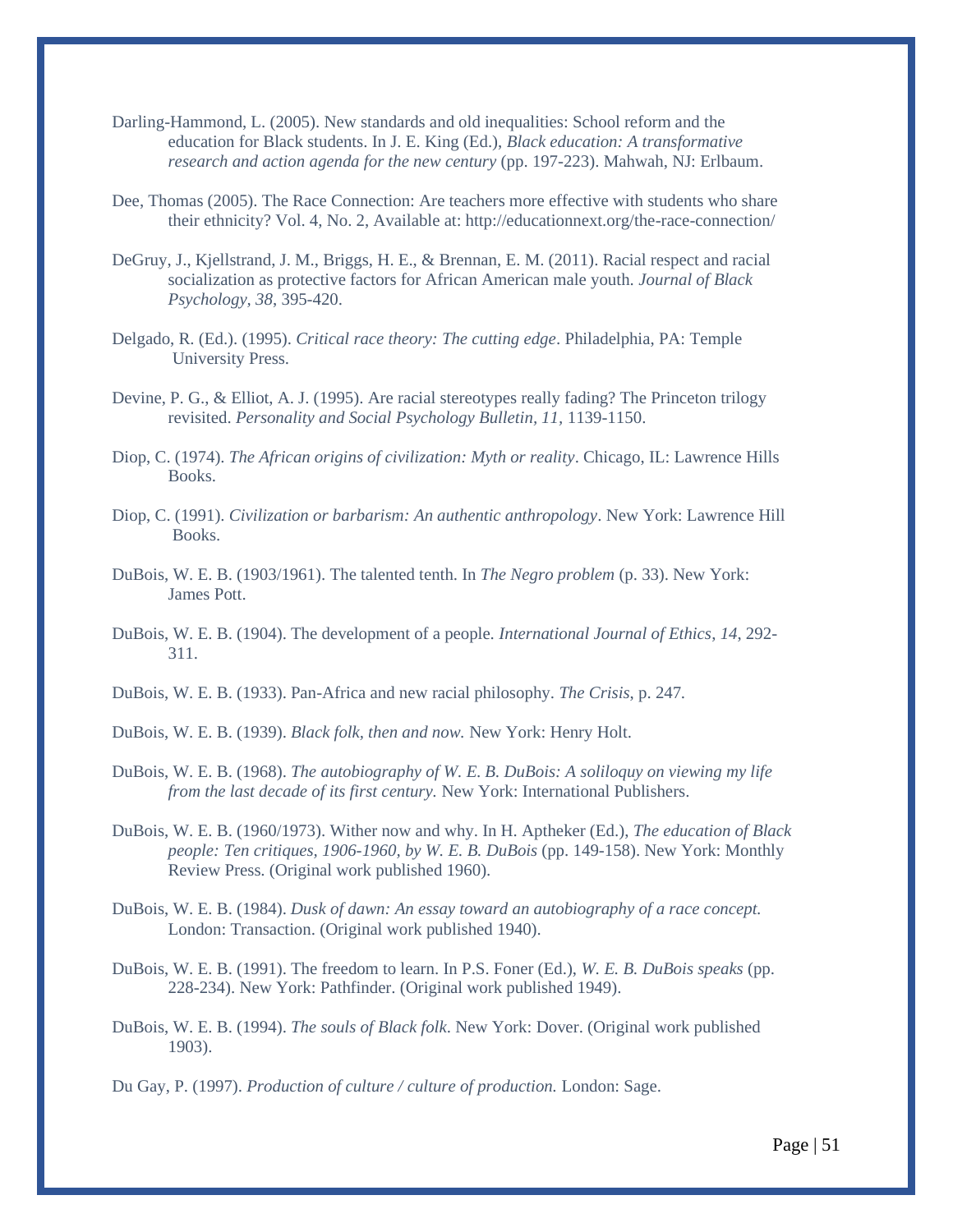- Dunbar, C. (1999). African American males and participation: Promising inclusion, practicing exclusion. *Theory into Practice*, *38*(4), 241-246.
- Duncan, G. A. (2002). Beyond love: A critical race ethnography of the schooling of adolescent Black males. *Equity & Excellence in Education*, *35*, 131-143.
- Dunn, F. (1991). *African-American philosophy and philosophies of education: Their roots, aims, and relevance for the 21st century.* (Unpublished doctoral dissertation), Columbia University Teachers College, New York.
- Durden, T. R. (2007). African centered schooling: Facilitating holistic excellence for Black children. *The Negro Educational Review*, *58*(1-2), 23-34.
- Edelman, M. W. (2015). *Ending child poverty now*. In Children's Defense Fund Monthly Report. Retrieved from <http://www.childrensdefense.org/library/PovertyReport/> EndingChildPovertyNow.html.
- Epps, E. G. (1975, Spring). The impact of school desegregation on aspirations, self-concepts and other aspects of personality. *Law and Contemporary Problems, 39,* 300-313. Available at: <https://scholarship.law.duke.edu/lcp/vol39/iss2/4>.
- Evaluation Toolbox (2010). Available at [http://evaluationtoolbox.net.au/index.php?option=com\\_content&view=article&id=31&Ite](http://evaluationtoolbox.net.au/index.php?option=com_content&view=article&id=31&Itemid=137)  $mid=137$
- Fairlie, R., & Sundstrom, W. (1999). The emergence, persistence, and recent widening of the racial unemployment gap. *Industrial & Labor Relations Review*, *52*, 252-270.
- Fanon, F. (1967). *Black skin, White masks*. New York, NY: Grove Press.
- Ferguson, A. A. (2001). *Bad boys: Public schools in the making of Black masculinity.* Ann Arbor: University of Michigan Press.
- Fordham, S., & Ogbu, J. U. (1986). Black students' school success: Coping with the "burden of acting." *Urban Review*, *18*, 176-206.
- Freire, P. (1973). *Education for critical consciousness*. New York: The New Press.
- Fu-Kiau, K., & Lukondo, W. A. (2000). *Kindenzi: The Kongo art of babysitting*. Baltimore: MD: Black Classic Press.
- Gershenson, S., Hart, C., Lindsay, C. A., & Papageorge, N. W., (2017). *The long-run impact of same-race teachers*. IZA Institute of Labor Economics. doi:10630/ftp.iza.org
- Gibson, M. A. (1986). Playing by the rules. In G. Spindler (Ed.), *Education and cultural process* (2nd ed., pp. 274-281). Prospect Heights, IL: Waveland Press.
- Giddings, G. J. (2001). Infusion of Afrocentric content into the school curriculum: Toward an effective movement. *Journal of Black Studies*, *31*(4), 462-482.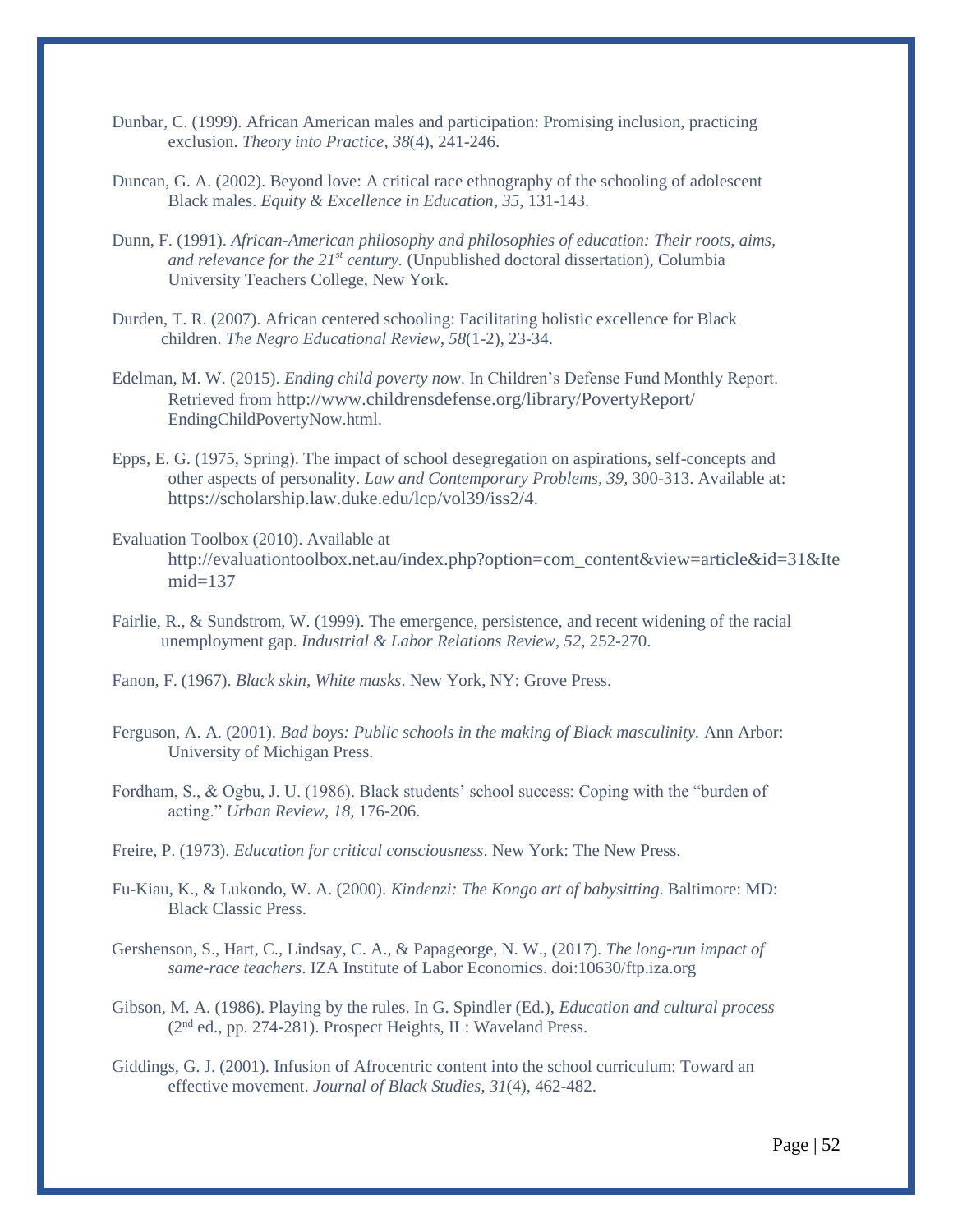- Gordan, B. (1990). The necessity of African American epistemology for educational theory and practice. *Journal of Education, 172*(3), 88-106.
- Gordon, B. (1993). African American cultural knowledge and liberatory education: Dilemmas, problems, and potentials in a postmodern society. *Urban Education*, *27*(4), 448-470.

Green, A. (2015). More minority students, fewer teachers of color. The Atlantic.

- Gregory, A., Skiba, R. J., & Noguera, P. A. (2010). The achievement gap and the discipline gap: Two sides of the same coin? *Educational Researcher, 39*, 59-68.
- Grills, C. (2004). African psychology. In R. L. Jones (Ed.), *Black psychology* (pp.243-265). Hampton, VA: Cobb and Henry Publishers.
- Hale, J. E. (2001). *Learning while Black: Creating educational excellence for African American children*. Baltimore, MD: The John Hopkins University Press.
- Hall, S. (1997). *Representation: Cultural representations and signifying practices.* London, England: SAGE.
- Hall, V. (2009). *Social justice and special education: Derailing the tracking of Black males. A case study of Walt Whitman High School*. (Doctoral dissertation). Retrieved from ProQuest database.
- Hall, S. (Ed.). (1997). *Representation: Cultural representations and signifying practices (culture, media and identities series)*. London: Sage Publications.
- Harvey, W. B. (2008). The weakest link: A commentary on the connections between K-12 and higher education. *American Behavioral Scientist*, *51*, 972-983.
- Hilliard, A. G. (1991). Do we have the will to educate all children? *Educational Leadership*, *49*(1), 31-36.
- Hilliard, A. G. (1992). Behavioral style, culture, teaching and learning. *The Journal of Negro Education*, *61*, 310-311.
- Hilliard, A. G. (1995). Either a paradigm shift or no mental measurement: The non-science and nonsense of the Bell Curve. *Psych Discourse, 76*(10), 6-20.
- Hilliard, A. G. III. (1998). *SBA: The reawakening of the African mind*. Gainesville, FL: Makare Publishing.
- Holmes, B. (1990). *New strategies are needed to produce minority teachers* (North Central Regional Educational Laboratory Policy Briefs No. 8). Oakbrook, IL: NCREL.
- Hooks, B. (1990). *Yearning: Race, gender, and cultural politics*. Boston, MA: South End Press.
- Hoskins, L. A. (1991). *Proceeding of the public policy forum: Afrocentrism vs. Eurocentrism*: *The national debate*. Kent, OH: Linus A. Hoskins and the Institute for African American Affairs.

Howard, T. C. (2008). "Who really cares?" The disenfranchisement of African American males in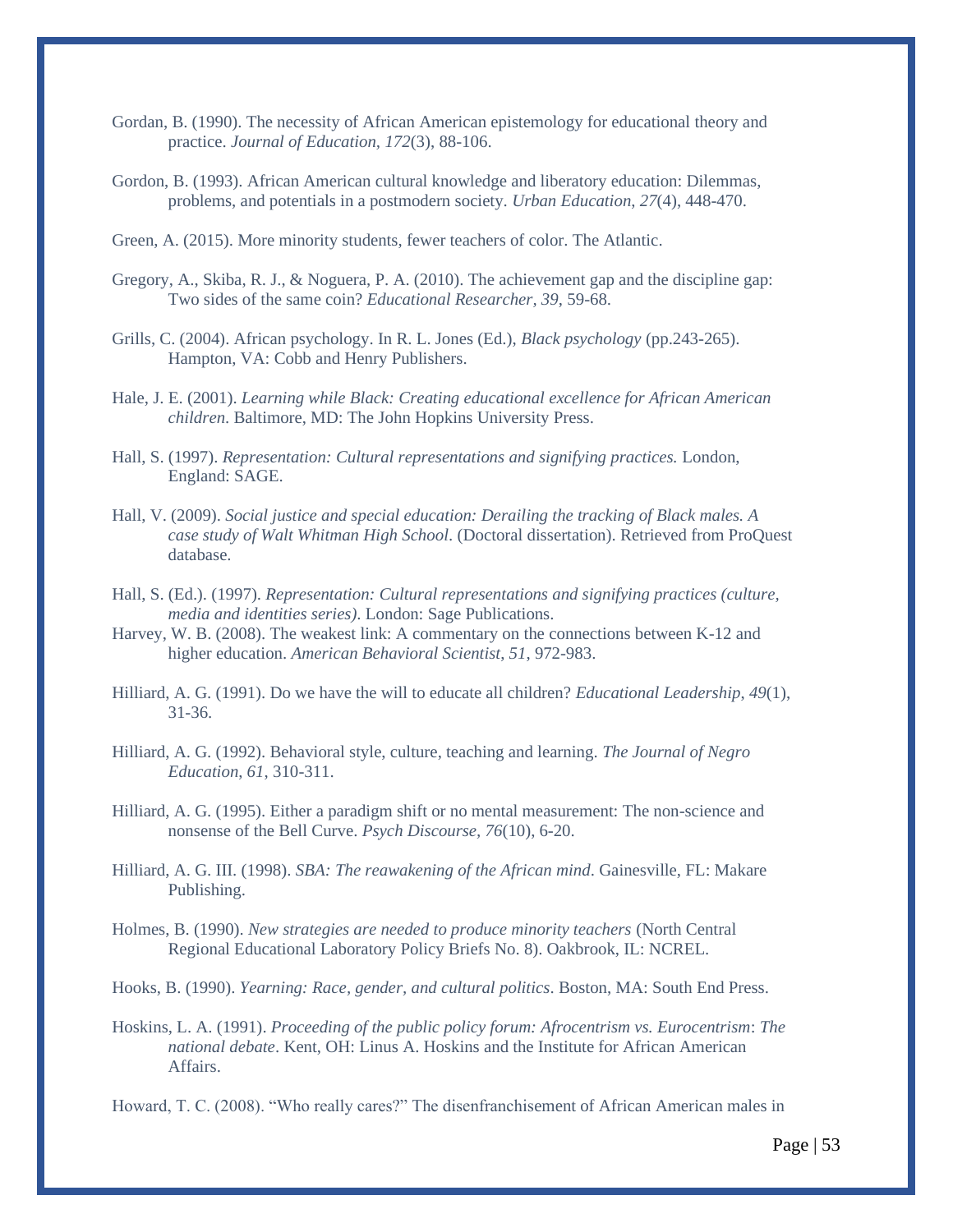PreK-12 schools: A critical race theory perspective. *Teacher College Record, 110*, 954- 985.

- Hudley, C., & Graham, S. (2001). Sterotypes of achievement striving among early adolescents. *Social Psychology of Education, 5*, 201-224.
- Irvine, J. J. (2003). *Educating teachers for diversity: Seeing with a cultural eye*. New York: Teachers College Press.
- Irving, M. A., & Hudley, C. (2008). Cultural identification and academic achievement among African American males. *Journal of Advanced Academics, 4*, 676-698.
- Jackson, J. F. L., & Moore, J. L., III. (2006). African American males in education: Endangered or ignored. *Teachers College Record*, *108,* 201-205.
- Jeffries, L. (1991). Keynote address presented to the Institute for African American Affairs at Kent State University. In L. A. Hoskins (Ed.), *Proceedings of the public forum: Afrocentrism vs. Eurcentrism: The national debate*. Kent, OH: Linus A. Hoskins and the Institute for African American Affairs.
- Jencks, C., & Phillips, M. (1998, September-October). "America's" next achievement test: Closing the Black-White test score gap, *American Prospect 40*, 44-53.
- Johnson, V. D. (2001). The Nguzo Saba as foundation for African American college student development theory. *Journal of Black Studies*, *31*(4), 406-422.
- Joint Center for Political Studies. (1989). *Visions of a better way-a Black appraisal of public schooling.* Washington, DC: Author.
- Kambon, K. (1992). The African personality in America: An African-centered framework. Tallahassee, FL: Nubian Nation Publications.
- Karenga, M. (1982). *Introduction to Black studies*. Los Angeles: University of Sankore Press.
- Karenga, M. (1995). Afrocentricity and multicultural education: Concepts, challenge, and contribution. In B. P. Bowser, T. Jones., & G. A. Young (Eds.), *Toward the multicultural university* (pp. 41-61). Westport, CT: Greenwood Publishing Group.
- Kendi, X., I. (2016). *Stamped from the beginning: The definitive history of racist ideas in America*. New York, NY: Nation Books.
- Kewel Rammani, A., Gilbertson, L., Fox, M., & Provasnik, S. (2007). *Status and trends in the education of racial and ethnic minorities (NCES 2007-039).* Washington, DC: National Center for Educational Statistics, Institute of Education Sciences, U.S. Department of Education. Retrieved February 3, 2009, from <http://ces.ed.gov/pubs2007/2007039.pdf>
- Kincheloe, J. (1993). The politics of race, history, and curriculum. In L. Castenell, Jr., & W. Pinar (Eds.), *Understanding curriculum as racial text: Representations of identity and difference in education* (pp. 249-262). Albany, NY: SUNY Press.
- King, J. E. (1991). Dysconscious racism: Ideology, identity and the mis-education of teachers.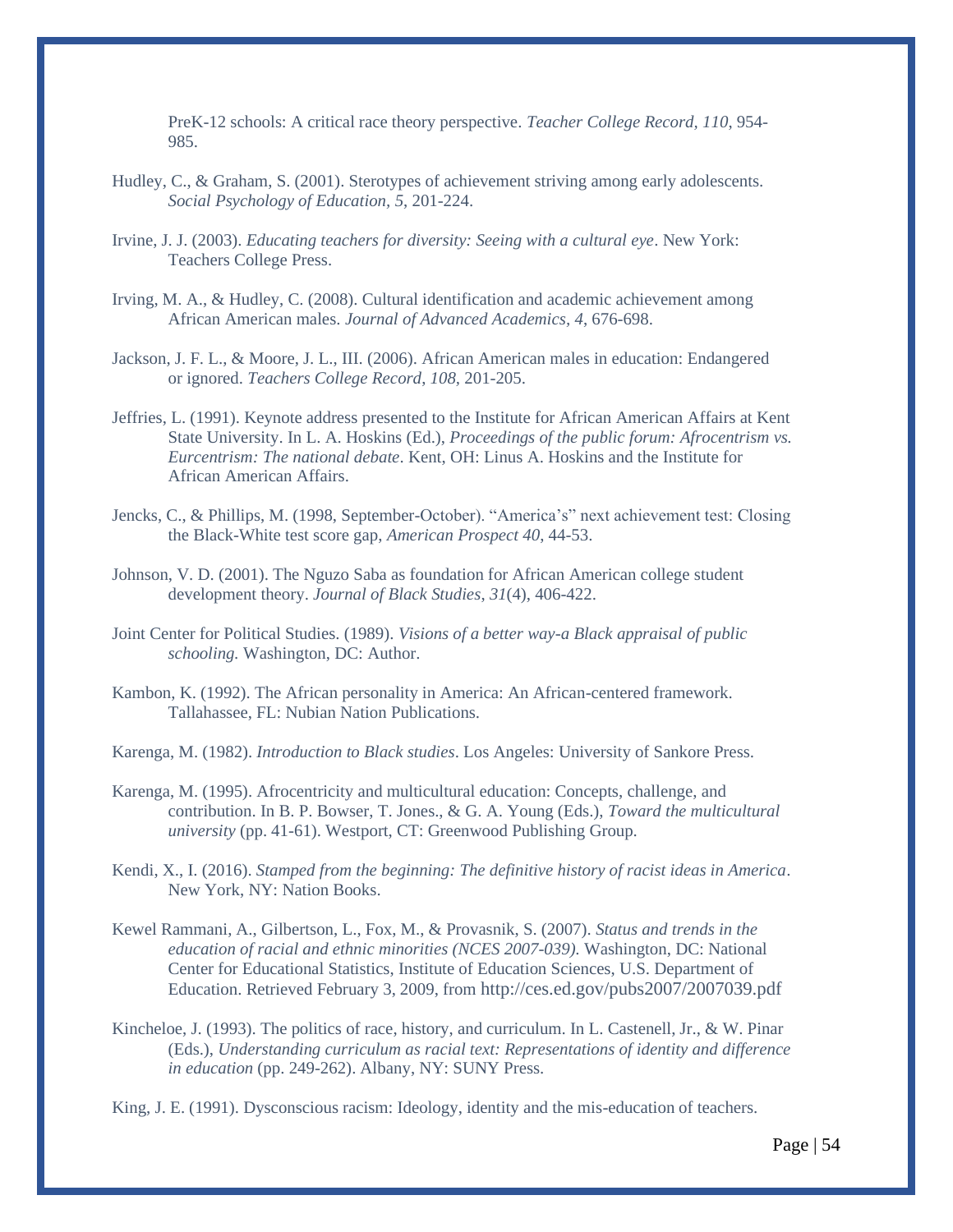*Journal of Negro Education*, *60*, 147-157.

- King, J. E., & Wilson, T. L. (1994). Being the soul-freeing substance: A legacy of hope in Afrohumanity. In M. J. Shujaa (Ed.), *Too much schooling, too little education* (pp. 295-315). Trenton, NJ: African World Press.
- Kozol, J. (2006). *The shame of the nation: The restoration of apartheid schooling in America.* New York, NY: Broadway.
- Krezmien, M. P., Leone, P. E., & Achilles, G. M. (2006). Suspension, race, and disability: Analysis of statewide practices and reporting. *Journal of Emotional and Behavioral Disorders*, *14*, 217-226.
- Kunjufu, J. (1984). *Developing positive self-images & discipline in black children.* Chicago, Illinois: African American Images.
- Kunjufu, J. (1985). *Countering: The conspiracy to destroy black boys.* Chicago, Illinois: African American Images.

Ladson-Billings, G. (1994). *The dreamkeepers*. San Francisco, CA: Jossey-Bass.

- Ladson-Billings, G. (1995). Toward a theory of culturally relevant pedagogy. *American Educational Research Journal, 32*(3), 465-491.
- Ladson-Billings, G. (2011). Boyz to men? Teaching to restore Black boys' childhood. *Race, Ethnicity and Education*, *14*, 7-15.
- Ladson-Billings, G. (2006). From the Achievement Gap to the Education Debt: Understanding Achievement in U.S. Schools. *Educational Researcher, Vol. 35, No. 7, 3-12.*
- Ladson-Billings, G., & Tate, B. (1995). Toward a critical race theory of education. *Teachers College Record*, *97*, 47-67.
- Lee, C. (1992). Profile of an independent Black institution: African-centered education at work. *The Journal of Negro Education*, *61*, 160-177.
- Lee, C. (1994). African-centered pedagogy: Complexities and possibilities. In M. J. Shujaa (Ed.), *Too much schooling, too little education* (pp. 295-315). Trenton, NJ: African World Press.
- Lee, C. (2005). The state of knowledge about the education of Black. In J. E. King (Ed.), *Black education: A transformative research and action agenda for the new century* (pp. 45-71). Mahwah, NJ: Erlbaum.

Leonardo, Z. (Ed.), (2005). *Critical pedagogy and race*. Oxford, UK: Blackwell.

Levin, H. M., Belfield, C., Muennig, P., & Rouse, C. (2007). The public returns to public educational investments in African American males. *Economics of Educational Review*, *26*, 700-709.

Lewis, D. L. (1993). *W. E. B. DuBois: Biography of a race*. New York: Holt.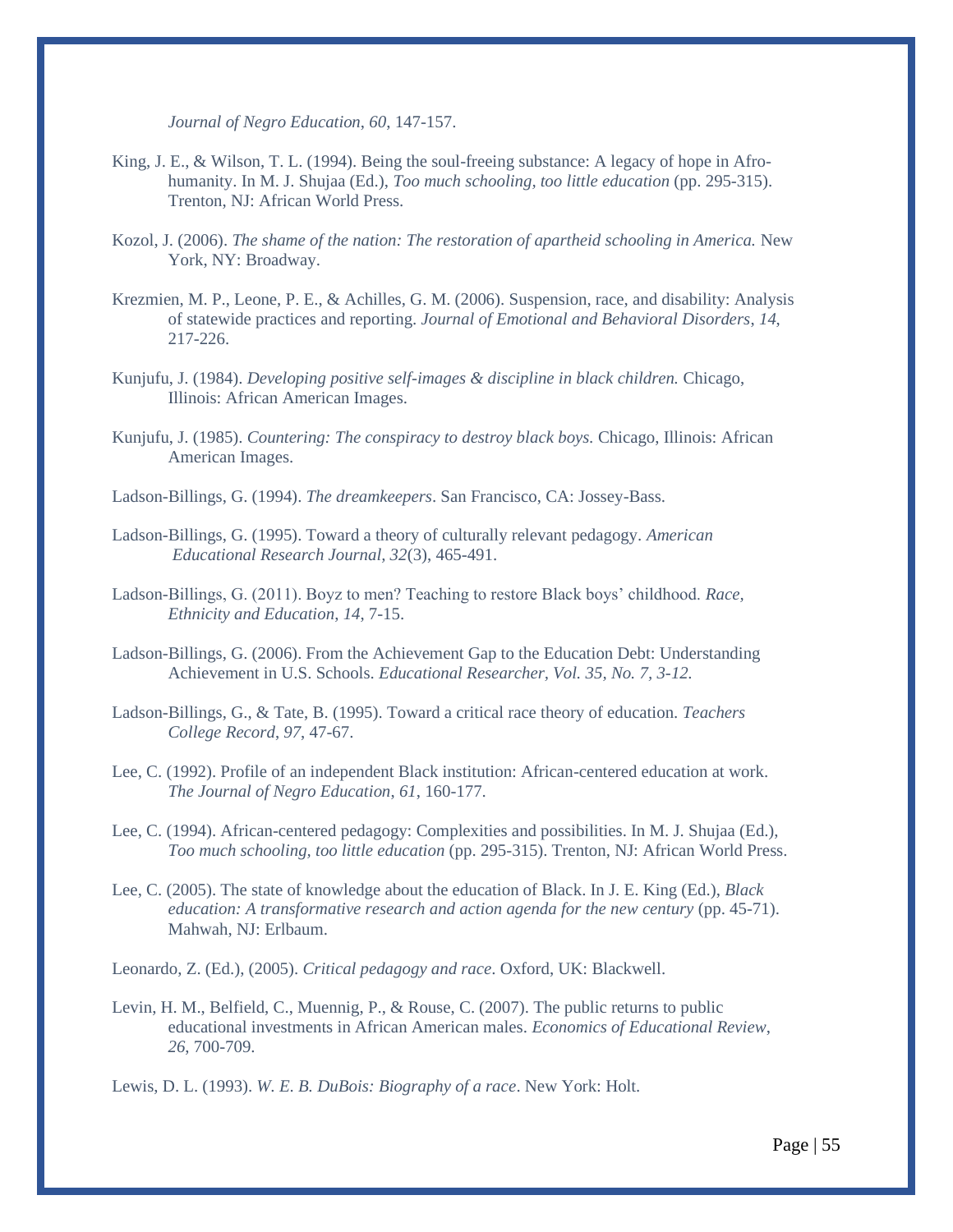- Lipman, P. (1995). Bringing out the best in them: The contribution of culturally relevant teachers to education. *Theory into Practice*, *34*(3), 203-208.
- Loftis, K. V. (2010). Proprietary threat and the participation paradox in gifted and talented education: A multi-level mixed methods theory of resource distribution. (Doctoral dissertation). Retrieved from ProQuest database.

Macedo, D., & Steinberg, S. (2007). Media literacy: A reader. New York, NY: Peter Lang.

- Madhubuti, H., & Madhubuti, S. (1994). African-centered education: Its value, importance, and necessity in the development of Black children. Chicago: Third World Press.
- Majors, R., & Billson, M. (1992). *Cool pose: Dilemmas of black manhood in America.* New York: Simon & Schuster.
- Maxwell, L. A. (2014, August 19). U. S. school enrollment hits majority-minority milestone. *Education Week*.
- McCarthy, J. D., & Hoge, D. R. (1987). Social construction of school punishment. *Social Forces, 65*, 1101-1120.
- McLaren, P. (1989). *Life in schools*. New York: Longman.
- Merriam-*Webster.com (2016). Retrieved from* [http://www.merriam-webster.com](http://www.merriam-webster.com/)*.* [http://www](http://www/)*. wikipedia.org/*
- Merry, M. S., & New, W. (2008). Constructing an authentic self: The challenges and promise of African-centered pedagogy. *American Journal of Education*, *115*, 35-64.
- Michaels, W. B. (1992). Race into culture: A critical genealogy of cultural identity. *Critical Inquiry, 18*, 655-685.
- Mills, C. (1997). *The racial contract*. Ithaca, NY: Cornell University Press.

Minnesota Department of Education. (2014). Retrieved *from education.state.mn.us*

- Monteith, M. J., & Spicer, C. V. (2000). Contents and correlates of Whites' and Blacks' racial attitudes. *Journal of Experimental Social Psychology*, *36*, 125-154.
- National Assessment of Educational Progress (NAEP). (2005). *The nation's report card.* Washington, DC: U.S. Department of Education.
- National Assessment of Educational Progress (NAEP). (2015). Institute of Educational Sciences. Retrieved from [http://nces.ed.gov/.](http://nces.ed.gov/)
- National Center for Education Statistics (NCES). (1997). *America's teachers: Profile of a profession, 1993-94*. Washington, DC: U. S. Department of Education.
- Nobles, W. (1980). African philosophy: Foundations for Black psychology. In R. L. Jones (Ed.), *Black psychology* (2nd ed., pp. 23-36). New York: Harper & Row.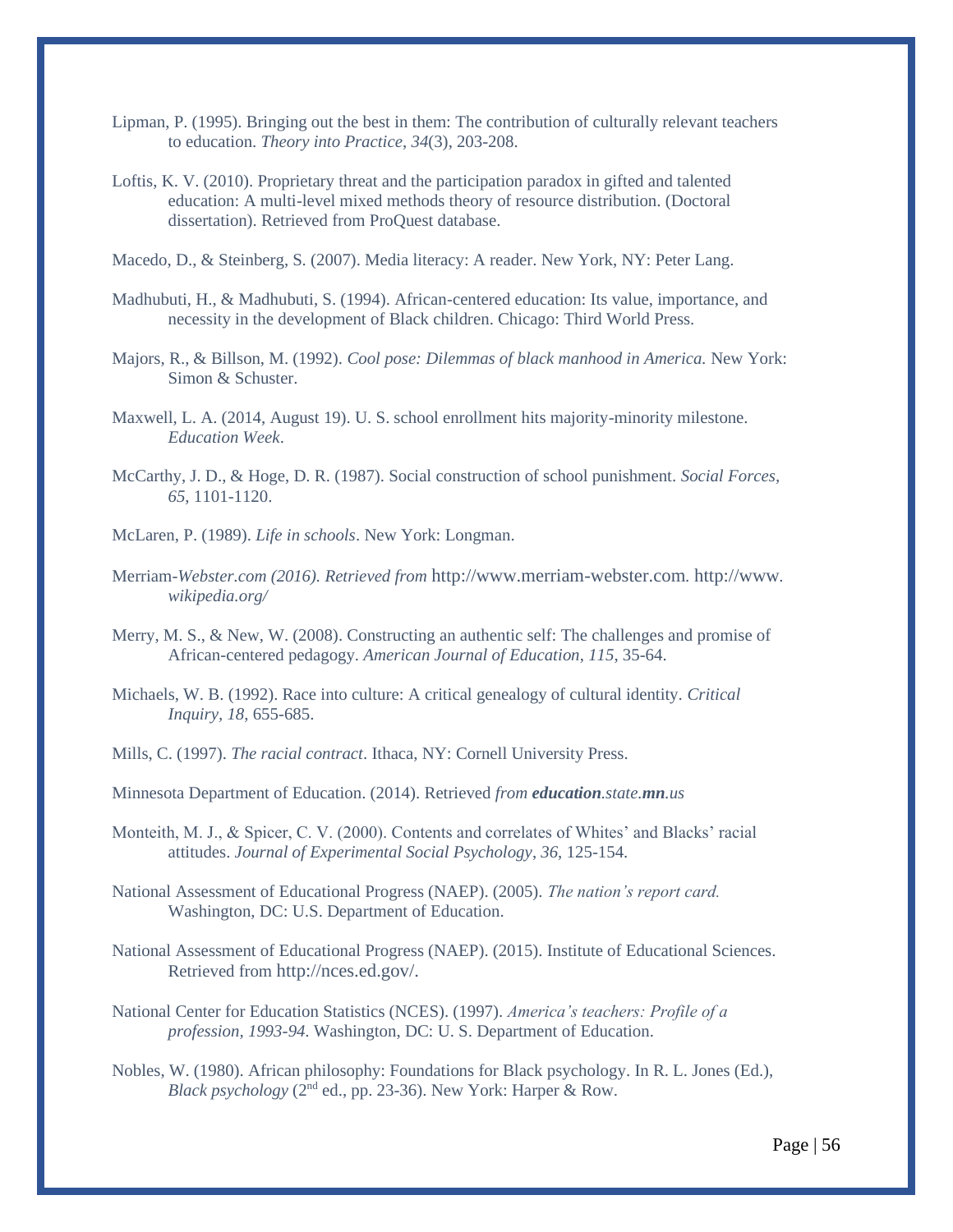- Nobles, W. W. (1973). Psychological research and the Black self-concept: A critical review. *Journal of Social Issues*, *29*, 11-31.
- Nobles, W. W. (1986). *African psychology: Toward its reclamation, reascension and revitalization*. Oakland, CA: Black Family Institute.
- Nobles, W. W. (1990). The infusion of African-American content: A question of content and intent. In A. Hilliard, L. Payton-Stewart, & L. Williams (Eds.), *Infusion of African and Black in the school curriculum* (pp. 5-25). Chicago, IL: Third World Press.
- Nobles, W. W. (1991). African philosophy: Foundation of Black psychology. In R. L. Jones (Ed.), *Black psychology* (pp. 47-63). Berkeley, CA: Cobb & Henry.
- Noguera, P. (2003). The trouble with Black boys: The role and influence of environmental and cultural factors on academic performance of African American males. *Urban Education*, *38*, 431-459.
- Noguera, P. (2008). *The trouble with black boys: And other reflections on race, equity, and the future of public education*. San Francisco, CA: Jossey-Bass.
- Noguera, P. A. (2003). The trouble with Black boys: The role and influence of environmental and cultural factors on the academic performance of African American males. *Urban Education, 38*, 431-459.
- NVIVO: Available at <http://www.qsrinternational.com/nvivo/nvivo-products>
- O'Connor, C., Lewis, A., & Mueller, J. (2007). Researching "Black" educational experiences and outcomes: Theoretical and methodological considerations. *Educational Researcher, 36*, 541-552.
- Oakes, J. (1985). *Keeping track: How schools structure inequality*. New Haven, CT: Yale University Press.
- Okeke, N. A., Howard, L. C., Kurtz-Costes, B., & Rowley S. J. (2009). Academic race stereotypes, academic self-concept, and racial centrality in African American youth. *Journal of Black Psychology, 35*, 366-387.
- Orelus, P. W. (2012, October-December). Being Black and brown in the 21<sup>st</sup> century: Challenges and pedagogical possibilities (pp. 1-8). SAGE.
- Orfield, G. F., Monfort, F., & Aaron, M. (1989). Status of school desegregation: 1968-1986. Alexandria, VA: National School Boards Association.
- Osher, D., Coggshall, L., Colombi, G., Woodruff, D., Francois, S., & Osher, T. (2012). Building school and teacher capacity to eliminate the school-to-prison pipeline. Teacher Education and Special Education: The Journal of the Teacher Education Division of the Council for Exceptional Children, 35(4), 284-295.
- Parham, T. A., & McDavis, R. J. (1987). Black men, an endangered species: Who's really pulling the trigger? *Journal of Counseling and Development*, *66*, 24-27.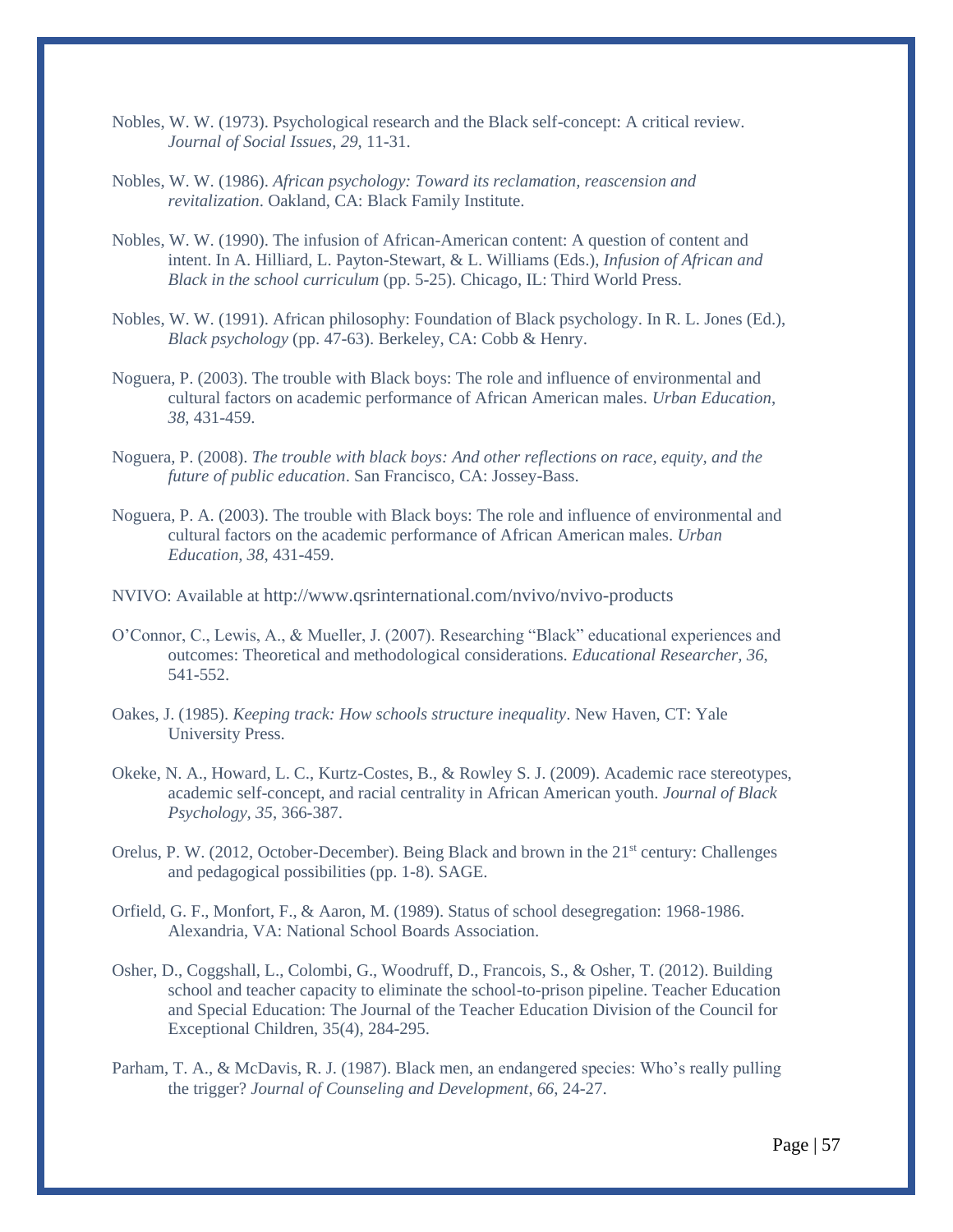- Perry, T., Steele, C., & Hilliard, A. (2003). *Young, gifted and Black: Promoting high achievement among African-American students.* Boston, MA: Beacon Press.
- Phinney, J. (1990). Ethnic identity in adolescents and adults: A review of research. *Psychological Bulletin*, *108*, 499-514.
- Phinney, J. S., & Rotheram, M. J. (Eds.), (1987). *Children's ethnic socialization: Pluralism and development*. Beverly Hills, CA: Sage.
- Posey, J., & Sullivan, O. R. (1990). *Wanted and needed African American teachers*. Unpublished manuscript, Alcorn State University, Lorman, MS. (ERIC Document Reproduction Service, No. ED323189).
- Raffaele Mendez, L. M., Knoff, H. M., & Ferron, J. M. (2002). School demographic variables and out-of-school suspension rates: A quantitative and qualitative analysis of large ethnically diverse school district. *Psychology in the Schools, 39*, 259-276.
- Ramsey, P. G. (1987). Young children's thinking about ethnic differences. In J. S. Phinney & M. J. Rotheram (Eds.), *Children's ethnic socialization: Pluralism and development* (pp. 56- 72). Beverly Hills, CA: Sage.
- Ratteray, J., & Shujaa, M. J. (1987). *Dare to choose: Parental choice at independent neighborhood schools.* Washington, DC: Institute of Independent Education.
- Report of Teacher Supply and Demand in Minnesota's Public Schools (2017). Available at <https://www.leg.state.mn.us/docs/2017/mandated/170245.pdf>
- Richards, D. M. (AKA Marimba Ani). (1994). *Let the circle be unbroken: The implications of African spirituality in the Diaspora*. Trenton: Red Sea Press.
- Rocques, M., & Paternoster, R. (2011). Understanding the antecedents of the "school-to-jail" link: The relationship between race and school discipline. *Journal of Criminal Law & Criminology*, *101*(2), 633-665. Retrieved from Ebscohost database.
- Rodney, W. (1972). *How Europe underdeveloped Africa*. London: Bole-L'Ouverture.
- Rosenberg, M. (1979). Group rejection and self-rejection. *Research in Community Health*, *1*, 3- 20.
- Ryan, K. E., & Ryan, A. M. (2005). Psychological processes underlying stereotype threat and standardized math test performance. *Educational Psychologist, 40*(1), 53-63.
- Sandler, D. P., Wilcox, A. J., & Everson, R. B. (1985). Cumulative effects of lifetime passive smoking on cancer risk. *Lancet*, *1*(24), 312-315.
- Sellers, R. M., Smith, M. A., Shelton, J. N., Rowley, S. A. J., & Chavous, T. M. (1998). Multidimensional model of racial identity: A reconceptualization of African American racial identity. *Personality and Social Psychology Review, 2*, 18-39. *The Multidimensional Model of Black Identity*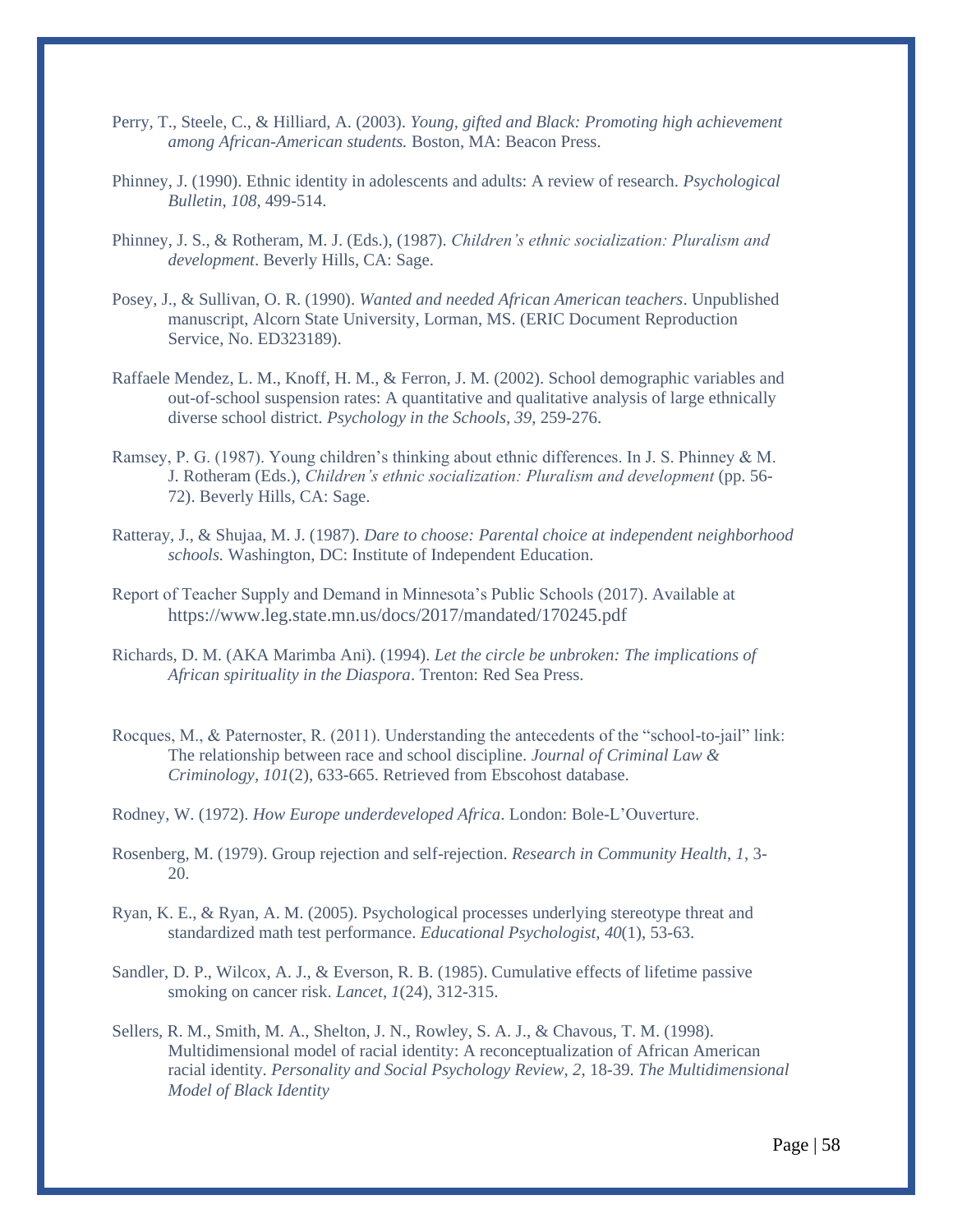Schofield, J. (1992). *Black and White in school: Trust, tension or tolerance?* New York: Praeger.

- Shelton, J. N., & Sellers, R. M. (1996). *The stable and situational properties of African American racial identity*. Manuscript submitted for publication. University of Virginia, Charlottesville.
- Skiba, R. J., Horner, R. H., Choong-Geun, C., Rausch, M. K., May, S. L., & Tobin, T. (2011). Race is not neutral: A national investigation of African American and Latino disproportionality in school discipline. *School Psychology Review*, *40*(1), 85-107. Retrieved from Ebscohost database.
- Skiba, R. J., Michael, R. S., Nardo, A. C., & Peterson, R. L. (2002). The color of discipline: Sources of racial and gender disproportionality in school punishment. *Urban Review, 34*, 317-342.
- Sleeter, C. E. (2000). Creating an empowering multicultural curriculum. *Race, Gender & Class in Education, 7*(3), 178-196.
- Smith, G. P. (1989). *Increasing the number of minority teachers: Recommendations for a call to action*. Unpublished manuscript, Massachusetts Institute of Technology, Quality Education for Minorities Project, Boston, MA.
- Some', S, (1999), *Welcoming spirit home: Ancient African teachings to celebrate children and community*. Novato, CA: New World Library.
- Steele, C. M. (1992). Race and the schooling of Black Americans. *The Atlantic Monthly*, *269*(4), 68-78.
- Steele, C. M. (1999). Thin ice: "Stereotype threat" and Black college students. *The Atlantic Monthly*, *284*(2), 44-54.
- Steele, C. M., & Aronson, J. (1995). Stereotype threat and the intellectual test performance of African Americans. *Journal of Personality and Social Psychology*, *69*, 797-911.
- Stewart, J. B. (1983). Psychic duality of Afro-Americans in the novels of W. E. B. DuBois. *Phylon: The Atlanta University Review of Race and Culture*, *44*(2), 93-107.
- Stewart, J. B. (1996). In search of a theory of human history: W. E. B. DuBois's theory of social and cultural dynamics. In B. Bell, E. Grosholz, & J. B. Stewart (Eds.), *W. E. B. DuBois: On race & culture* (pp. 261-288). New York: Routledge.
- Strayhorn, T. (2008). The role of supportive relationships in supporting African American males' success in college. *NASPA Journal*, *45*, 26-48.
- Stryker, S. (1987). Identity theory: Developments and extensions. In K. Yardley & T. Honess (Eds.), *Self and identity: Psychosocial perspectives* (pp. 89-103). New York: Wiley.
- Tatum, B. D. (2007). *Can we talk about race? And other conversations in an era of school resegregation*. Boston, MA: Beacon Press.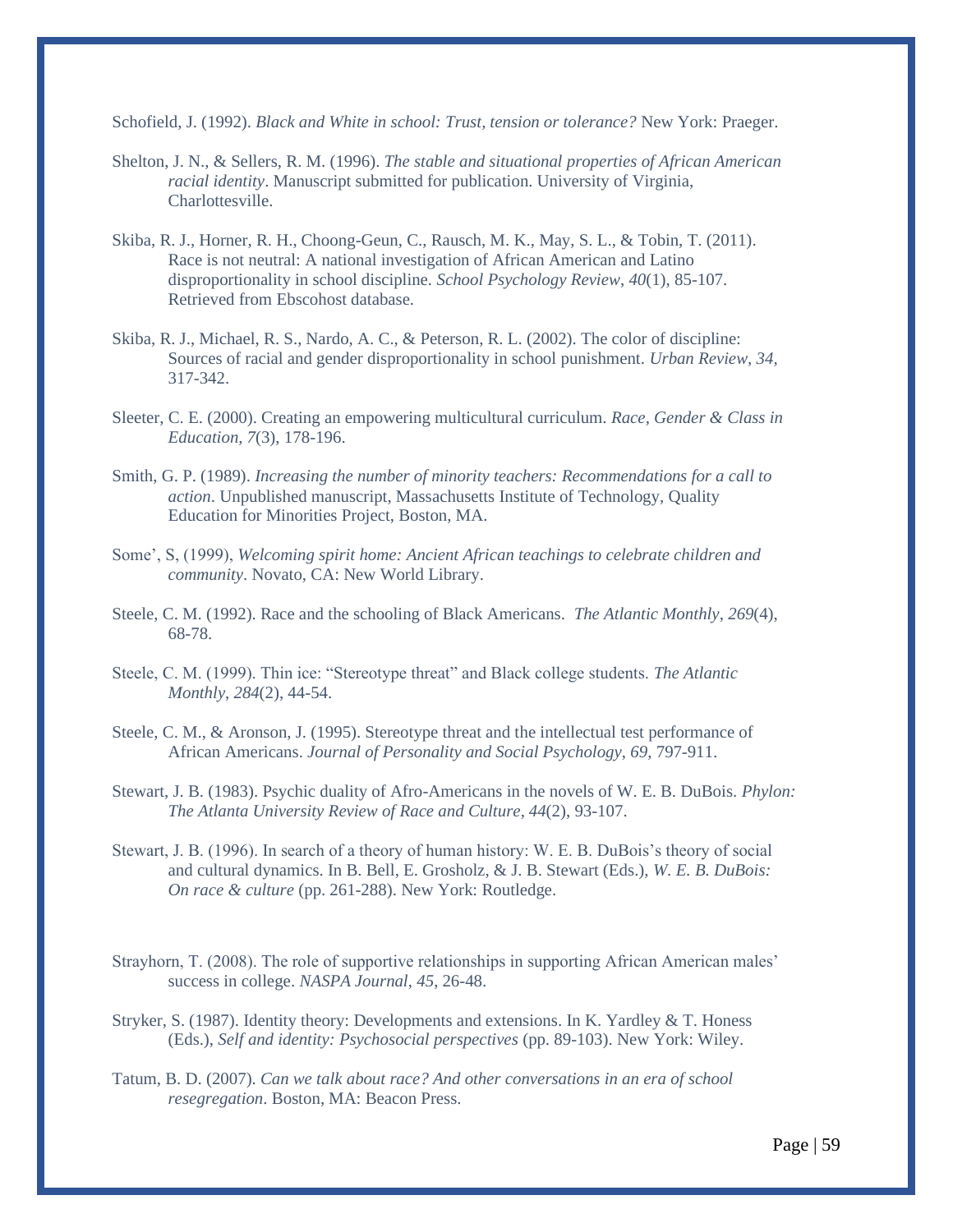- The Council for Independent Black Institutions. (1994, November). *CIBI's definition of Afrikan centered education: A position statement.* Retrieved September 23, 2006, from <http://www.cibi.org/about.htm>
- The man who coined the words "institutional racism." (1999, Spring). *The Journal of Blacks in Higher Education*, (23), 39.
- The Schott Foundation. (2012). *Black lives matter*. 50 State Report on Black Males and Public Education. Retrieved from [http://www.blackboysreport.org/ bbreport2012.pdf](http://www.blackboysreport.org/%20bbreport2012.pdf)
- The Schott Foundation. (2014). *Black lives matter*. 50 State Report on Black Males and Public Education. Retrieved from [http://www.blackboysreport.org/ bbreport2012.pdf](http://www.blackboysreport.org/%20bbreport2012.pdf)
- U.S. Department of Education. (2015). *Graduation rates for Black students*. Retrieved from <http://www2.ed.gov/>
- U.S. Department of Justice, Office of Justice Programs, Bureau of Justice Statistics. (2012). (NCJ 239808). Washington, DC: Author.
- U.S. Department of Labor, Bureau of Labor Statistics. (2011). Retrieved from <http://bls.gov/>
- U.S. Department of Labor, Bureau of Labor Statistics. (2012). *The African American labor force in the recovery 2011.* (2012). Retrieved from http://dol.gov/\_sec/media/ [reports/BlackLaborForce2011/BlackLaborForce.pdf](http://dol.gov/_sec/media/%20reports/BlackLaborForce2011/BlackLaborForce.pdf).
- U.S. Department of Labor, Bureau of Labor Statistics. (2015). Retrieved from <http://bls.gov/>
- Walker, V. S. (1996). *Their highest potential: An African American school community in the segregated south*. Chapel Hill: University of North Carolina Press.
- Wallace, J. M. Jr., Goodkind, S., Wallace, C. M., & Bachman, J. G. (2008). Racial, ethnic, and gender differences in school discipline among U.S. high school students: 1991-2005. *Negro Educational Review, 59*, 47-62.
- Wilkinson R. G. (1996). *Unhealthy societies: The afflictions of inequality*. London: Routledge.
- Williams, C. (1974). *The destruction of Black civilization: great issues of race from 4500 B. C. to 2000 A. D.* Chicago, IL: Third World Press.
- Wilson, A. (1998). *A blueprint for Black power: A moral, political and economic imperative for the twenty-first century*. Brooklyn, NY: Afrikan World Infosystems.
- Wilson, A. V., & Segall, W. E. (1996). Stranger in a strange land: One Black student's experience of desegregation of a Birmingham, Alabama high school, *Midwest History of Education Society Journal*, *23*, 117-123.
- Winant, H. (1998). Racism today: Continuity and change in the post-civil rights era. *Ethnic & Racial Studies, 21*, 755-766.

Woodson, C. G. (1933, rev ed. 1990). *The Mis-education of the Negro*. Lexington, KY: Tribeca Books.